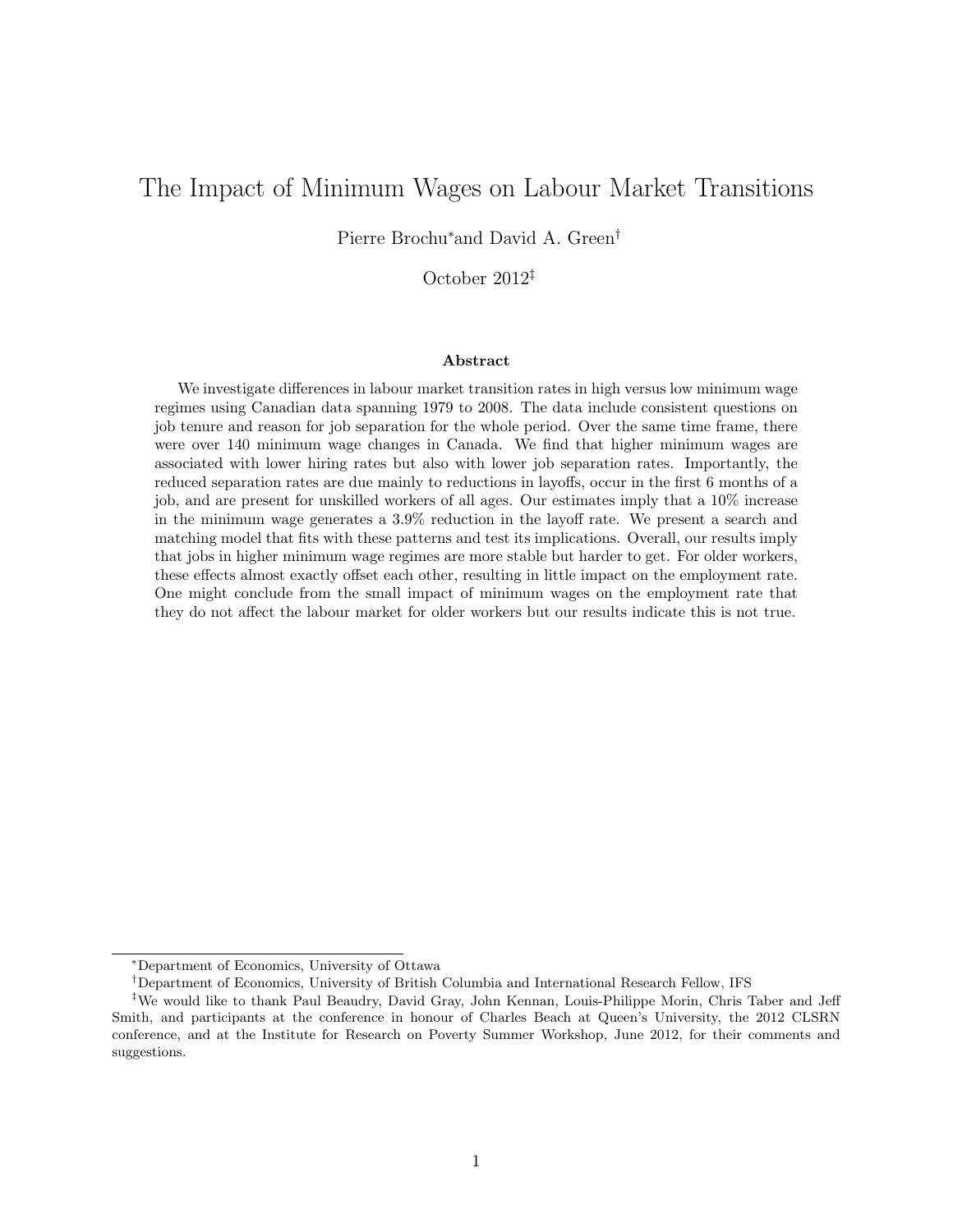### 1 Introduction

A voluminous literature exists on the impacts of minimum wages on the labour market. This literature can be seen as having two overlapping goals. The first is to use a purportedly exogenous shift in the price of a key factor to better understand the demand for labour and production decisions more generally. The second is to consider the usefulness of minimum wages as a policy tool. Almost the entire existing empirical literature on minimum wages examines the comparative static effect of a minimum wage change on employment levels and/or the shape of the wage distribution.<sup>[1](#page-0-0)</sup> In this paper, we investigate the underlying question: how do labour market transition rates (quits, layoffs and hires) differ in low versus high minimum wage regimes? Answering this question provides a different set of insights on minimum wages as a policy tool and a new set of facts that sharpen our understanding of the functioning of the labour market.

Recent studies of employment impacts of minimum wages take one of two main approaches. The first is to compare employment levels or rates across jurisdictions with different minimum wages using panel data at the jurisdiction level (e.g., Baker et al. (1999) for Canada, Neumark and Wascher (2007) and the many papers cited therein for the US). The second is to use individual level panel data to examine the impact of an increase in the minimum wage from  $m_t$  at time t to  $m_{t+1}$ at time  $t+1$ . In particular, these latter papers examine the employment rate in  $t+1$  for workers whose wage lies between  $m_t$  and  $m_{t+1}$  in period t (the group of workers most directly affected by the minimum wage increase). The minimum wage effect is identified by comparing employment changes for the directly affected workers with those for workers in other jurisdictions and at other points in the wage distribution (e.g., Currie and Fallick (1996) and Neumark et al. (2004) for the US; Yuen (2003) and Campolieti et al. (2005) for Canada). Both types of studies tend to find small (negative or positive) effects on employment. Our examination is closest in nature to the second of these two approaches since we study transition rates. However, we differ from those studies in three ways. First, we examine transition rates in periods before and after minimum wage increases; not transitions at the time of a change. Thus, returning to our example where the minimum wage increases between t and t+1, impacts measured in the second type of study includes layoffs between times t and  $t+1$ , while we compare quit, layoff and hiring rates between  $t-1$  and  $t$  (i.e., in the low

<sup>1</sup>See Card and Krueger (1995) and Neumark and Wascher (2007) for comprehensive surveys of the literature.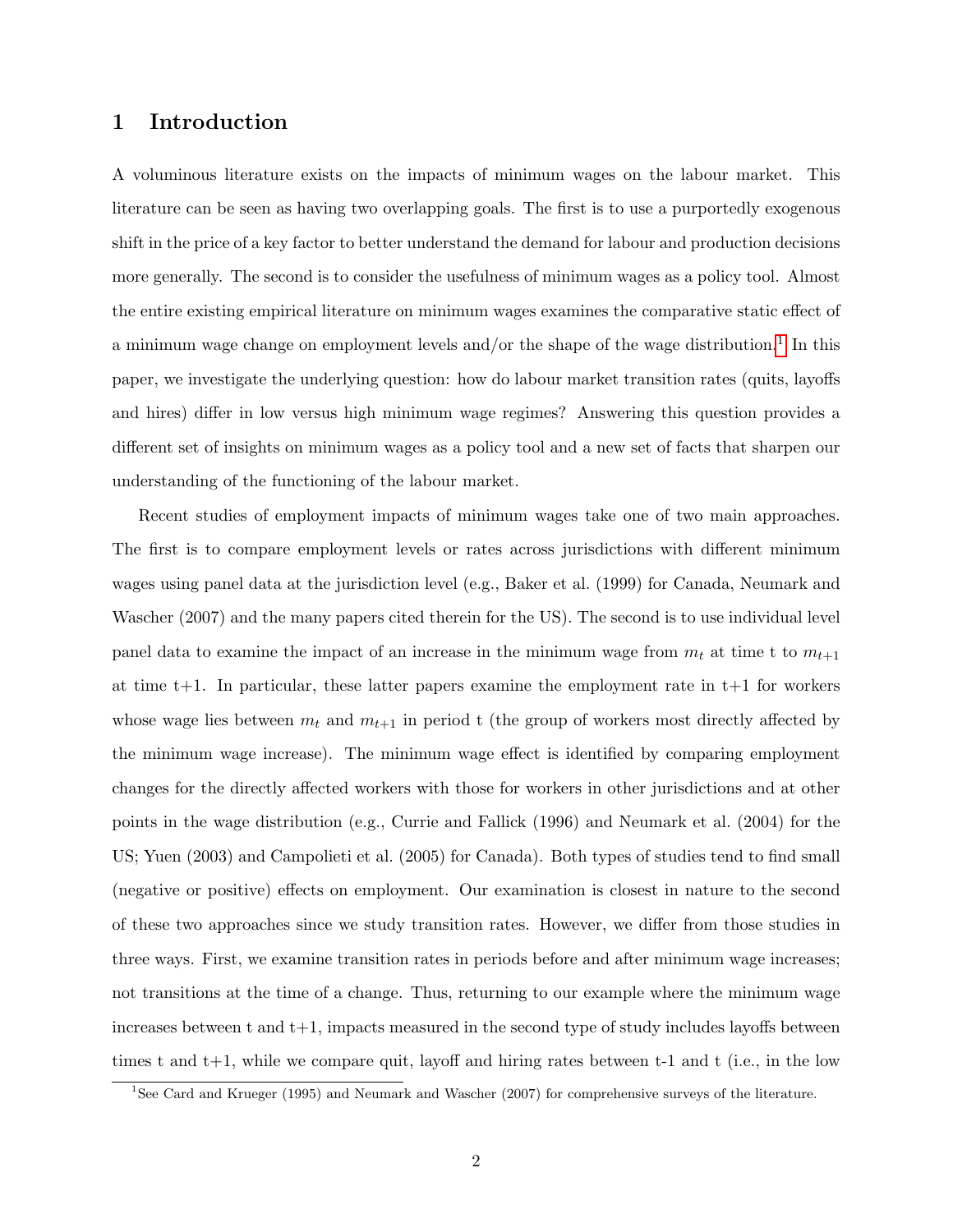minimum wage regime) to quit, layoff and hiring rates between  $t+1$  and  $t+2$  (the high minimum wage regime). In fact, to highlight our focus, we "dummy out" transitions spanning a minimum wage increase (transitions between times t and t+1 in this example). In addition, we focus on workers with under a year of job tenure. This means we are explicitly not trying to follow the set of workers directly affected at the time of a hike through their careers. Instead, we are investigating whether new hires who are hired after a minimum wage increase has occurred are treated differently from new hires in lower minimum wage regimes. We also differ from previous longitudinal studies in that they examine whether an affected worker is employed in the subsequent period, regardless of whether they remain with the same employer, while we focus on separations from a given employer. Our results could differ from those in these earlier studies to the extent that both separations and hires change with the minimum wage. Finally, we present estimated impacts on minimum wage changes on flows between not-in-the-labour-force (N) and unemployment (U) states, which potentially provide evidence on labour supply impacts. As far as we know, no previous paper has examined impacts on these flows.

The data we use for this exercise is the Canadian Labour Force Survey (LFS). The LFS is a representative, national survey whose main purpose is to generate data for official labour force statistics and is similar in nature to the US Current Population Survey (CPS). Importantly for us, the LFS contains a consistent question on job tenure asked in every month dating back to 1976. Like the US CPS, the LFS is actually conducted as a series of short, rolling panels with survey respondents being interviewed in each of six consecutive months. By linking data for an individual across months, we can construct monthly separation rates - the probability a job in existence in, say, March of a year, has ended by April - conditional on the duration of the job up to the initial month. We can also construct monthly hiring rates as the probability a non-employed individual in March has a new job in April, as well as NU and UN rates. We construct these transition rates separately by province and match movements in the rates to movements in the real minimum wage between 1979 and 2008, taking advantage of the very considerable variation in minimum wages across time and provinces in Canada over this period. We focus on male and female workers aged 15 to 59 with a high school or less education since we believe the minimum wage has less relevance for higher educated workers.

Remarkably, our estimates imply an economically substantial and statistically significant de-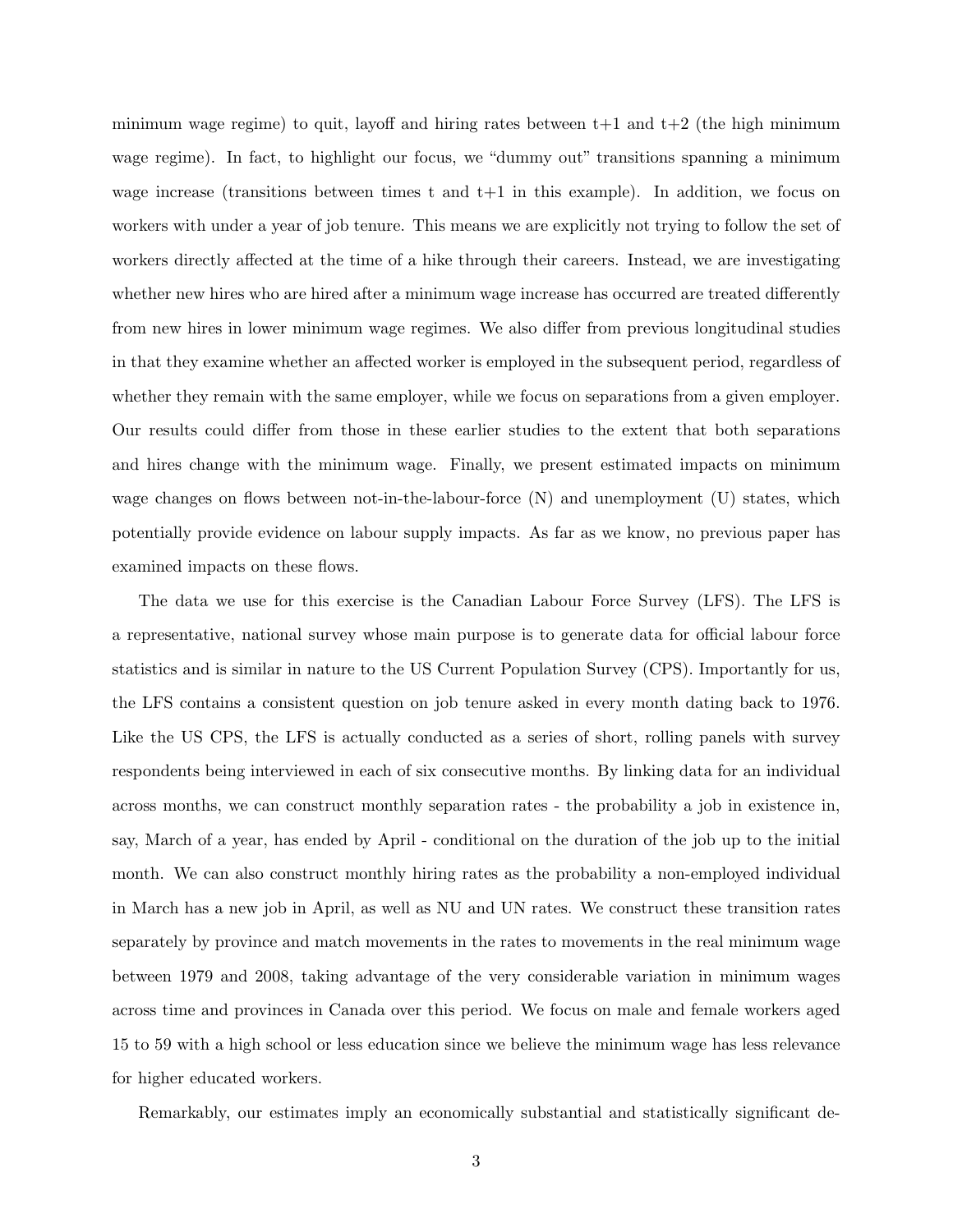crease in separation rates for low-skilled workers who have been employed for under a year in response to a minimum wage increase. In particular, a 10% increase in the real minimum wage is associated with approximately a 5% decline in the probability a worker separates from his or her job in the next year. In contrast, separation rates for workers with over a year of job tenure do not vary with the minimum wage. When we delineate by type of separation, we find that both quit and layoff rates are lower in high minimum wage regimes but that layoff rates decline more than quit rates and play a larger role in the overall reduction in separation rates. We also find that hiring rates are lower in high minimum wage regimes. Both the separation and hiring rate effects are present for workers of all ages, though the reduction in hiring is larger for teenagers. Together, this implies that the standard finding that minimum wage changes have little or no impact on employment rates for workers who are older than teenagers is a reflection of offsetting reductions in hiring and layoffs. We use our estimated hiring and separation rate effects in an equilibrium employment rate formula to show that this is indeed the case in our sample. Thus, minimum wage increases change the labour market equilibrium for workers of all ages to one with greater job security but also lower hiring rates. This result parallels findings in Blanchard and Portugal (2001) who show that although unemployment rates are similar between the US and Portugal in their data period, Portugal had much lower flows in both directions between employment and unemployment. They argue that this fits with stricter employment protection in Europe but our results imply that the same result could follow from higher minimum wages.

The other interesting empirical result is that high minimum wages are associated with lower NU transition rates and higher UN transition rates. This may imply that, for workers on the margin of participating in the labour force, an increase in the minimum wage is welfare decreasing: they place more weight on the lower probability of finding a job than on the higher wages and longer job tenures once they have a job.

The main goal of the paper is to establish these impacts of minimum wages on transition rates. These results are interesting, in part, because of the light they can shed on models of the labour market. In the fourth section of the paper, we ask whether some standard models of labour demand can rationalize the patterns we observe. We argue that Burdett-Mortensen type models, the canonical Mortensen-Pissarides search and bargaining model, and the latter model extended to allow firms to screen workers at different stages each matches some feature of the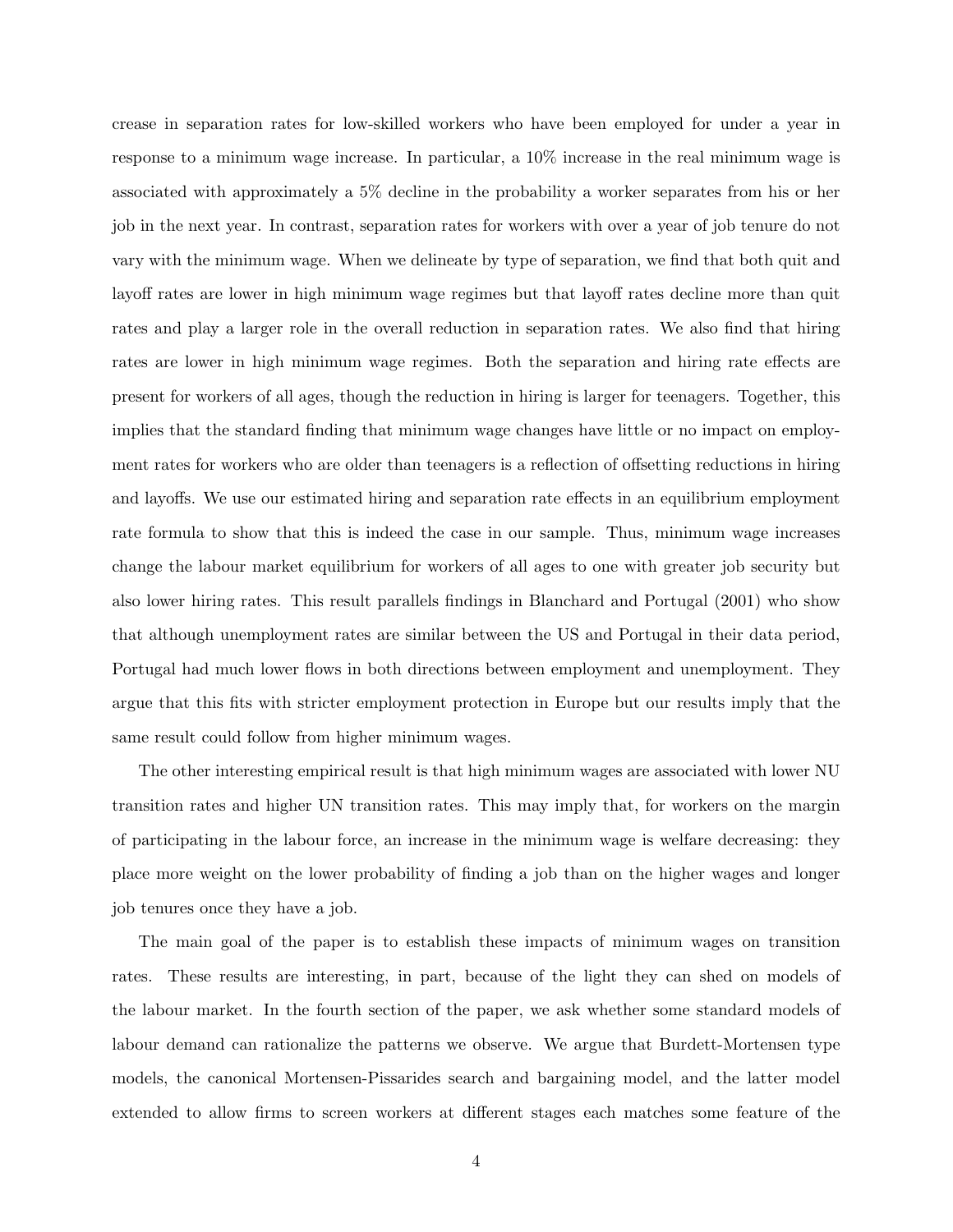patterns we observe, but fails in fitting at least one significant feature. We argue, further, that matching the estimated pattern of effects on transition rates requires that minimum wage impacts are concentrated in the first few months of a new job, and that at least some firms do not have their value of a vacancy driven to zero by competition from new entrants. We then present a variant on a standard Mortensen-Pissarides model which has these features. In the model, match-specific productivity is revealed after the worker has been with the firm for a probationary period (say, 6 months). Once the match quality is revealed, the firm decides whether to layoff the worker. For some matches (call them minimum wage matches), productivity will be high enough that the firm does not want to terminate the match, but low enough that a bargained wage would be below the minimum wage. Such matches earn the firm lower profits than higher productivity ones, and the profitability of such matches is negatively related to the minimum wage. In this scenario, when the minimum wage rises, firms may be less willing to terminate existing non-minimum wage matches because their outside value from doing so (the profitability from finding a new match, which might end up being a minimum wage match) has declined. We present the model, in part, to see if it can generate further empirical implications. We show that under this model, firms should be less concerned about the impact of minimum wages on the expected profitability of future matches in high inflation periods where the real value of the minimum wage is declining. We find that this implication of the model is strongly confirmed in the data.

We are aware of two other papers that examine transition rates in a manner similar to what we present. Portugal and Cardoso (2006) use rich worker-firm data to look at separations and hires of teenagers before and after a 1987 increase in the Portuguese minimum wage. They also find a decline in separation rates offset by a decline in hiring. They identify their effects by comparing teenagers with older workers and argue that their results may fit with a Burdett-Mortensen type model of the labour market. Our results support their findings using a stronger identification strategy stemming from over 140 minimum wage increases, with identification coming from withinprovince over-time variation. In work carried out coincident to ours, Dube et al. (2012) use pairs of counties across state borders in the US between 2000 and 2008 to examine minimum wage impacts on transition rates as well as on earnings and employment levels.[2](#page-0-0) They also find significant negative

 $2$ Dube et al. (2012) find that controlling for county pairs rather than just jurisdiction fixed effects reduces the size of their estimated effects. Given this, our results may be upper bounds on the estimated effects, though it is worth noting that their separation and hiring effect results remain significant when county pair controls are included.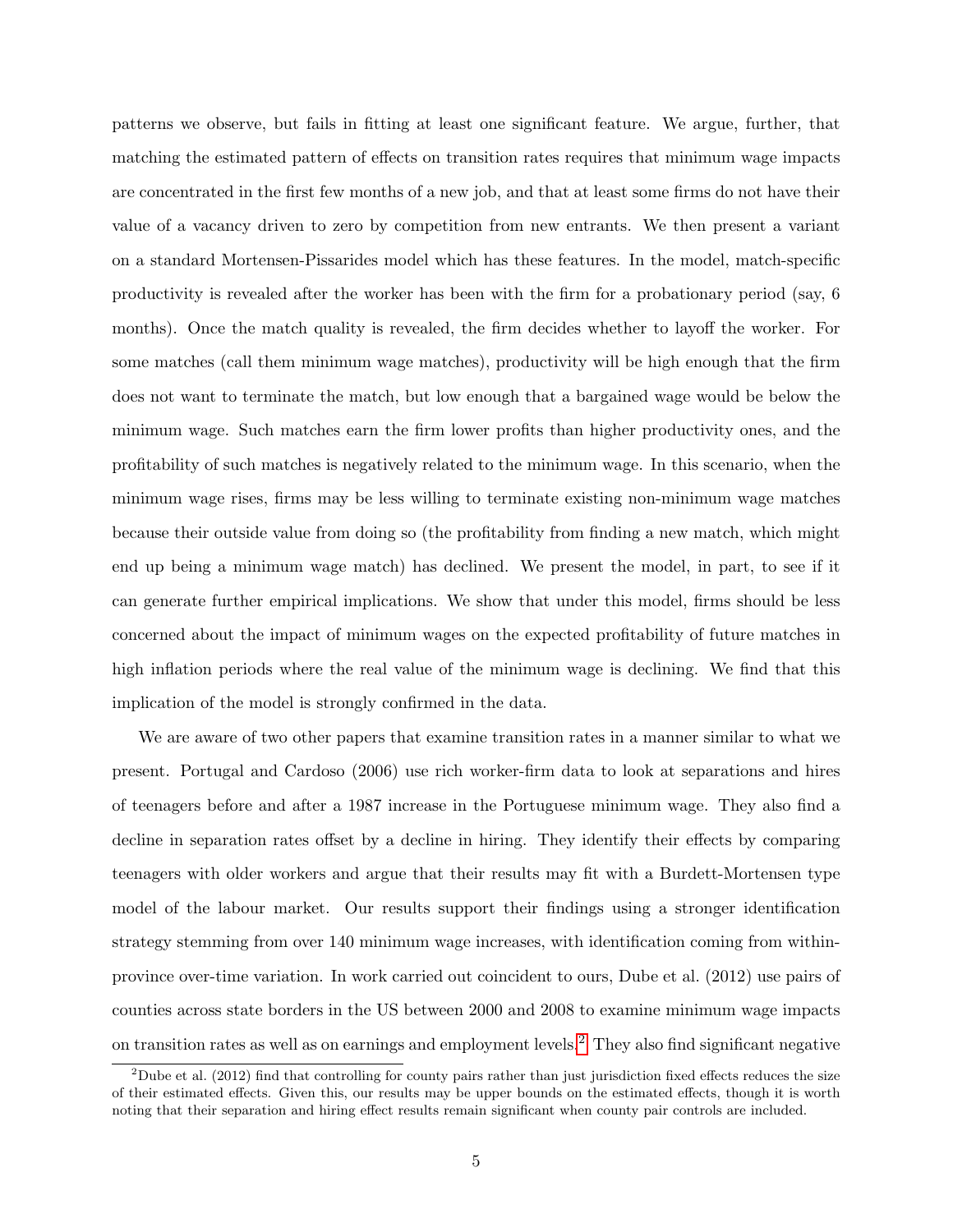effects of the minimum wage on hiring and separation rates, particularly for teenagers and in the restaurant industry. They then use their estimates in the context of a frictional on-the-job-search model to establish a novel measure of the importance of labour market frictions, concluding that these frictions are very important. There are two key distinctions between our paper and these two. First, we delineate quits and layoffs. Both papers focus on models in which workers quitting jobs to obtain higher wages play an important role, which does not fit well with our finding that much of the reduction in separations occurs through reduced layoffs.<sup>[3](#page-0-0)</sup> We acknowledge that separations are usually mutually agreed upon by workers and firms in equilibrium models, muddying the distinctions between quits and layoffs. But it is difficult to believe that workers accepting outside offers from other firms would be labeled as layoffs in any data. Nonetheless, the mechanism proposed by Dube et al. (2012) may well provide an explanation for the part of the separation effect that does occur through quits, and their finding on the importance of frictions is clearly relevant for our analysis. Second, we observe worker education and use this to define low skilled labour markets. Because of this, we are able to show that minimum wage effects on transition rates are similar for older and younger workers. In the other papers, the low skilled labour market is defined as relating to teenagers and so they do not find this result.

Finally, there is a literature that examines minimum wage effects on turnover and wage distributions in the context of structural estimation (e.g., Flinn (2006) and Van den Berg (2003)). These papers adopt a much different empirical strategy relying on few minimum wage changes. We view our work as complementary to those papers in the sense that it indicates directions where further structural modeling may be useful.

The paper proceeds in five sections, including the introduction. In the second section, we describe our data. In the third section, we present our empirical strategy and the main results. In section four, we present a brief theoretical model to aid in understanding the empirical results and present a further specification indicated by the model. Section five contains conclusions.

<sup>3</sup>Dube et al. (2012) show that in their data over 70% of separations are quits and argue that models with quits should be the focus. But this turns out to be an artifact of their measuring separations in the restaurant industry and including students. Quits make up a third of all separations in the province of Ontario in 2007 in our sample of high school or less educated workers in all industries and excluding students. When we restrict attention to the restaurant industry and include students, the proportion that are quits rises to 68%.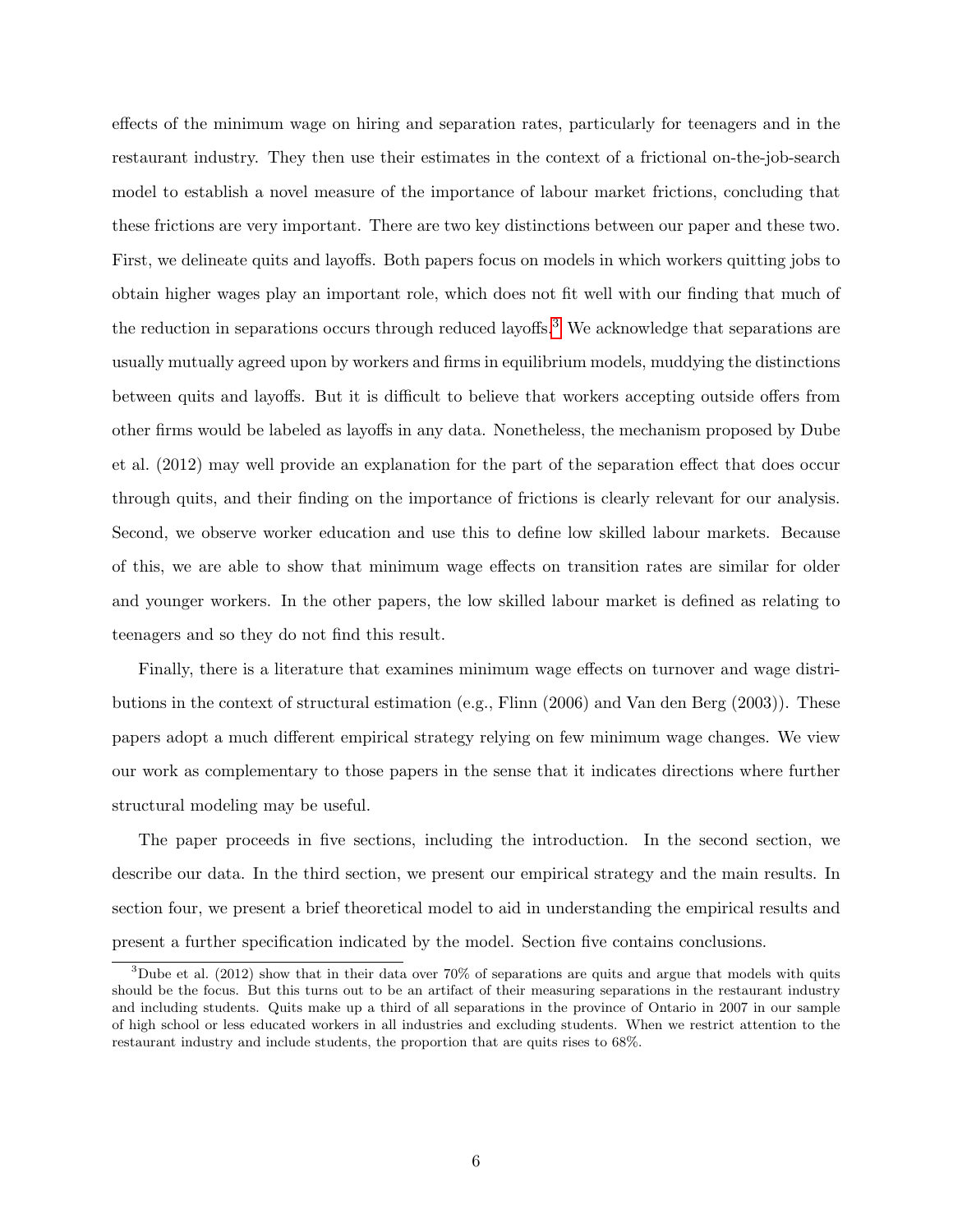# <span id="page-6-0"></span>2 Data

This section contains a brief description of the two main sources of data: provincial minimum wage data and Canadian LFS data. We also present basic patterns of the key variables of interest.

We use provincial minimum wage data that cover the 1979-2008 period. The minimum wage falls under provincial jurisdiction in Canada.<sup>[4](#page-0-0)</sup> Having each of Canada's ten provinces set their own minimum wage thus provides for a rich source of minimum wage variation. Some provinces have, at various times, adopted lower rates for special classes of workers (e.g. students in Ontario). Yet, the evidence shows that firms do not, for the most part, take advantage of these special categories (e.g., Card and Krueger (1995), Shannon and Beach (1995)). As such, this paper focusses on the general adult minimum wage for each province. To match our other data, we focus on monthly frequencies. In particular, we use the minimum wage in force on the 15th of each month as relevant for that month since tenure information is asked in the week which includes the 15th of the month.

The key explanatory variable in our regression analysis is the real minimum wage. We construct it by deflating the (nominal) minimum wage by the CPI for the same province and month. Figures 1 through 3 show the real minimum wage patterns by province and year.<sup>[5](#page-0-0)</sup> Importantly, the minimum wage shows considerable variation over time within each of the provinces.

The second source of data is the Canadian LFS master files. The LFS is a large Canadian household survey involving interviews with approximately 50,000 households per month. The focus of the LFS is to gather information on labour market activities of Canadians. A critical variable for this study comes from the LFS tenure question which asks, "When did . . . start working for his current employer". Based on the answer to this question, the LFS records the number of months of employment. What distinguishes the LFS from other Canadian data sets, and American data sets for that matter, is that this question (with no change in wording) has been asked every month since 197[6](#page-0-0).<sup>6</sup>

We restrict our LFS sample to individuals aged 15 to 59 with a high school or less education over

<sup>4</sup>Workers under federal jurisdiction (e.g. air transport) were the exception. Prior to 1996, there was a distinct federal minimum wage for those workers. The federal minimum wage was relevant to only a small subset of workers, and since 1996, the federal rate has adopted the general adult minimum wage of the province where the employer is usually employed.

<sup>&</sup>lt;sup>5</sup>For ease of presentation, the figures only show the real minimum wage as of March 15th of each year (unlike our regression analysis where we use all months).

 $^6{\rm See}$  Brochu (2006) for a detailed discussion of the limitations of other North American data sets.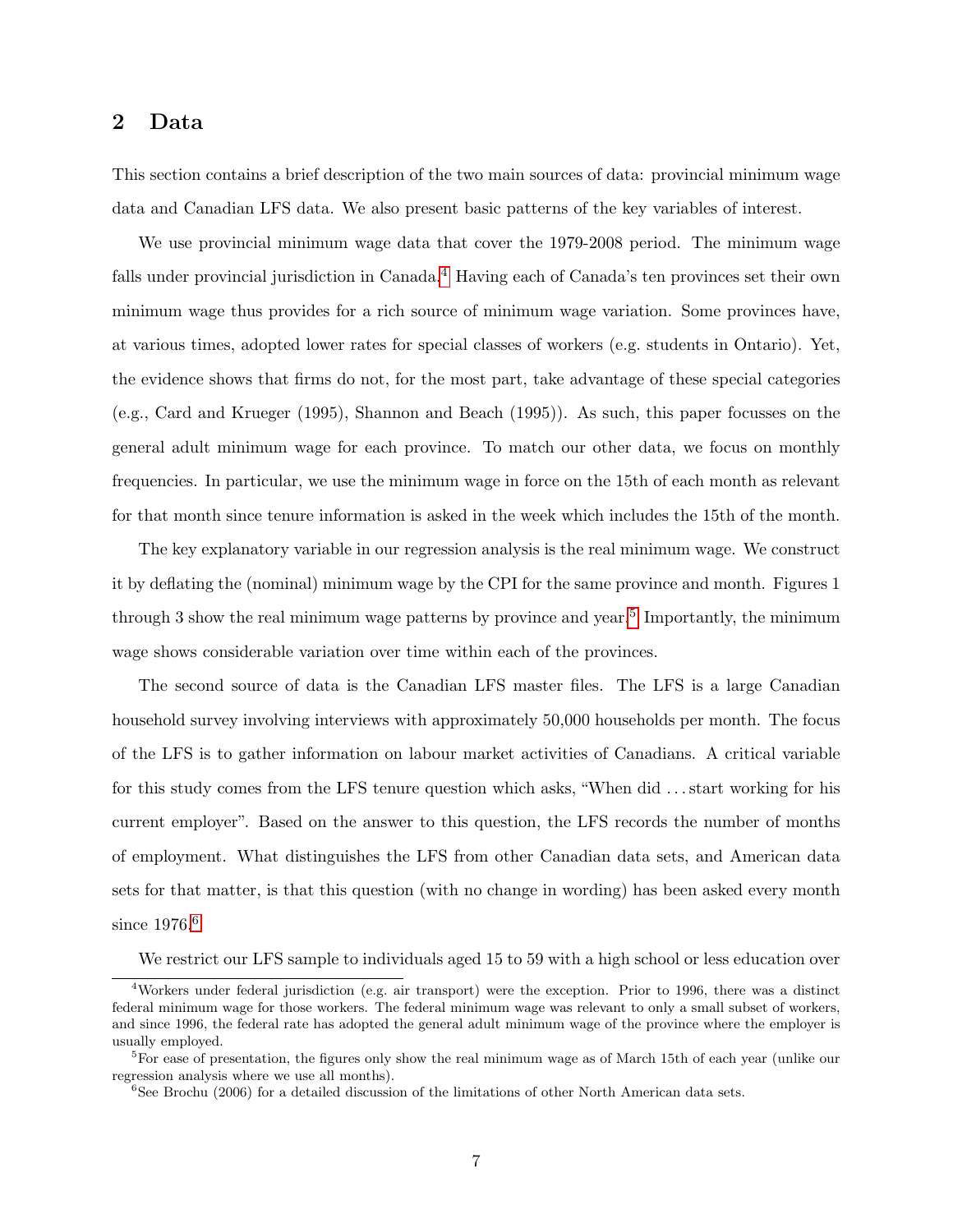the 1979-2008 period.[7](#page-0-0) We focus on high school or less educated individuals since this is the (broad) labour market for which the minimum wage is most relevant. We further exclude full-time students, the self-employed, and those in the military. Full-time students are not part of the study because working is not their main activity. The self-employed and those working in the military are removed because the processes that generate their job tenure spells are very different from (non-military) paid employees. Although LFS data is available as of 1976, we restrict our sample to January 1979 onwards to match our real minimum wage data. Provincial CPI data used to construct the real minimum wage variable is only available as of September 1978. It is worth noting that of our low skilled sample, pooled across all years and including all tenures, approximately 3% have wages within 10 cents of the relevant minimum wage. This increases to 9% for those with under 6 months of job tenure. Selecting all real minimum wage changes of at least 50 cents, 6.7% of workers in the relevant province/month had wages greater than or equal to the old minimum wage and less than or equal to the new minimum wage in the month before the change. Thus, minimum wages have a significant "bite" and could be expected to affect a non-trivial fraction of workers and firms.

Our main focus in the empirical work is on transition rates in and out of employment. To construct those rates we take advantage of the rotating panel design of the LFS. Individuals remain in the sample for six consecutive months, and every month one-sixth of the panel is replaced. As such, one can link consecutive months of the LFS thereby creating two-month mini panels.<sup>[8](#page-0-0)</sup> With mini panels, the estimation of transition rates is straightforward. The March 2008 layoff rate for Ontario, for example, is estimated using only the March 2008 mini panel (i.e. the linked March-April 2008 data); it is simply the (weighted) proportion of period 1 Ontario workers who were identified as laid-off in period 2 of the panel.[9](#page-0-0)

The first variable we investigate is the separation rate, defined as the probability a person on a job in month t is no longer working for that employer in month  $t+1$ , i.e., is either not working in month t+1 or is working but with job tenure of under one month. The second variable is the quit rate, defined as the proportion of people observed on a job in month t who are observed not to be

<sup>7</sup>Starting in 1990, the LFS introduced some modifications to its education questions. The focus changed from measuring years of education to measuring educational attainment. The December 1989 transitions were excluded from our analysis because the numerator and the denominator are not based on the same question. As a robustness check, we repeated our analysis for those with 10 years or less of education, a group for which the effect of the change were minimal (Gower 1993). The results of our regression analysis are essentially the same.

<sup>8</sup>A detailed description of how the data was linked can be found in Appendix A.

<sup>&</sup>lt;sup>9</sup>We use the period 1 LFS weights in constructing each transition rate.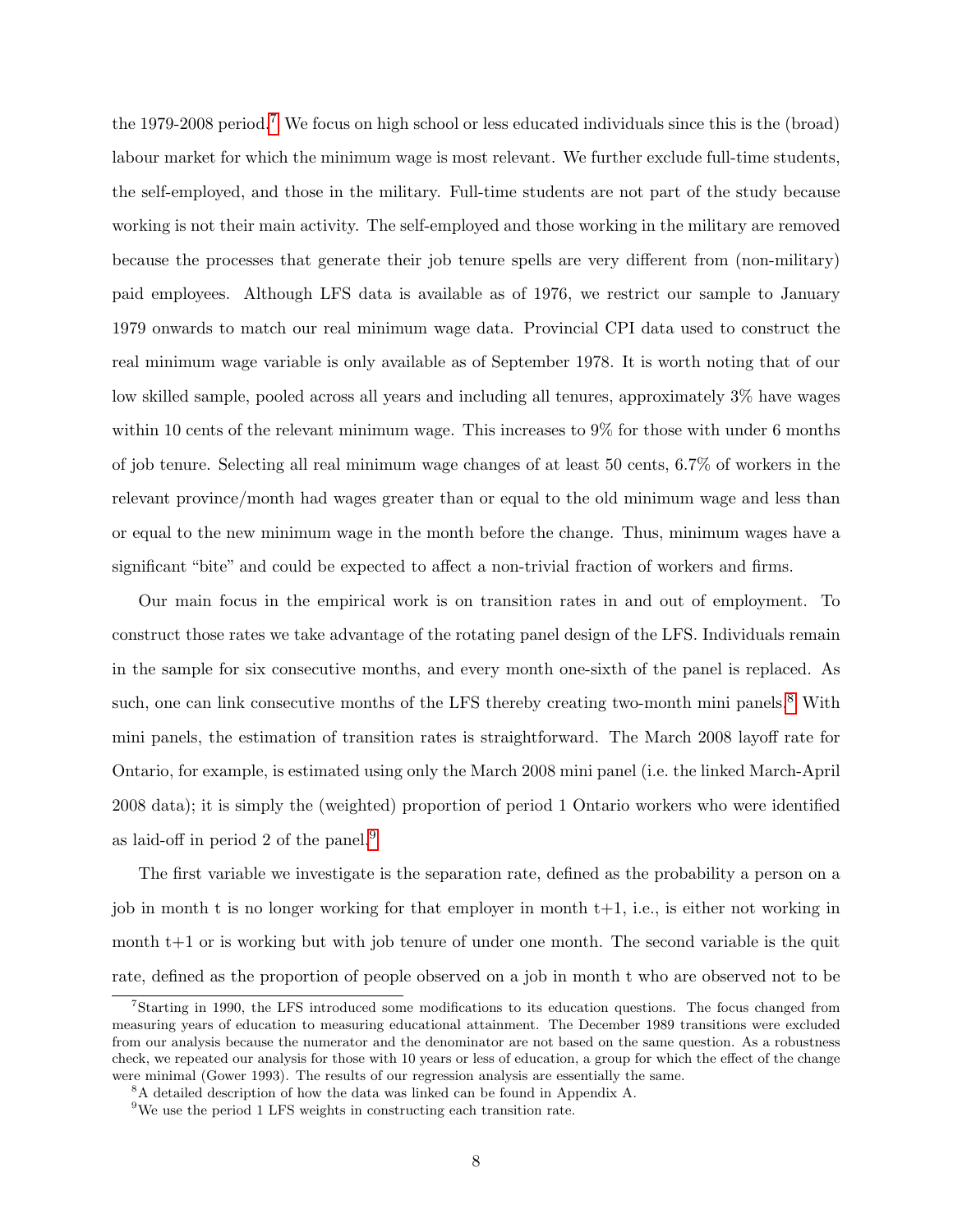working in month t+1 and who respond to the question of why they separated from their last job by saying they quit. The third dependent variable is the layoff rate, defined as the proportion of people employed in month t who are not employed in month t+1 and respond that they separated from their previous job due to a layoff. Both the layoff and quit rates miss people who separate from a job and find a new job before the next month. We capture these separations in our fourth variable, job-to-job transitions, which equals the proportion of people working in month t who are working in month  $t+1$  but for a different employer. People on a new job in  $t+1$  are defined as those with job tenure of under one month.<sup>[10](#page-0-0)</sup> The quit, layoff and job-to-job transition rates sum to the separation rate in each period. The fifth dependent variable is the accession rate, which (with some abuse of terminology) we will call the hiring rate, and which we define as the proportion of people who are non-employed in month t that are employed in month  $t+1$ . The sixth dependent variable is the proportion of people who say they are not working and not searching for work (not-in-the-labour-force, N, status) in month t who are still not working but are searching for work (unemployed, U, status) in month t+1: the NU flow rate. We also examine the UN flow rate. Finally, we present results where we examine changes in hours of work for individuals that continue with the same employer to see if firms adjusted the work of new hires in this dimension.

Figures 4 and 5 show the Canadian layoff, quit and hiring rate patterns for the 1979-2008 period.[11](#page-0-0) As expected, quit and hiring rates are cyclical in nature, while the layoff rate tends to be counter-cyclical. Interestingly, the layoff rate is systematically larger than the quit rates for these workers. Perhaps the most striking feature of these figures is the rapid and substantial increase in the hiring rate in the late 1990s. This coincides with the surge in the employment rate that occurred in Canada over this period.[12](#page-0-0)

We present summary statistics for all years combined in Appendix tables. Those statistics match with expectation. In particular, workers with lower levels of initial tenure are more prone to quit or to be laid off, and as such, have a higher separation rate. In addition, younger workers are less likely to continue with the same employer, but they are also more likely to be re-hired.

 $10$ For the period from 1999 to 2005, the LFS asked job-to-job switchers why they left their first job. Using that data, we find that 68% of workers who transit directly to a new job by the time of the next monthly survey reported that they quit their previous job. Thus, while our job-to-job transition variable largely captures quitters, it clearly also includes a significant number of layoffs.

<sup>&</sup>lt;sup>11</sup>The monthly rates are averaged over each year.

<sup>&</sup>lt;sup>12</sup>Campolieti (2011) finds the same patterns when applying Shimer (2007)'s more indirect method of calculating the hiring rate to Canadian data.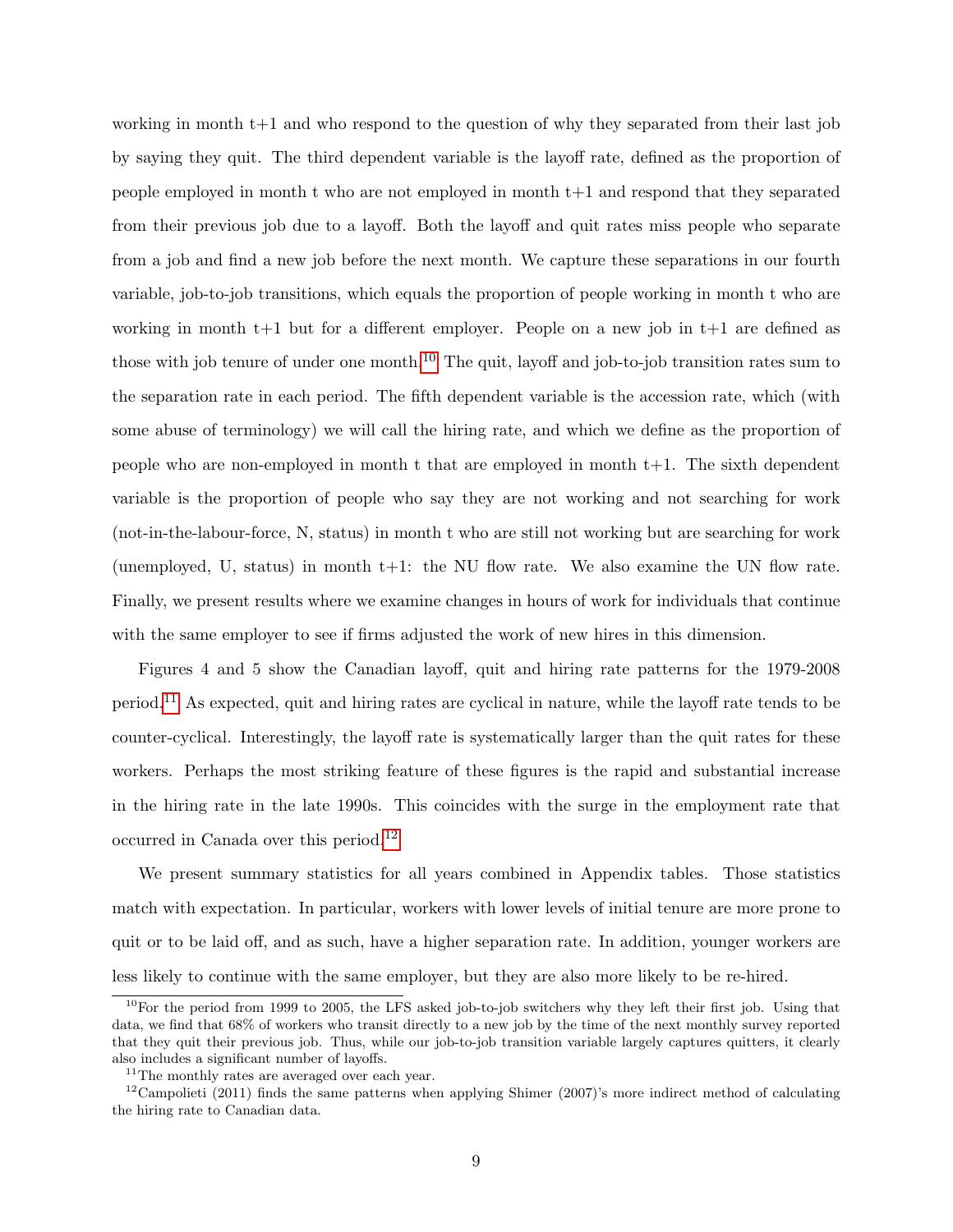### 3 Empirical Specification and Results

For all of our dependent variables, we use the same estimation specification, as follows:

<span id="page-9-0"></span>
$$
y_{p,t}^g = \alpha^g + \sum_{k=0}^K \beta_k^g \ln(rmin)_{p,t-12k} + X_{p,t}\gamma^g + \epsilon_{p,t}^g
$$
 (1)

where  $y_{p,t}$  is the dependent variable and  $ln(rmin)_{p,t}$  is the log of the real minimum wage in province p and period t. The vector of controls,  $X_{p,t}$ , includes a complete set of provincial dummies, a dummy variable which equals 1 if there was a minimum wage change over the upcoming month, and a full set of time dummies, corresponding to every month of every year. We include the dummy variable for a current minimum wage increase in order to allow us to focus on equilibrium type effects rather than immediate adjustments to a minimum wage change.<sup>[13](#page-0-0)</sup> We present results for the cases where  $K = 0$  (i.e. no lags) and  $K = 1$  (i.e. using the real minimum wage lagged by one year). We have also estimated specifications with higher lags and report on them where relevant. We use lags specified in years rather than months because we want to examine the possibility of long term adjustments to minimum wage changes. All our estimations are performed using weighted least squares where the weights are the inverse of the number of individuals in the relevant "at risk" group in order to account for the fact that, for example, the number of workers in the province of Prince Edward Island in a month is less than 1.5% percent of the number of workers in Ontario. We employ the q subscript in equation (1) to emphasize that we provide separate estimates for a variety of sub-groups defined by gender, education and age. Once we have obtained results for each of the transition rates, we use them to examine implications for the employment rate in section 3.2.

As is well known, in a case like ours with panel data with few cross-sectional groups, uncorrected OLS standard errors are severely biased downwards (Bertrand et al. (2004)). Hansen (2007) argues that in this situation, a Feasible GLS estimator provides efficient estimates with low size distortion for associated test statistics and is superior to standard clustering approaches, which have poor power properties. All of our reported results are based on a FGLS estimator.[14](#page-0-0)

<sup>&</sup>lt;sup>13</sup>Given that we use relatively high frequency variation, what we capture are likely partial equilibrium effects. The inclusion of lags allows for the possibility that equilibria are approached gradually.

 $14$ One common concern with FGLS estimators is that the transformations of the variables can lead to very different estimates compared to OLS because different variation is being used. In our case, the FGLS and OLS coefficients are very similar (the latter are available on request). Our estimator is based on an AR3 specification for the error process. We arrived at that process by testing down from higher orders. Given the long length of our time series,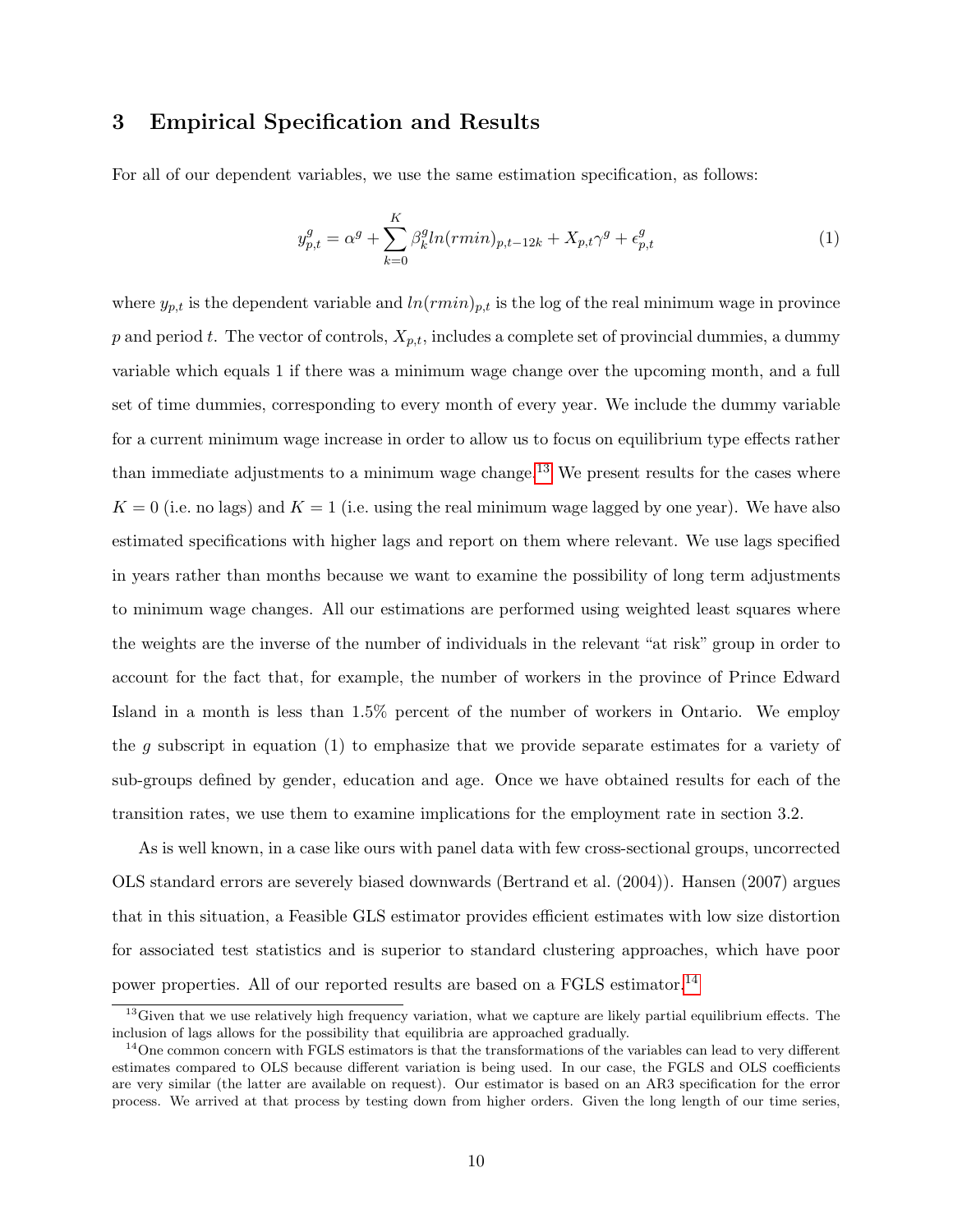In Table 1, we provide our base results, showing the impact of minimum wages on the separation rate for different initial period tenure levels. For brevity, we do not present the large set of estimated coefficients on the province, time and current period minimum wage change dummy variables. The first panel shows results for males and females combined. The first column presents results not conditioned on initial tenure level and it is apparent that the minimum wage has no impact on separation rates for all workers combined. However, once we examine the impact for workers with less than one year of job tenure, we find a strongly statistically significant coefficient of -.035 on the log real minimum wage variable. This implies that a 10% increase in the real minimum wage leads to a statistically significant 0.0035 decrease in the separation rate for workers with high school or less of education who have been with the same employer less than one year (where a typical one-month separation rate for this group is on the order of 0.07). At first glance, this may appear small but even apparently small changes at the monthly level imply relatively large effects on an annual basis. Thus, the probability a job continues for a year if the monthly separation rate is 0.07 and there is an equal probability of separation in each month is 0.42. If, instead, the monthly separation rate declined to .066 (as the estimate suggests would arise from a 10% increase in the minimum wage), the probability the job continues for a year becomes 0.44 - an approximately 5% increase. What is perhaps even more striking about the estimate, though, is its sign. While basic reasoning from a standard demand and supply model might lead one to expect that separation rates will be higher in high minimum wage jurisdictions, our estimate indicates the opposite effect. As we will see, a negative separation rate effect is consistent with other standard theories of the labour market with some adjustments.

The second set of rows in Table 1 report on a specification including the one year lag of the real minimum wage variable. The coefficient on this lag variable is economically insubstantial and far from statistically significant at any conventional significance level. The implication is that long term adjustments do not reverse the effect of minimum wages in reducing separation rates. In the third and fourth columns in the table we repeat our estimations (with and without the one year lag) for workers whose initial tenure is under six months and workers whose initial tenure is between 6 and 11 months. The results from these exercises reveal that the positive impacts of the

the formula for bias in the AR parameters in a short panel presented in Hansen (2007) implies very little bias in our case (on the order of 0.003 for the first order autocovariance) and so we do not implement corrections for it.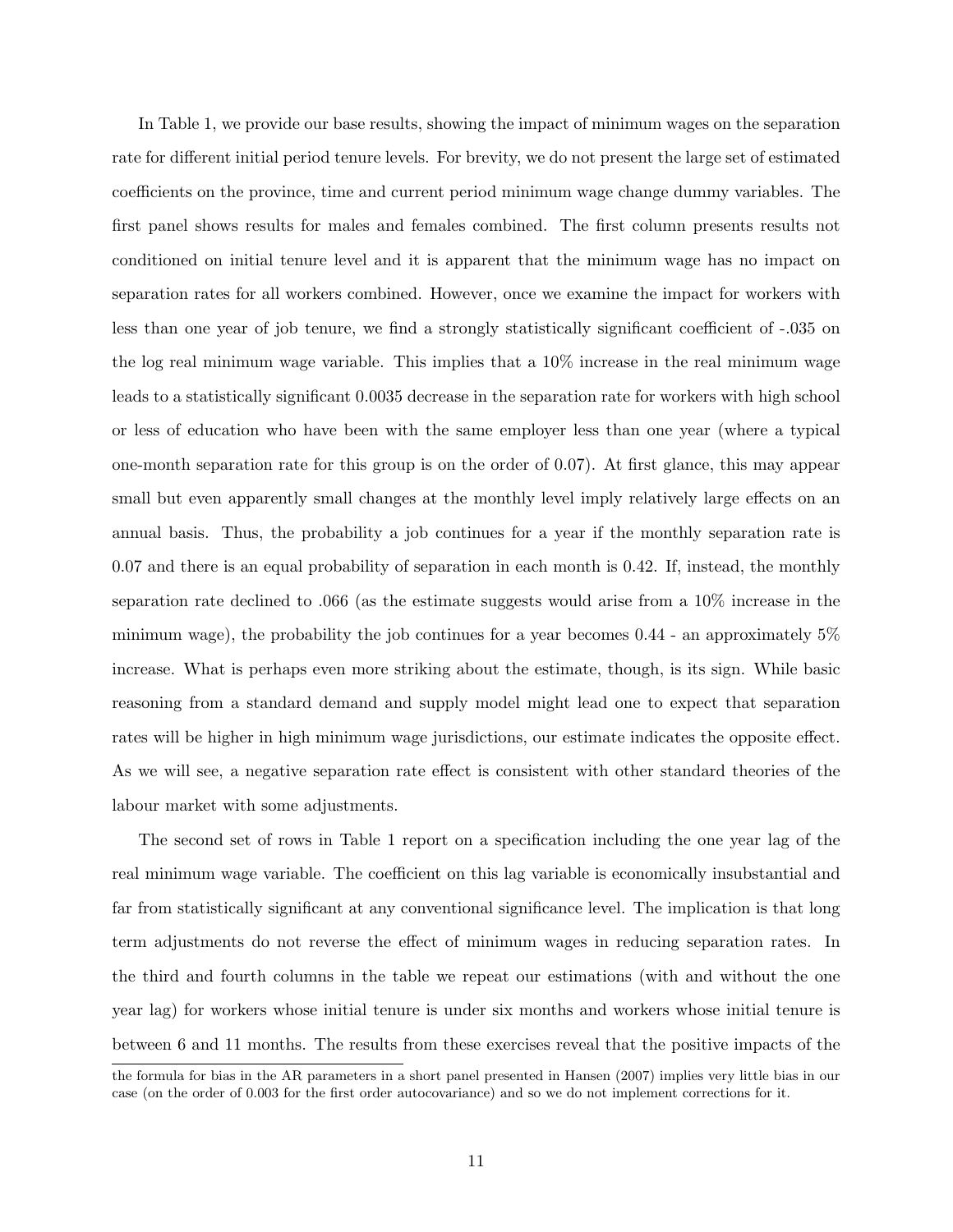minimum wage for workers of under one year of job tenure displayed in column 2 are entirely due to workers with tenure of under 6 months. The estimated effects are neither economically substantial nor statistically significant for workers with 6 to 11 months of job tenure.

The tenure pattern in Table 1 matches well with regulations on notice requirements for employment termination in Canada. Most workers fall under provincial jurisdiction in terms of labour market regulations. Termination notice varies by length of service in most provinces with many of them having no required notice for short durations. Thus, British Columbia and New Brunswick require no notice for jobs that have so far lasted less than 6 months, and Alberta, PEI, Ontario, Quebec and Saskatchewan require no notice for jobs of less than 3 months duration. For all jurisdictions, the required notification period (when one is required) for jobs of under a year duration are either one or two weeks (Kuhn 1993). Firms are required to pay a lump sum equal to the wages for the notification period if notice is not given. Whether or not these regulations are enough to induce changes in firm layoff behaviour, the law certainly acknowledges what is an effective probationary period during which there is little or no implication from laying off a worker, and the results in Table 1 indicate that minimum wage impacts on terminations occur mainly within this probationary period.

In the second and third panels of Table 1, we repeat all of these estimations separately for men and women. The key result from these estimations is that the effects of minimum wages on separation are nearly identical for men and women. Given this, we will continue with a combined male and female sample for the remainder of the paper.<sup>[15](#page-0-0)</sup>

In Table 2, we present results for three different age groups: ages 15-19, 20-24 and age 25-59.[16](#page-0-0) The previous literature has tended to focus on teenagers as a group for whom one expects the minimum wage to be directly relevant. In this data, we observe the strongest impacts for teenagers but only to some extent. We observe significant effects even for the "All Tenure" sample of teenagers

<sup>&</sup>lt;sup>15</sup>In order to test for gender differences in the minimum wage effect, we re-estimated equation (1) using both male and female separation rates and adding a full set of gender interaction terms, testing for the significance of the interaction effects with F-tests. We repeated the same tests for workers with less than one year of tenure, with 6 to 11 months of tenure and with less than 6 months of tenure. In all cases we could not reject the null hypothesis that the minimum wage effect is the same for men and women (the p-values of all test statistics exceeded 0.7). Gender differences in minimum wage effects are similarly unimportant in the specifications throughout the remainder of the paper with the exception of hiring rates. We show those effects broken down by gender in Table 4.

<sup>&</sup>lt;sup>16</sup>As one would expect, teenagers tend to have shorter tenured jobs; 43% of teenagers have been with their present employer for less than 6 months. For older adults, longer tenured jobs are the norm; 82% of older workers have job tenure of one year or more, whereas only 10.5% are low tenured (i.e. less than 6 months of job tenure). See Appendix Table A.3 for more detail.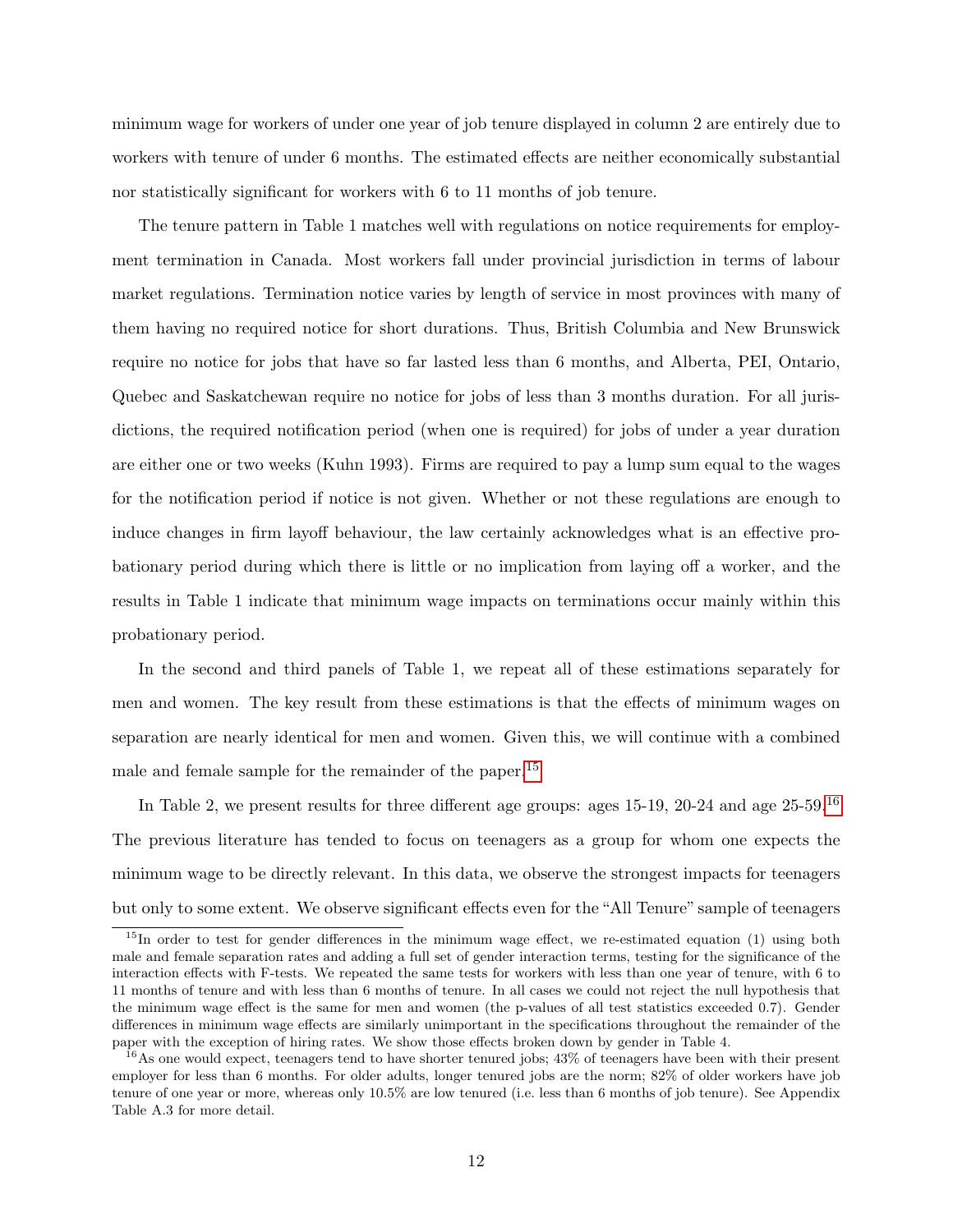compared to essentially zero effects for "All Tenure" for other ages. Interestingly, though, the effects for workers with under 6 months of tenure for all age groups are substantial and similar in size to that observed for teenagers. This may arise because low educated workers who are starting a new job tend to be low wage workers (and thus workers for whom the minimum wage is relevant) regardless of their age.<sup>[17](#page-0-0)</sup> The more substantial "All Tenure" group effect for teenagers may then just reflect that a much larger proportion of teenagers has under a year of tenure.

Table 3 contains the main results in our paper: the impact of minimum wages separately for quits and layoffs. In the first panel, we present results for quits.<sup>[18](#page-0-0)</sup> For workers, with less than 1 year of job tenure, the specification not including any lags of the minimum wage reveals a negative estimated effect of the minimum wage on quits. This fits with our Table 1 results but the estimated effect is only one-tenth the size of what we observed there and is not statistically significant at any conventional level. Interestingly, when we allow for a lagged effect, the estimated coefficient on the one year lag of the minimum wage is larger and statistically significant (though still less than 1/3 the size of the overall separation effect).[19](#page-0-0) Moreover, in contrast to our overall results, the largest and most significant effects are for workers with 6 to 11 months of tenure.

The second panel of Table 3 contains the results using the layoff rate as the dependent variable. When no lags are included in the estimation, the minimum wage coefficient is negative, highly statistically significant and approximately 3/4 of the size of the effect on the overall separation rate. When a single lag is included, the current period effect changes very little and the lagged value coefficients are economically small and not statistically significant. This suggests no diminishing of minimum wage effects on layoff rates over the longer run.

The third panel of Table 3 contains the job-to-job transition rate effects. Recall from footnote [10,](#page-6-0) that evidence from a subset of our sample years indicates that 68% of job-to-job transitions are quits. The weighted averages of the estimated quit and lay-off coefficients using these relative shares as weights are  $-.011$  for the under 1 year tenure jobs and  $-.013$  for the under 6 month jobs. These are close to the actual estimated coefficients for the job-to-job transitions (-.014 and

<sup>&</sup>lt;sup>17</sup>The average wage for workers in our 2008 sample that have under 6 months of job tenure was \$14.05 while for all other levels of tenure it was \$18.62.

<sup>&</sup>lt;sup>18</sup>Given that minimum wage effects tended to be statistically insignificant and economically insubstantial for job tenure over a year in the previous tables, we mainly focus on results for workers with under one year of job tenure for the remainder of the paper.

 $19$ When we allow a second year lag in the real minimum wage, the coefficient on this additional lag is not statistically significant and the pattern presented in the table remains.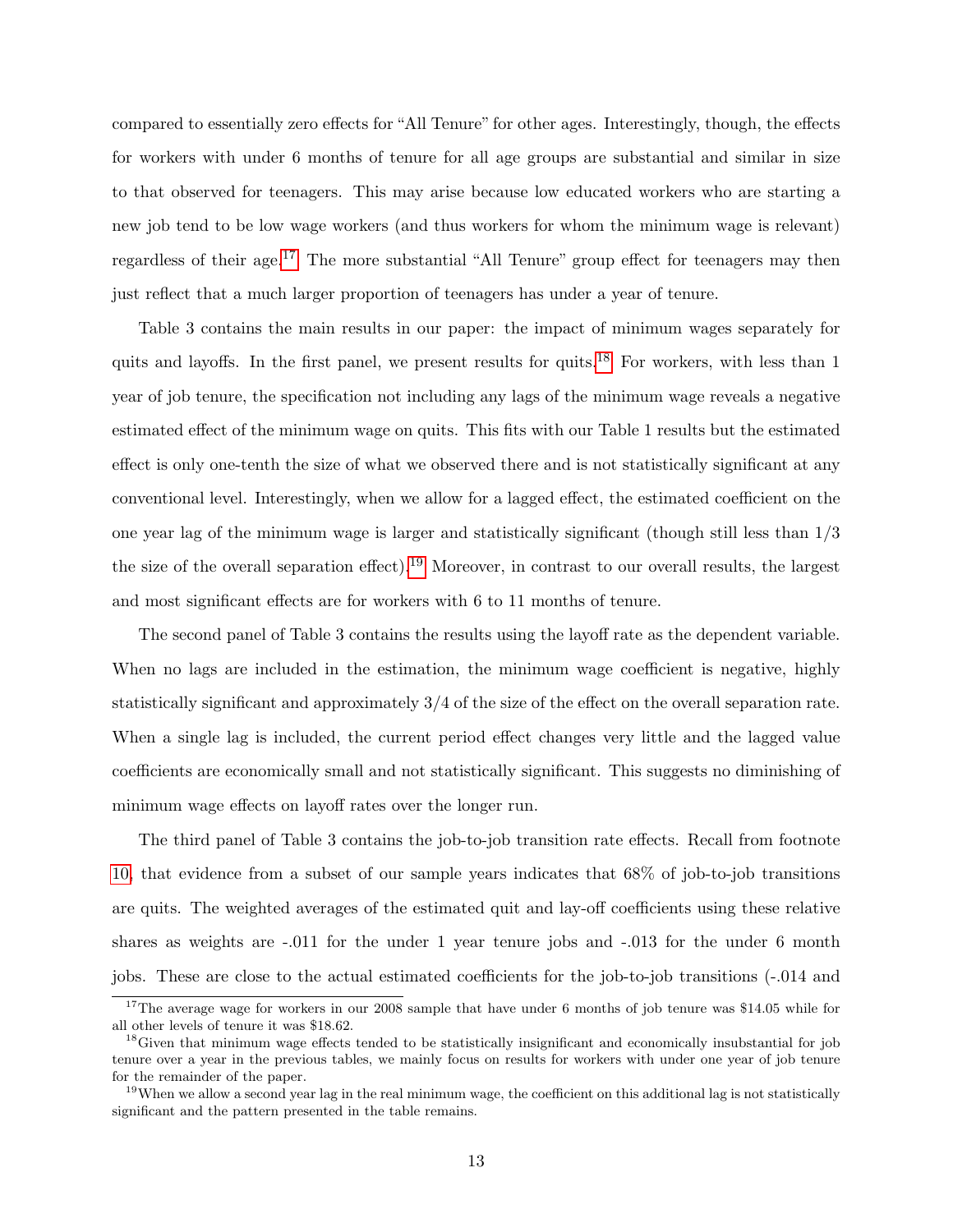-.017, respectively), suggesting that job-to-job transitions are not particularly special relative to separations where a job has not been found by the time of the next survey.

We can use these estimated coefficients to assess the relative importance of the different types of separations. In simple estimation with only the minimum wage variable as a covariate, the quit, layoff and job-to-job transition coefficients should add up to the estimated coefficient for total separations. However, because the other included covariates (time and province effects) are not restricted to be the same across the regressions, the adding up is not exact. Using the sum of the estimated quit, layoffs and job-to-job transition coefficients as our base, the effect of minimum wage changes on layoffs in jobs with under 1 year of tenure accounts for 59% of the effect on total separations and the effect in reducing job-to-job transitions accounts for approximately 33%. If we aportion 32% of the job-to-job transition effect to layoffs (because 32% of job-to-job transitions are layoffs) then the effect of minimum wage increases in reducing layoffs accounts for nearly 70% of the overall effect of the increases in reducing separations, with quit effects accounting for the other 30%. For jobs with under 6 months of tenure, layoff effects account for 72% of the total separation effects after dividing up the job-to-job transition effects. We argue, based on these patterns, any attempt to understand the impact of minimum wages on the separation rate should focus on layoffs.

In Table 4, we examine results for other employment related outcomes. In the top panel, we examine the impact of minimum wages on hiring rates for various demographic groups. The bothgenders- combined results in the first column indicate that increasing the minimum wage reduces hiring rates by an economically substantial and statistically significant amount. The second set of rows contains results including the lagged minimum wage. While neither minimum wage coefficient is statistically significant, the fact that both are of similar size suggests that full hiring rate effects may phase in gradually. In contrast to the separation rate effects, there is a gender differential in hiring rate effects, with the effects being much smaller for females. The negative hiring rate effect is much larger for teenagers than for workers of other ages. This is in contrast to the relatively small age differentials in separation effects and suggests that minimum wages will have more substantial effects on employment levels for teenagers.

The second panel contains the estimated impact of a change in the real minimum wage on the proportion of not-in-the-labour-force (N) individuals who transit to being unemployed (U), i.e., the NU rate, in the left column and the UN rate in the right column. With or without the lagged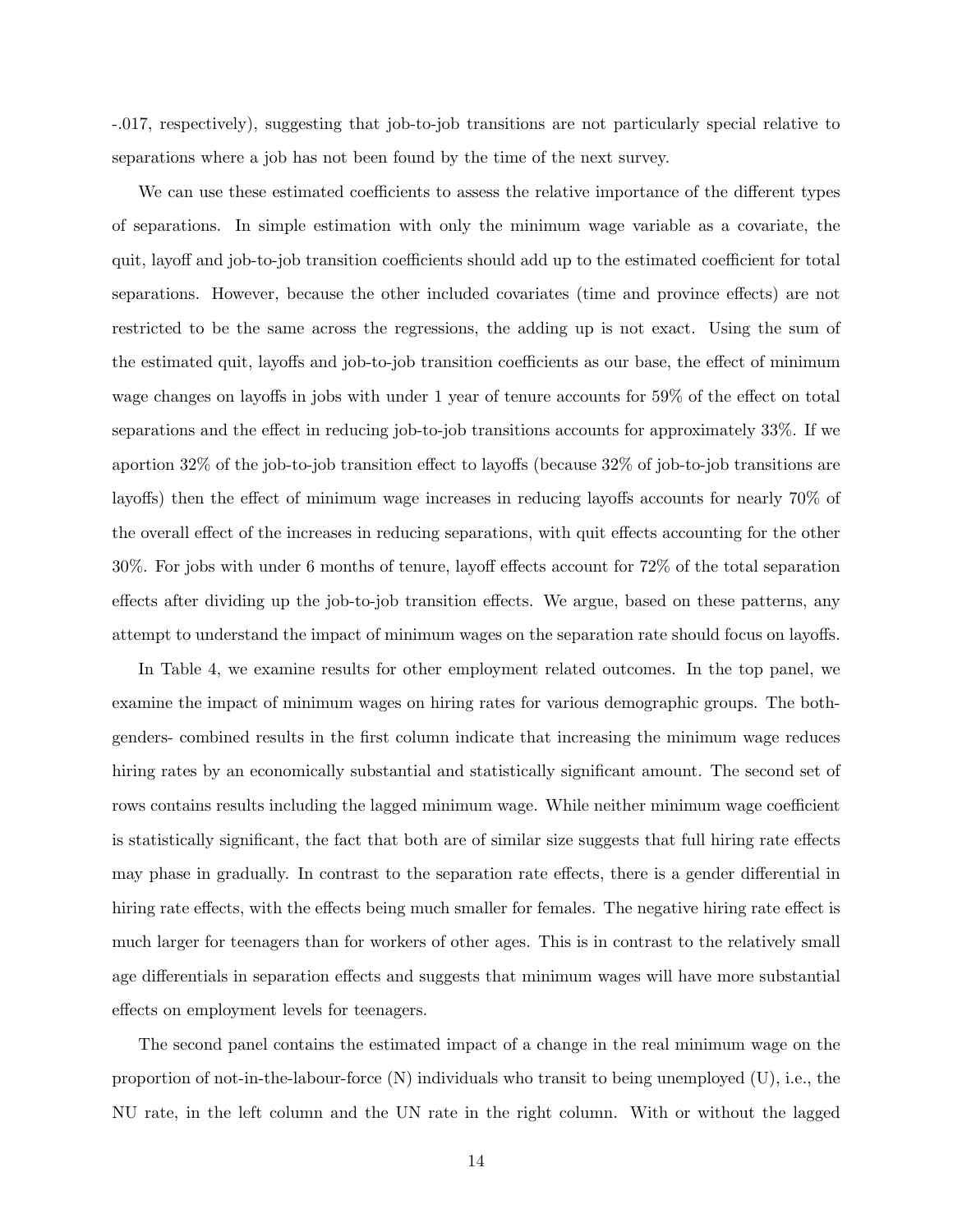minimum wage, we find that increases in the real minimum wage imply statistically significant declines in the NU rate. For UN rates, we find the opposite effect, but only the estimated coefficient on the lag term is statistically significant. These results suggest that those near the margin of entering or leaving the labour force assess the negative effects on hiring from a minimum wage as outweighing any positive effects in terms of higher wages and longer job tenure. This may imply that, at least for workers near this margin, minimum wage increases are welfare decreasing.

In the lower panel of Table 4, we show estimates of impacts on average weekly hours of work for workers with different levels of tenure. One might hypothesize that minimum wage impacts will show up to some extent in reductions in weekly hours rather than in employment changes. In fact, the table indicates that there is no evidence of an impact on hours in higher minimum wage regimes. This is true regardless of the individual's tenure level.

#### 3.1 Robustness

Table 5 contains results from a set of robustness exercises. Given our results so far, we focus on lay-off rates and overall separation rates for jobs with less than 6 months of job tenure for males and females combined, but the outcomes of these exercises are similar for other types of separations and for jobs lasting under 1 year. We present the estimate from our base specification (from Tables 1 and 3) in the first column for comparison.

It is common in the minimum wage literature to capture minimum wage changes using a variable defined as the ratio of the nominal minimum wage to a relevant comparable wage such as the average manufacturing wage. We have, instead, chosen to work with the real minimum wage out of concern about potential endogeneity of the comparison wage in the denominator of a ratio variable. Nonetheless, in the second column we present results using the log of the ratio of the minimum wage (times 40) to the average weekly wage for males with a high school or less education. The estimated minimum wage effects are very similar to those using the real minimum wage, with the effect being slightly smaller for all separations and larger for layoffs.

In the third column, we present a specification designed to check whether our results are being driven by reductions in the real minimum wage due to inflation rather than the actual increases in the nominal minimum wage. If that were true then our results could be sensitive to the specific deflator used. To check this, we instrument for the real minimum wage using the nominal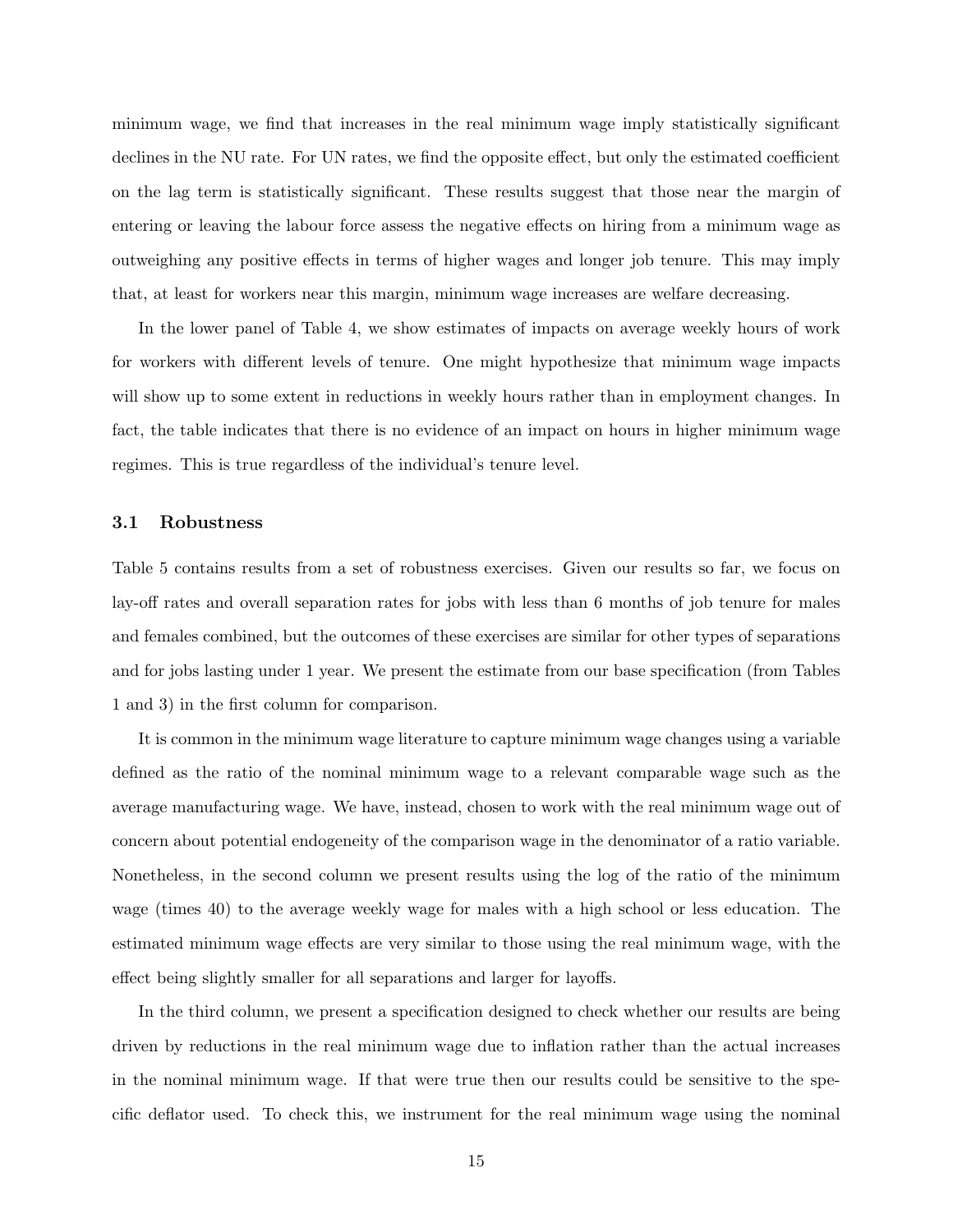minimum wage. The instrumented coefficients are again negative and slightly larger than the noninstrumented, implying that our results are being driven by the legislated minimum wage changes.

We were also concerned that anticipation of minimum wage changes by firms may imply that our research design is not clean. In our data, we can observe situations where anticipation is clearly possible: minimum wage increases that are announced in advance of actual implementation. To see whether potential anticipation alters our results,in the fourth column of Table 5, we present results based on a sample where we omit all observations between announcement and actual enactment dates. Again, the estimated coefficients are slightly larger than the base case and there is no change in conclusions.

In the fifth column, we present a falsification exercise where we estimate our specification for males, aged 25 to 54 with a BA; a group for whom we would expect to find no minimum wage effects. The results indicate this is indeed the case. For total separations, the estimated coefficient is less than half that for the base case and no where near statistical significance. For layoffs, the estimated coefficient is -0.0001. Thus, at least by this measure, we do not appear to be inadvertently picking up other factors with the minimum wage variable.

Finally, we were concerned that the minimum wage changes may not be exogenous. In particular, one might find a negative correlation of minimum wage changes with layoff rates if governments tend to increase minimum wages during good economic times. We address this concern in two ways. In the sixth column of Table 5, we present results from our standard specification omitting labour market downturn periods (periods with unemployment rates over 8%) in order to eliminate cyclical variation as a source of identification.<sup>[20](#page-0-0)</sup> The results using these periods are very similar to the base case results. In the seventh column, we present results from an IV specification where we instrument for the minimum wage using political variables. In particular, we use a dummy for whether the governing party in the month and province is left wing and a dummy for whether the governing party is right wing. The omitted category corresponds to a centrist party. We also included the average values for these variables across all other provinces in the region, which is a valid instrument within a model in which provincial policy parameters are set partly in relation to the parameter values in other provinces around them (see Green and Harrison (2011)). The IV estimated coefficients are again negative and much larger than those in the base case (implausibly

 $20$ <sup>20</sup>The included months are: 1979m1 to 1981m12, 1986m9 to 1990m11, and 1997m1 to 2007m12.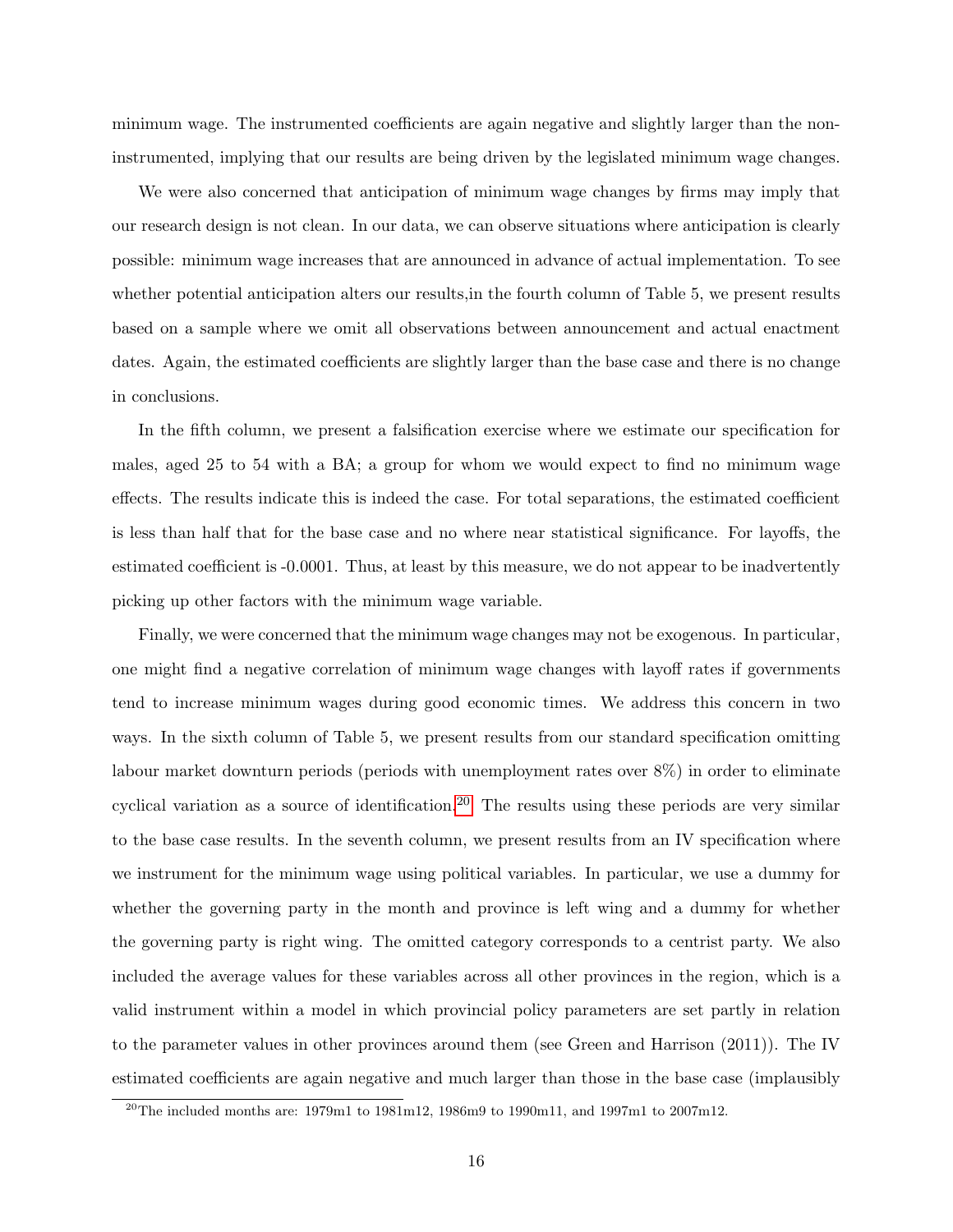so). Thus, there is no evidence that endogeneity stemming either from cyclically sensitive minimum wage changes or other causes is driving our key result.

#### 3.2 Employment Rate Implications

A natural question is the implication for the overall employment rate of the changes in separation and hiring rates induced by a change in the minimum wage. To answer that, we can consider two regimes - one with average hiring, layoff and quit rates for Ontario for the year 2007 and one where we use the estimated effects from Tables 3 and 4 in conjunction with a 10% real increase in the minimum wage to calculate new, counterfactual rates of separation and hiring. We then use the rates from both scenarios to construct the average level of the employment rate in each regime and, from that, the impact of the minimum wage increase on the employment rate.

We calculate the employment rate as the equilibrium rate under the assumption that flows into employment equal flows out. Thus, the equilibrium rate equals  $\frac{hr}{\pi + sr}$ , where hr is the hiring rate and sr is the separation rate. We compute the separation rate as the sum of the layoff rate plus the quit rate, noting that direct job-to-job transitions are not relevant for this exercise since we only need flows out of employment. For all ages, the implied employment rate in the base scenario is 69%. This compares favourably with the actual employment rate of 66.6% for high school dropouts and graduates aged 15 to 54 (both sexes) in Ontario in 2007. The calculated minimum wage impact implies that a 10% increase in the real minimum wage generates a 0.76% decline in the employment rate with an associated standard error of 0.50. In comparison, for teenagers, the calculated minimum wage effect is  $-1.7\%$  with a standard error of 0.9.<sup>[21](#page-0-0)</sup>

To check on the comparison of these calculated minimum wage impacts with those from a more typical approach, we implemented a standard specification using Canadian provincial data for our same sample period (1979 to 2008). Specifically, we regressed age specific employment rates on the real minimum wage, a lag of the minimum wage variable, and a complete set of year and province dummies. For the regressions for teenagers we also included the proportion of the provincial population who were teenagers and the adult male unemployment rate. This specification has been used in numerous previous papers (see Neumark and Wascher (2008) for a recent comprehensive

 $^{21}$ The implied base equilibrium employment rate for teenagers is 62%, which is higher than the average employment rate of 50.7% for high school grads and dropouts aged 15 to 24 in Ontario in 2007. The fact that we drop full-time students in our sample but they are included in the published statistics could account for this difference.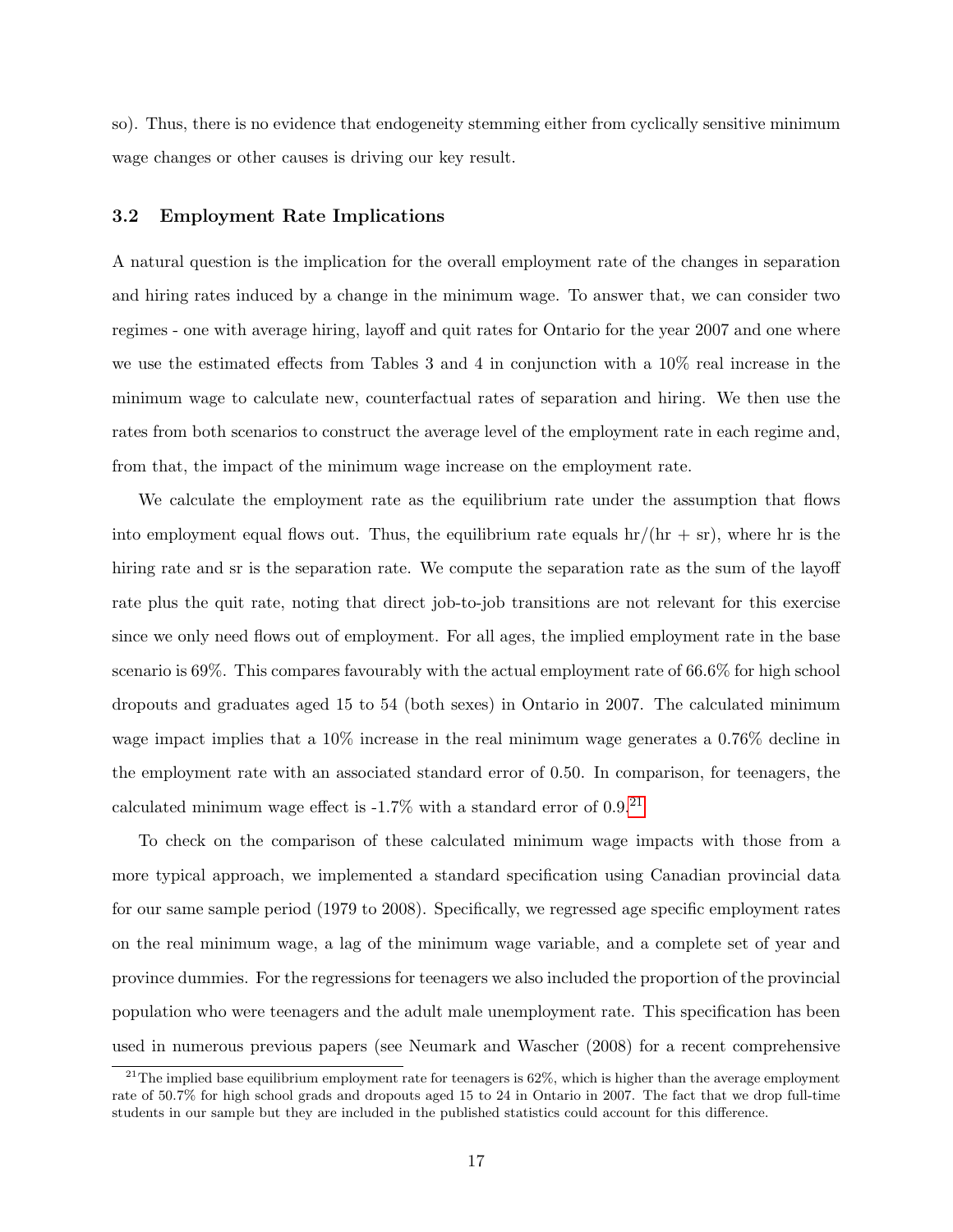survey of the minimum wage literature). The results from these estimations implied that a 10% increase in the minimum age would lead to a statistically significant 2.5% decline in the teenage employment rate and a statistically insignificant 0.5% decline for the overall employment rate. These are in substantial agreement with earlier estimates in the literature and fit well with our calculated impacts on the equilibrium rate. Our results indicate that the small net effect on the overall employment rate reflects offsetting negative effects of a minimum wage increase on hiring and layoff rates. For teenagers, the more substantial negative net effect reflects the fact that, for them, the negative impact on hiring substantially outweighs the negative effect on layoffs.

### 4 Theoretical Implications

To this point, we have found, examining a substantial amount of data on quits, layoffs and hires, that both separation and hiring rates are lower in higher minimum wage regimes. Importantly, the reduction in separations occurs mainly in the first 6 months of a job and mainly through a reduction in layoffs. In this section, we consider the implications of these results for standard labour market models and discuss how they need to be adjusted to fit with the patterns observed here. Based on these insights, we then describe a partial equilibrium model of firm decision making which captures the main features of the data and provides some intuition for them. Our emphasis is on implications for the demand side of the labour market, and so we do not pursue the interesting result that increases in the minimum wage imply declines in NU flows.

#### 4.1 Implications for Standard Models

The most common model used in analyses of minimum wage effects is the static labour demand model with wages set equal to the value of marginal product in the absence of a minimum wage. In such a model, an increase in the minimum wage will result in (weakly) decreasing employment but the model is necessarily silent on how the employment adjustments take place and has nothing to say about hiring and separation rates before and after a minimum wage change. Thus, a static labour demand is not useful for interpreting our results.

Rebitzer and Taylor (1995) examine minimum wage effects in an efficiency wage model. In such a model, an increase in the ratio of the minimum wage to the average wage in the economy could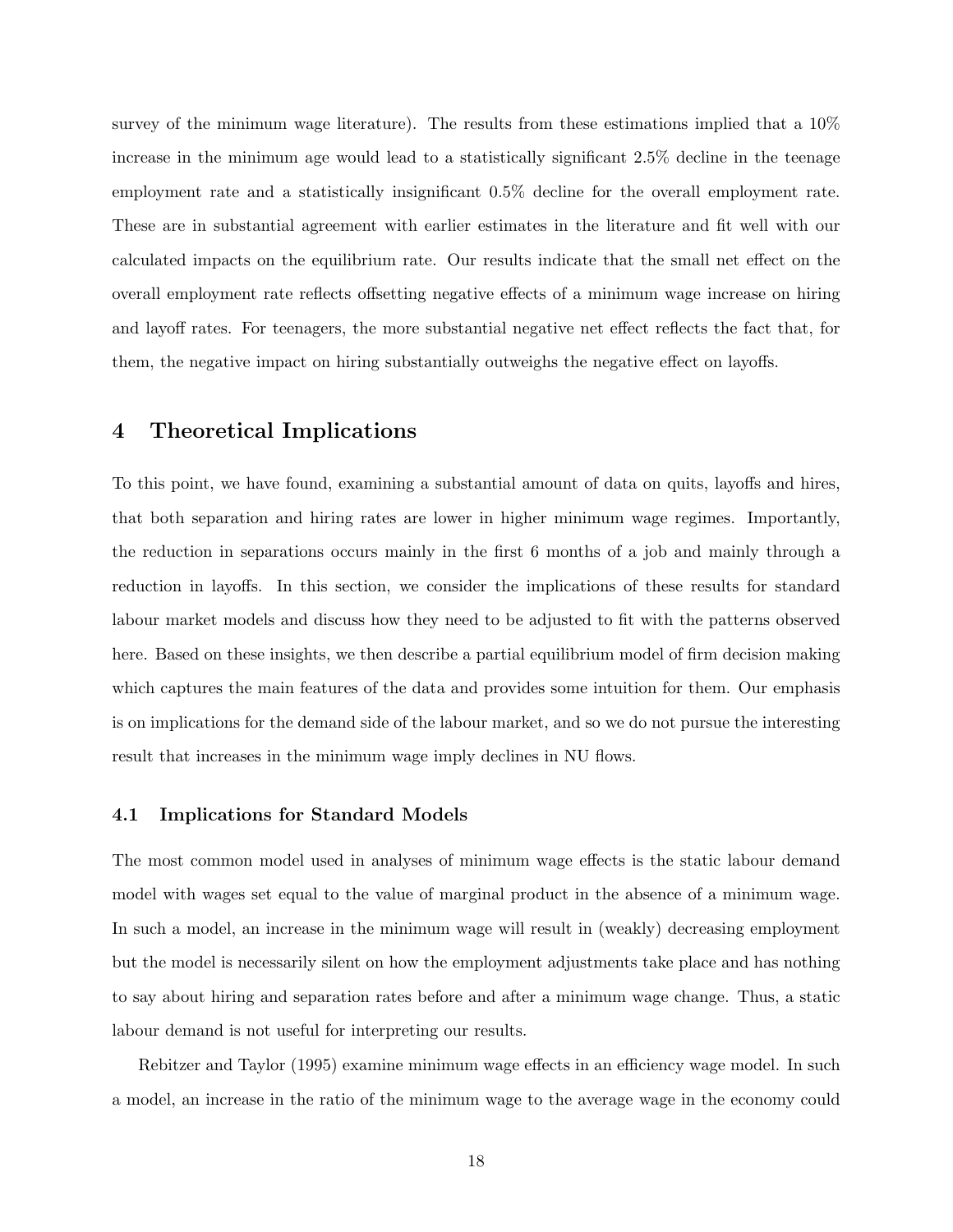reduce shirking and, therefore, terminations associated with a worker caught shirking. However, they show that the associated reduction in monitoring costs for firms leads to an increase in hiring, which is the opposite of what we find.

Both Portugal and Cardoso (2006) and Dube et al. (2012) invoke Burdett-Mortensen type models to explain decreases in the separation rate when the minimum wage increases. From our perspective, a key feature of these models is the centrality of on-the-job-search and quits. These are at the heart of the models' explanation for why homogeneous firms can co-exist while paying heterogeneous wages. Firms paying low wages realize high per-period profits while the job is filled but their overall profitability is lowered by the fact that their workers are likely to locate a job paying a higher wage and quit, leaving the firm with a costly, unfilled vacancy. High wage firms have lower per period profits from filled jobs but less time with jobs unfilled. In this context, it is job-to-job transition rates or, possibly, quit rates with short intervening unemployment spells that must be the location of any minimum wage effects. In contrast, our results indicate that the main minimum wage effects operate through layoffs, which are not a part of these models. While theoretical distinctions between quits and layoffs are often hard to make in equilibrium models (since separations are mutually agreed upon), it is difficult to believe that, in responding to a survey, workers would label a separation in which they took up a higher wage offer at another firm as a layoff. Thus, we view our results as not fitting with the channels emphasized in these models.

#### 4.1.1 Minimum Wages in a Mortensen-Pissarides Model

A standard Mortensen-Pissarides model, extended to incorporate endogenous separations (Pissarides (2000), chapter 2), is dynamic in nature and includes separations that look plausibly like layoffs. Given the popularity of this class of models, we will focus the rest of our discussion on them.[22](#page-0-0) In the Pissarides model, workers and firms meet according to a matching technology after which, in each instant, there is probability with which they draw a new, match-specific productivity value. We will work with a slightly simplified version of this model in which the match-specific pro-

 $22$ This is not to say that there may not be other models that could rationalize our results. For example, Acemoglu (2001) investigates a search and bargaining model in which firms can create one of two types of vacancies: lower productivity-low wage jobs (bad jobs) or higher productivity-high wage jobs (good jobs). A minimum wage above the bad job sector wage but below the wage in the good sector will reduce relative profits in the bad job sector and cause a shift in composition toward good jobs. Such a model might be extended to include more investment by firms in workers in good jobs and, with it, lower layoffs similar to the mechanism in Acemoglu and Pischke (1999).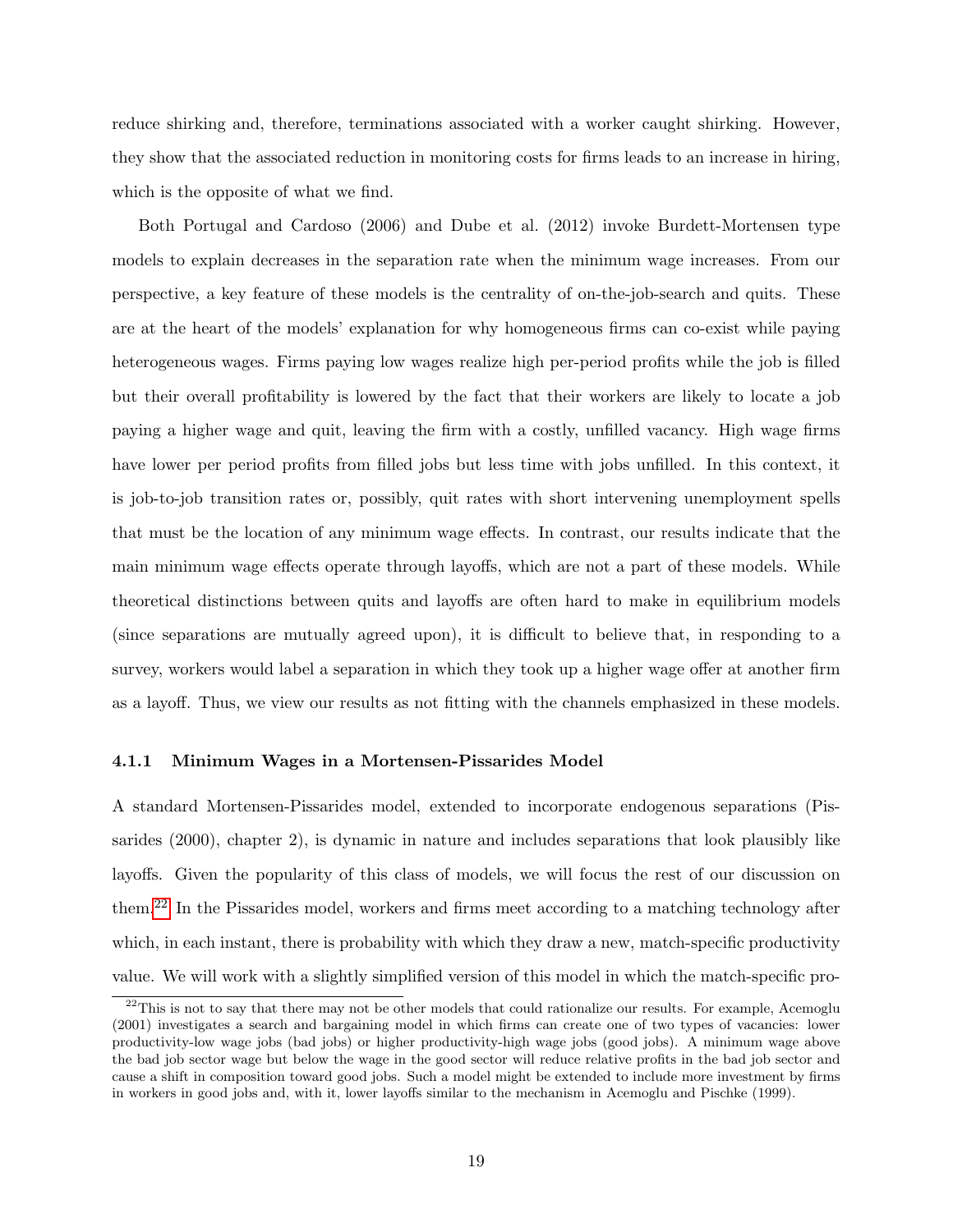ductivity draw occurs only once - at the end of an initial probationary period. This simplification makes the intuition in the model more transparent and fits with the empirical result that minimum wage effects on transitions occur at low job tenures. The key conclusions are unchanged if we use the full Pissarides model.

With this in mind, consider a matching model in which each operating firm employs one worker. Workers and firms meet according to a matching technology but do not know the ultimate productivity of the match when they first meet. The productivity,  $x$ , which is a random variable with associated cumulative distribution function F defined over a range  $[x, \overline{x}]$ , is match specific and is not revealed until after the worker has worked for the firm for a brief probationary period. During the probationary period, workers do not produce anything and are paid the minimum wage, m. Pissarides (2000) shows that the problem has a reservation quality such that matches with productivity draws that are less than an endogenously determined value, R, are terminated. If  $x > R$ , the match continues and the firm and worker bargain a wage to divide the match specific surplus according to a Nash bargaining rule. Both firm profitability and wages,  $w(x)$ , are increasing in x. Given this, we can define a productivity value,  $x_m$  such that  $w(x_m) = m$ , where m is the minimum wage. For values of x between R and  $x_m$ , matches continue but are paid the minimum wage and involve lower profits for firms than non-minimum wage jobs.<sup>[23](#page-0-0)</sup> Firms also pay a flow cost of posting a vacancy, c, and firms and workers face a common discount rate, r.

The key intuition in the model can be obtained by examining the firm Bellman equations, with the equation corresponding to a filled vacancy with a productivity draw,  $x > x_m$  being given by,

<span id="page-19-1"></span>
$$
rJ_{nm}(x) = x - w(x) + \lambda(V - J_{nm}(x))
$$
\n<sup>(2)</sup>

where  $J_{nm}$  is the value to the firm of a filled, non-minimum wage paying job,  $\lambda$  is the exogenous probability with which matches end, and V is the value of an unfilled vacancy. The equation for a filled vacancy with  $R < x \leq x_m$  is,

<span id="page-19-0"></span>
$$
rJ_m(x) = x - m + \lambda(V - J_m(x))
$$
\n(3)

<sup>&</sup>lt;sup>23</sup>This follows Flinn (2006), which analyses minimum wage effects in a matching model.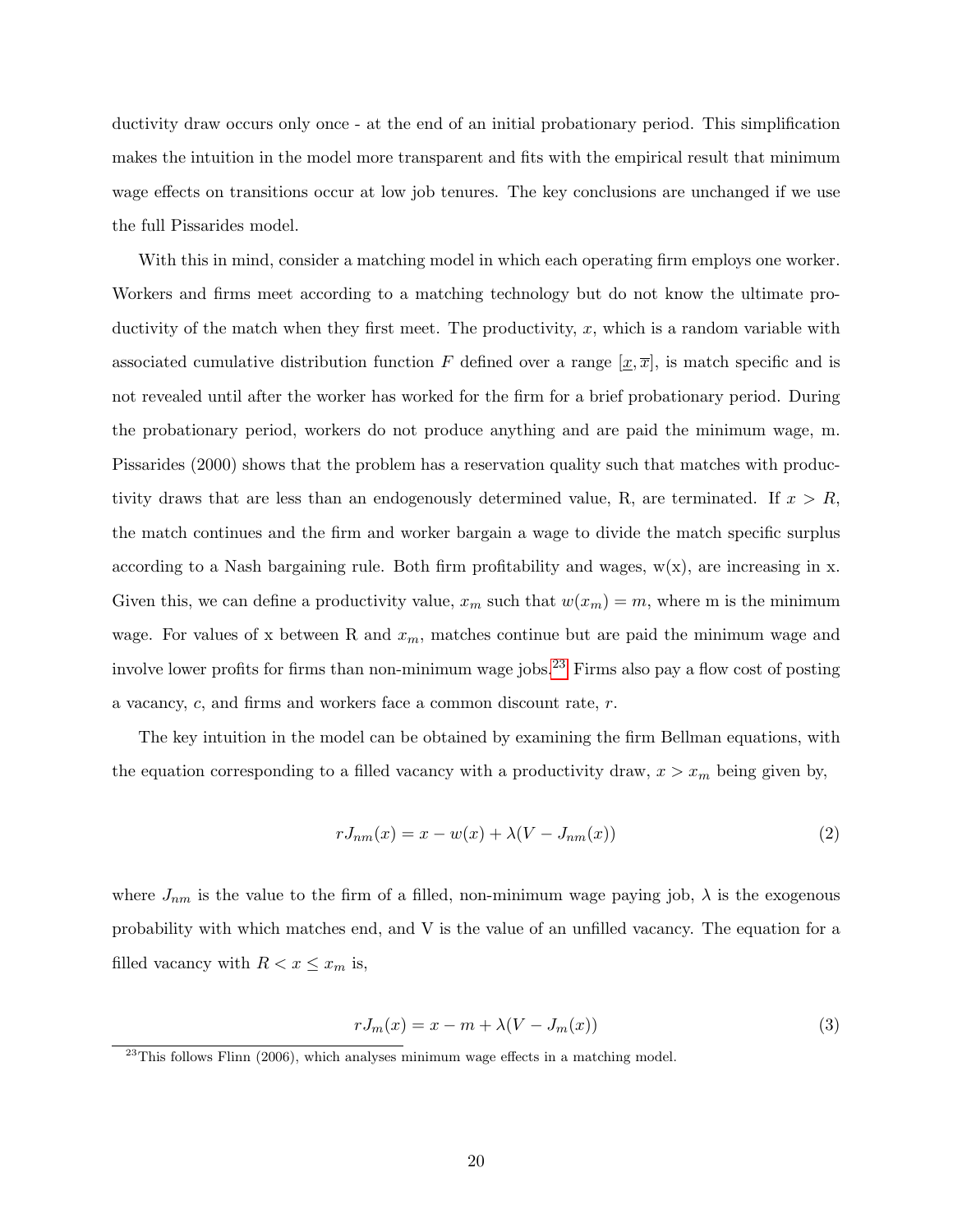Assuming free entry of firms,  $V = 0$ . Given that the value of a filled vacancy is increasing in x, the threshold productivity value at which a firm is just indifferent about continuing with a match will occur on a minimum wage paying job. Thus, R is defined from the condition  $J_m(R) = 0$ . Using this in equation  $(3)$ , we get, R=m. Thus, if m increases, the threshold productivity increases and, as a result, layoffs increase. Thus, a canonical search and matching model generates the opposite of our main empirical finding.[24](#page-0-0)

One plausible way to extend the standard model so that it can generate decreases in the layoff rate with increases in m is to assume that firms can screen workers before the probationary period with an imperfect measure of productivity. We present an exposition of such a model in Appendix B1. In this model, workers and firms again draw a productivity value, x, when they first meet but they actually observe  $\hat{x} = x + \epsilon$ , where  $\epsilon$  is a draw on a random variable corresponding to observational noise. Then, with instantaneous probability,  $\delta$ , the true productivity value is revealed (ending the probationary period) and firms make an endogenous layoff decision as before. Firms choose between not hiring workers at first contact (with the risk that they will not take on a worker whose true match productivity is high because of imperfect information) or laying them off later when the true productivity is revealed. The cost of the latter strategy is increasing in the minimum wage since workers are paid the minimum wage during the probationary period. Thus, when minimum wages rise, firms screen out more workers at first contact, implying reductions in both the hiring and layoff rates. This fits with our results. However, because layoffs are still ultimately determined by true productivity, the model implies that the employment rate will decline with an increase in the minimum wage, which does not fit with standard empirical findings of no effect on employment rates for older workers.[25](#page-0-0)

An increase in m necessarily implies a reduction in the employment rate in these models because the threshold value, R, is increasing in m for all firms. To generate the result that an increase in

<sup>&</sup>lt;sup>24</sup>The result that  $\frac{\partial R}{\partial m} > 0$  continues to hold in the more complicated Pissarides (2000, chapter 2) model with ongoing productivity draws for a match. In that model, the value function for a filled job includes terms corresponding to the option value of continuing with the match (since there is a possibility of drawing a better productivity without having to pay the costs associated with starting a new vacancy). Since one can show that minimum wage matches are less profitable than non-minimum wage matches, that the proportion of jobs that are minimum wage matches is increasing in m, and that the profitability of minimum wage matches is declining in m, the option value of continuing with the match declines with increases in m. This serves to further increase R when m rises.

<sup>&</sup>lt;sup>25</sup>Indeed, the negative effect of an increase in m on employment will be larger in this model than in the simpler endogenous job destruction model. The increase in R resulting from the rise in m will lead to more layoffs, as in the simpler model, but increased screening at the hiring stage will mean, in addition, that more workers with  $x \geq R$  will also be incorrectly terminated at the hiring stage.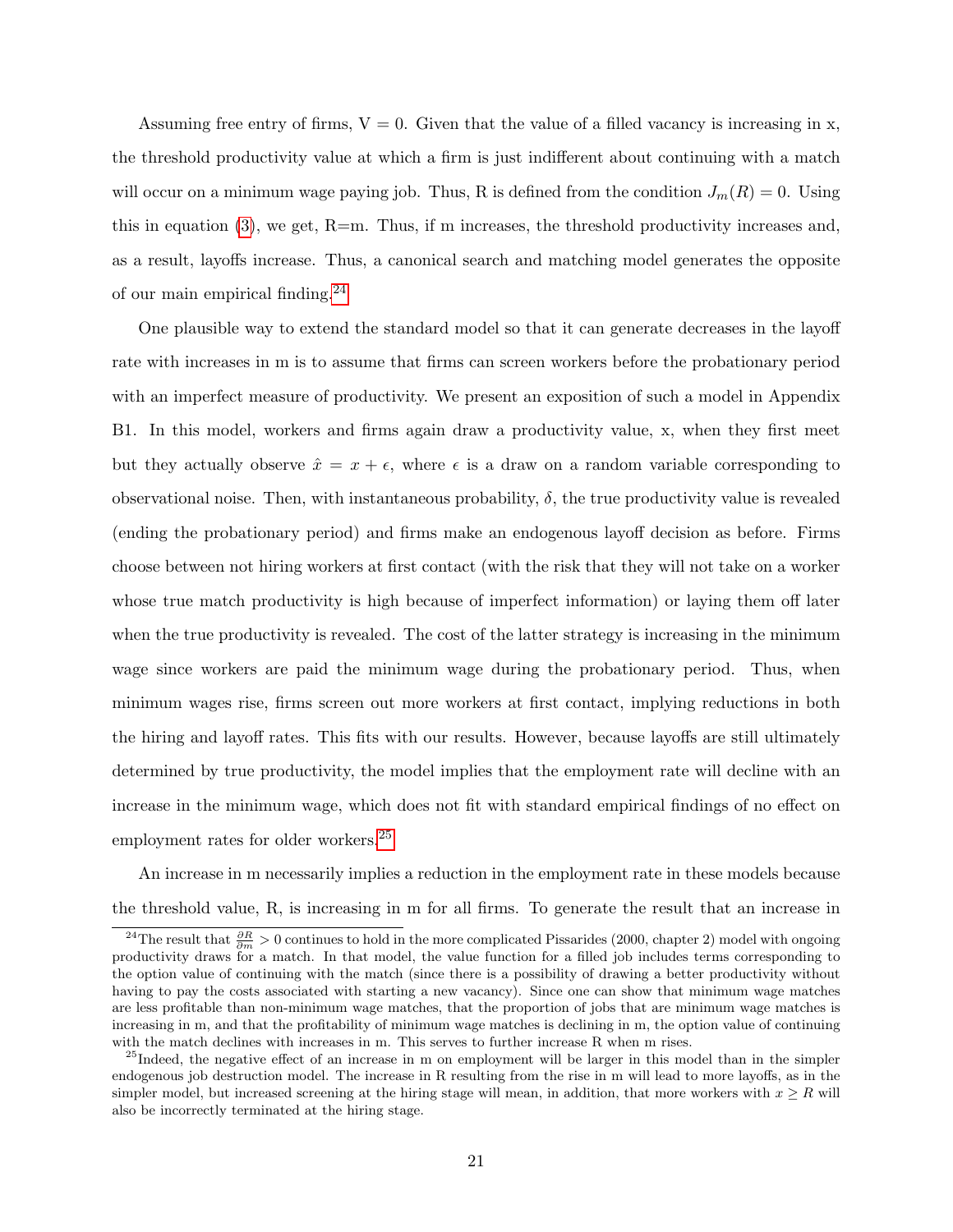m results in no change in the employment rate because reduced hiring and reduced layoffs offset one another, a model needs to allow for  $\frac{\partial R}{\partial m} < 0$ , at least for some firms. To understand what this implies, note that one can define R as the level of productivity at which the match surplus is zero, i.e., the productivity that just covers the flow values of worker and firm outside options:

<span id="page-21-0"></span>
$$
R = w^* + rV \tag{4}
$$

where,  $w^*$  is the worker's reservation wage. So far, we have assumed that free entry implies  $V=0$ and that  $m > w^*$ , so that R = m. For the model to allow  $\frac{\partial R}{\partial m} < 0$  requires that  $V \neq 0$  and that  $\frac{\partial V}{\partial m}$  < 0. We present a model with these features in the next section.<sup>[26](#page-0-0)</sup>

#### 4.2 A Model

In this section, we present a Mortensen-Pissarides model with  $V \neq 0$  by introducing firm heterogeneity in the cost of opening vacancies, as in Fonseca et al. (2001) (and Beaudry et al. (2011)). In particular, assume that entrepreneurs draw a value for the fixed cost of creating a vacancy from a cumulative distribution function,  $K$ . Entrepreneurs with a fixed cost below  $V$  will open a vacancy and search for a worker to fill it. This allows for free entry in the sense that entrepreneurs enter until the marginal entrant has zero expected profits, but the value of a vacancy is not driven to zero by competition. The question is then whether an increase in m could lead to a reduction in V and, hence, a potential negative effect on R.

The matching function determining firm and worker meetings is a constant returns to scale function of labour market tightness,  $\theta = \frac{V}{U}$  $\frac{V}{U}$  (V = the number of vacancies and U = the number of unemployed workers). The matching probability implies a probability of a firm's vacancy meeting a worker,  $q(\theta)$ , and a probability of an unemployed worker meeting a vacancy,  $\theta q(\theta)$ . There is no onthe-job search. Matches end according to an exogenous probability,  $\lambda$ , but will also be terminated

<sup>&</sup>lt;sup>26</sup>Inspection of [\(4\)](#page-21-0) may suggest that we could also get  $\frac{\partial R}{\partial m} < 0$  if there were heterogeneity in w<sup>\*</sup> such that some workers have  $w^* > m$  and  $\frac{\partial w^*}{\partial m} < 0$ . For matches with workers with  $w^* \leq m$ , R will always equal m, as we have seen, implying that movements in  $w^*$  caused by changes in m are irrelevant for determining layoffs. For workers with  $w^* > m$ , the worker's reservation wage will help determine the relevant R. If firms reduce hiring as m increases, a reduction in w<sup>\*</sup> could result. Indeed, our NU transition results indicate that the value of search is lowered for workers on the margin of participation. However, if this were true for all workers then it would imply reductions in bargaining power and, hence, wages for above minimum wage workers. This is the opposite of what has been found in papers examining wage spill-over effects (Card and Krueger (1995), Neumark and Wascher (2007)). For this reason, we do not pursue this avenue.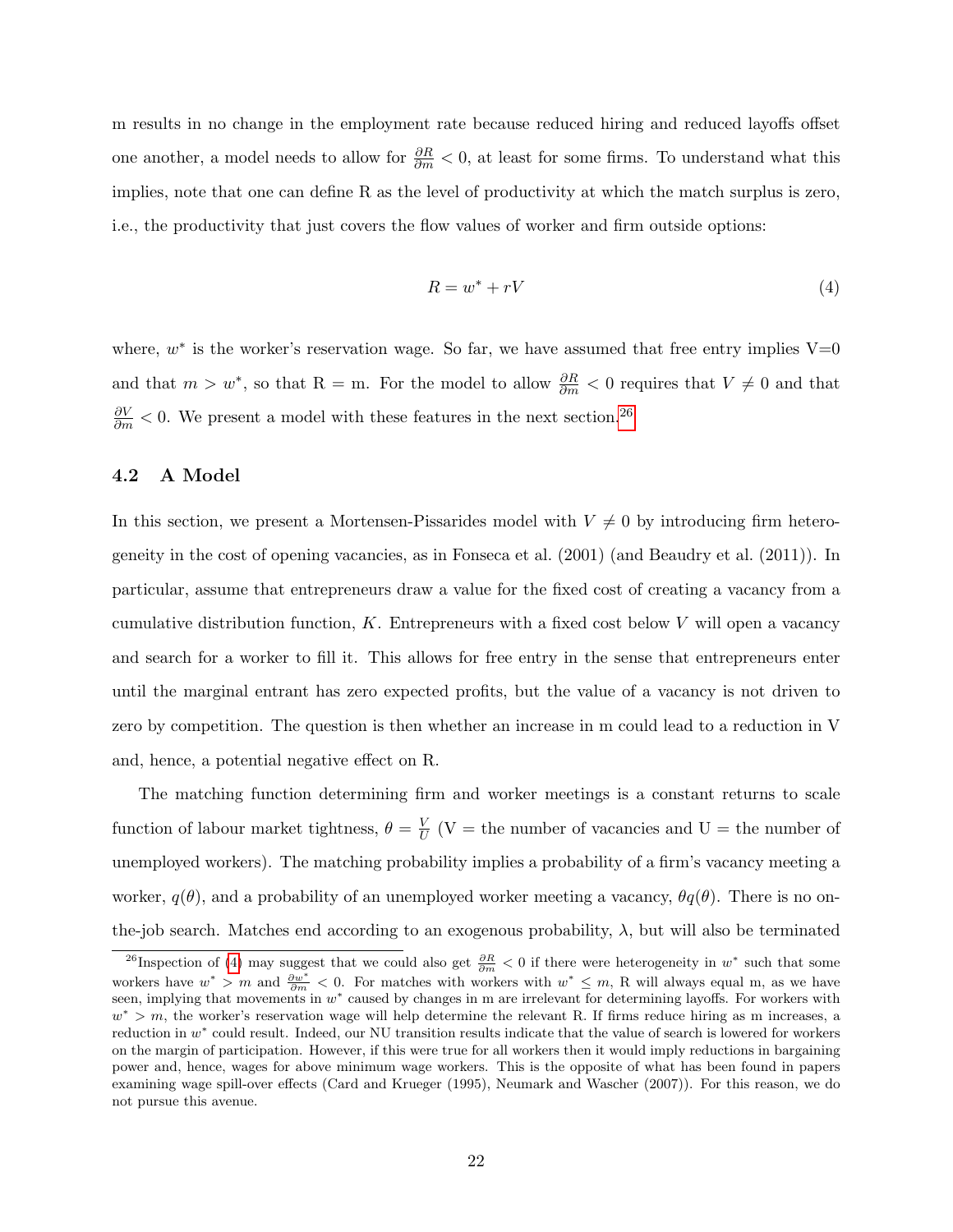endogenously when  $x$  is revealed in some cases. We will present results in a partial equilibrium setting in which firms take  $\theta$  and worker reservation wages as fixed. In this setting, we will discuss the separation decision as if it is made unilaterally by the firm and call the separations layoffs. In general equilibrium, the decision to dissolve a match is, in fact, jointly agreed upon in most, but not all, situations. Since the main intuition is easier to see in the partial equilibrium setting, we present the more restrictive model here and leave an exposition of general equilibrium results for future work.

The value function corresponding to a vacancy is given by,

$$
rV = -c + q_F(\theta)(J_F^e - V) - q(\theta)m
$$
\n<sup>(5)</sup>

where,  $J_F^e$  is the expected value of a filled vacancy and we have assumed that a firm has to pay the probationary wage (equal to m) when it meets a worker. It then observes the true value, x, and determines whether to lay-off the worker. Thus,  $q_F(\theta)$  is the probability a match is made and continues. That is,  $q_F(\theta) = q(\theta) \times Probability$  (the match specific productivity is high enough to warrant continuing).

For reasons we will discuss below, workers are assumed to be heterogeneous with respect to their reservation wages,  $w_j^*$ , where j indexes the worker and he or she prefers the unemployed state to being employed with a wage below  $w_j^*$ . More specifically, we will assume that workers draw individual values of the flow value of non-employment,  $b_j$ , from a distribution with CDF, H, and those then imply heterogeneous reservation wages. Because of this, the bargaining solution, and with it, profits, will vary with the specific worker involved in the match. As before, bargained wages will be increasing in  $x$  and there will be set of minimum wage paying jobs with value function given in [\(3\)](#page-19-0). For matches with higher x draws the value function will be given as in [\(2\)](#page-19-1) but the wage now needs to be indexed by j since the bargained wage will depend on the specific worker's outside option. The reservation productivity will also vary by worker if  $w_j^* > m$ :

<span id="page-22-0"></span>
$$
R_j = rV + w_j^* \tag{6}
$$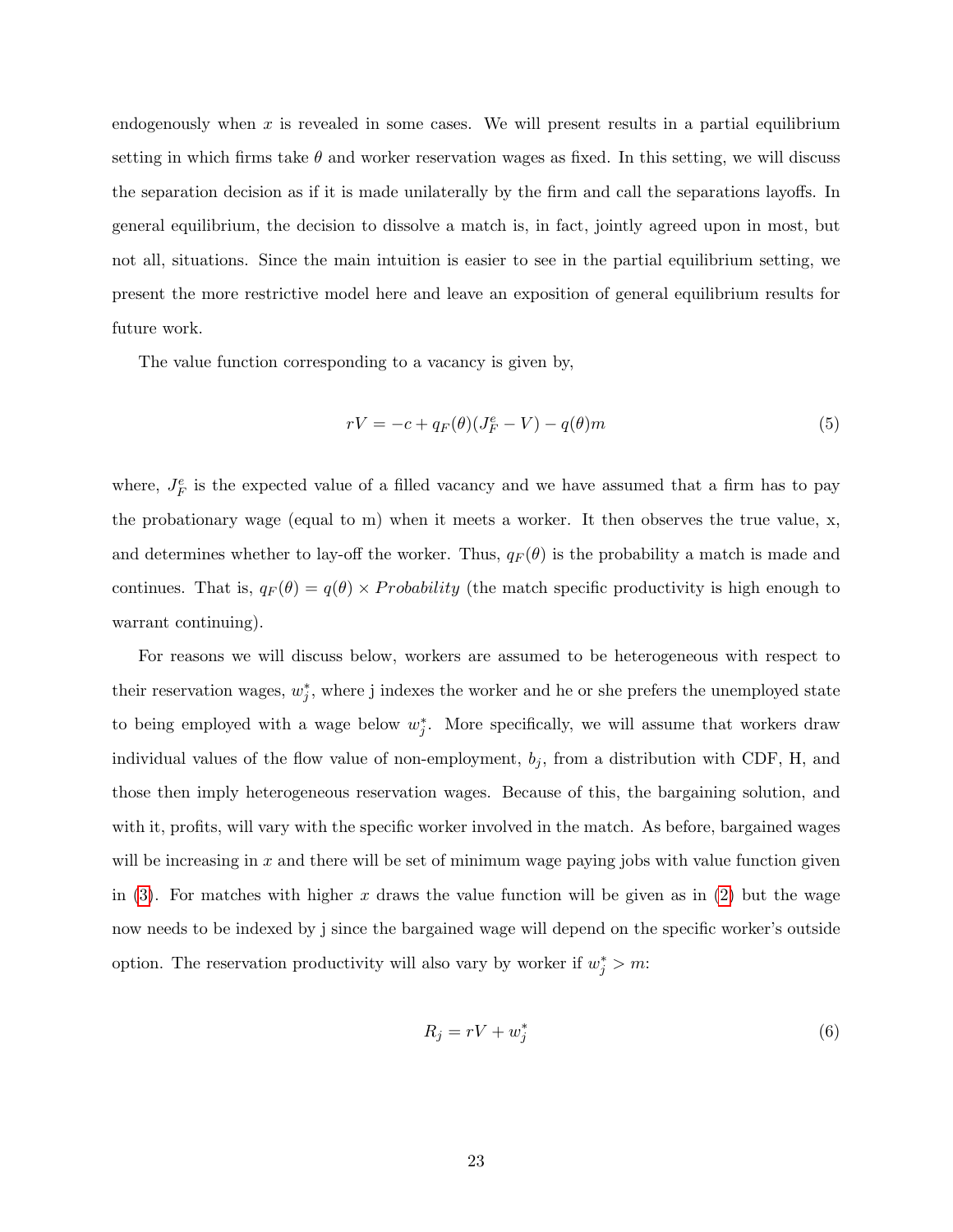Workers with  $w_j^* \leq m$ , will face a common reservation productivity value given by,

<span id="page-23-1"></span><span id="page-23-0"></span>
$$
R_m = rV + m \tag{7}
$$

In Appendix B, we show that one can write,

$$
rV = \frac{r + \lambda}{r + \lambda + q_F(\theta)} (-c - q(\theta)m) +
$$
\n(8)

$$
\frac{q_F(\theta)}{r + \lambda + q_F(\theta)} \left\{ \int_{\underline{b}}^{b_m} E(x - m \mid R_m < x < x_m(s)) \times \frac{F(x_m(s)) - F(R_m)}{1 - F(R_m)} \right\}
$$
\n
$$
+ E(x - w(x, s) \mid x > x_m(s)) \frac{1 - F(x_m(s))}{1 - F(R_m)} h(s) ds \right\} + \frac{q_F(\theta)}{r + \lambda + q_F(\theta)} \int_{b_m}^{\overline{b}} E(x - w(x, s) \mid x > x_m(s)) h(s) ds
$$

where  $w(x, b)$  is the wage that would be bargained in a match with productivity, x, between a firm and a worker with flow value of unemployment, b. The first term on the right hand side of [\(8\)](#page-23-0) corresponds to the discounted cost of filling the vacancy and the following three lines correspond to expected flow profits from a match.

To understand the expected flow profits, note that it is relevant to divide workers into two types: those with a reservation wage below the minimum wage and those with a reservation wage above the minimum wage. More specifically, we can define  $b_m$  as the value of the flow value of unemployment for a worker such that their reservation wage,  $w_j^* = m$  (given current market conditions). In addition, we now define  $x_m(b)$  as the productivity level such that a firm and a worker with flow value of unemployment, b, would just bargain a wage equal to m. Thus, for  $R_m \leq x < x_m(b)$  the match will continue with the worker receiving the minimum wage. From this one can see that the second and third lines of [\(8\)](#page-23-0) is the expected profits from low reservation wage workers, with the first part corresponding to profits from matches paid the minimum wage and the second corresponding to matches where x is high enough that a wage above m is paid. The fourth line of  $(8)$  corresponds to expected profits from workers with reservation wages above m.

Inspection of [8\)](#page-23-0) reveals that, given that the value of m is assumed not to affect productivity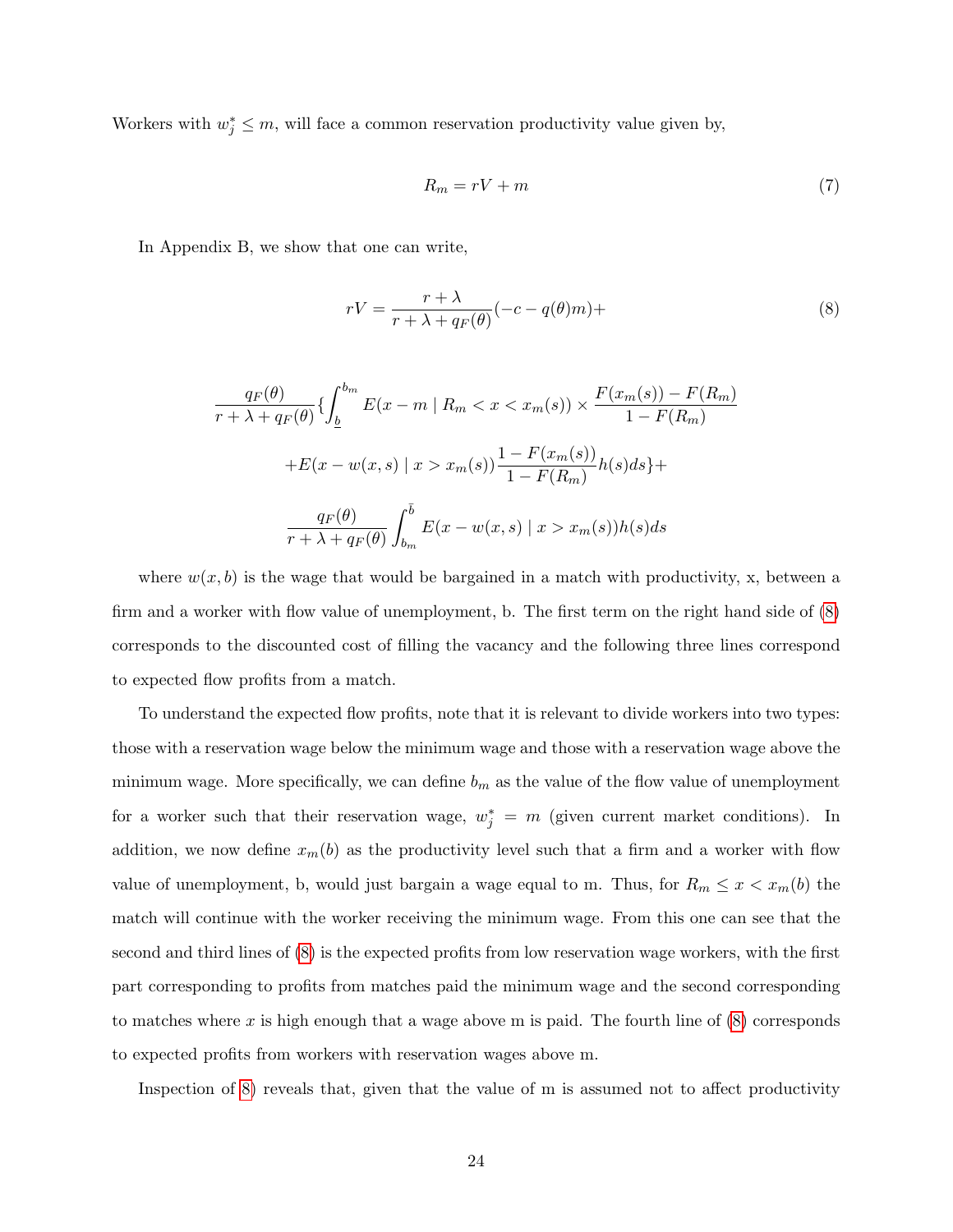draws,  $\frac{\partial V}{\partial m}$  will depend crucially on the derivative of bargained wages  $(w(x, b))$  with respect to m. In the appendix, we show that we can write:

$$
w(x, b_j) = w_j^* + \beta(x - w_j^* - rV) \tag{9}
$$

where  $\beta$  is the bargaining parameter determining the share of the match specific surplus going to workers rather than firms.

<span id="page-24-0"></span>Recalling that firms take worker reservation wages as fixed, we then get:

$$
\frac{\partial w_j}{\partial m} = -r\beta \frac{\partial V}{\partial m} \mid_{R_m} \tag{10}
$$

<span id="page-24-1"></span>where we now write  $w_j$  instead of  $w(x, b_j)$  since this derivative is not a function of  $x$ .<sup>[27](#page-0-0)</sup> Using  $(10)$ , we get:

$$
\frac{\partial rV}{\partial m}|_{R_m} = -\frac{q(\theta)(r+\lambda)}{r+\lambda+(1-\beta P_{Nm})q_F(\theta)} - \frac{q_F(\theta)}{r+\lambda+(1-\beta P_{Nm})q_F(\theta)}P_m\tag{11}
$$

where,  $P_m$  is the probability a new match will end up being a minimum wage paying match and  $P_{Nm}$  is the probability a new match will end up with a wage above the minimum wage.

The derivative in [\(11\)](#page-24-1) is negative. In particular, the first term on the right hand side corresponds to the increased hiring costs associated with paying workers the minimum wage during the probationary period when m rises. The second term corresponds to the fact that, with probability  $q_F(\theta)P_m$ , a vacancy will ultimately be filled with a minimum wage match and the profits of such matches are directly declining in the minimum wage.[28](#page-0-0)

Finally, returning to [\(6\)](#page-22-0), the derivative  $\frac{\partial R_j}{\partial m} = \frac{\partial rV}{\partial m}|_{R_m}$  for workers with a reservation wage above m. Thus, for these workers, an increase in m leads to a reduction in layoffs because the firm's outside option has declined. Essentially, having already matched with a worker and paid the probationary period wages, the higher is the minimum wage, the more likely is the firm to want to maintain the current match than go back, re-pay the probationary period costs and potentially

<sup>&</sup>lt;sup>27</sup>Note that terms involving  $\frac{\partial R_m}{\partial m}$  equal zero by the envelope theorem.

 $^{28}$ Here, the firm entry specification plays a role. With the specification set out here, the elasticity of supply of entrepreneurs is determined by the shape of the  $K$  distribution. If the supply is less than perfectly elastic then  $V$ is non-zero and can be affected by m. Beaudry et al. (2011) present evidence that the supply of entrepreneurs, and with it the job creation curve in a standard search model, is relatively inelastic with respect to changes in wage costs.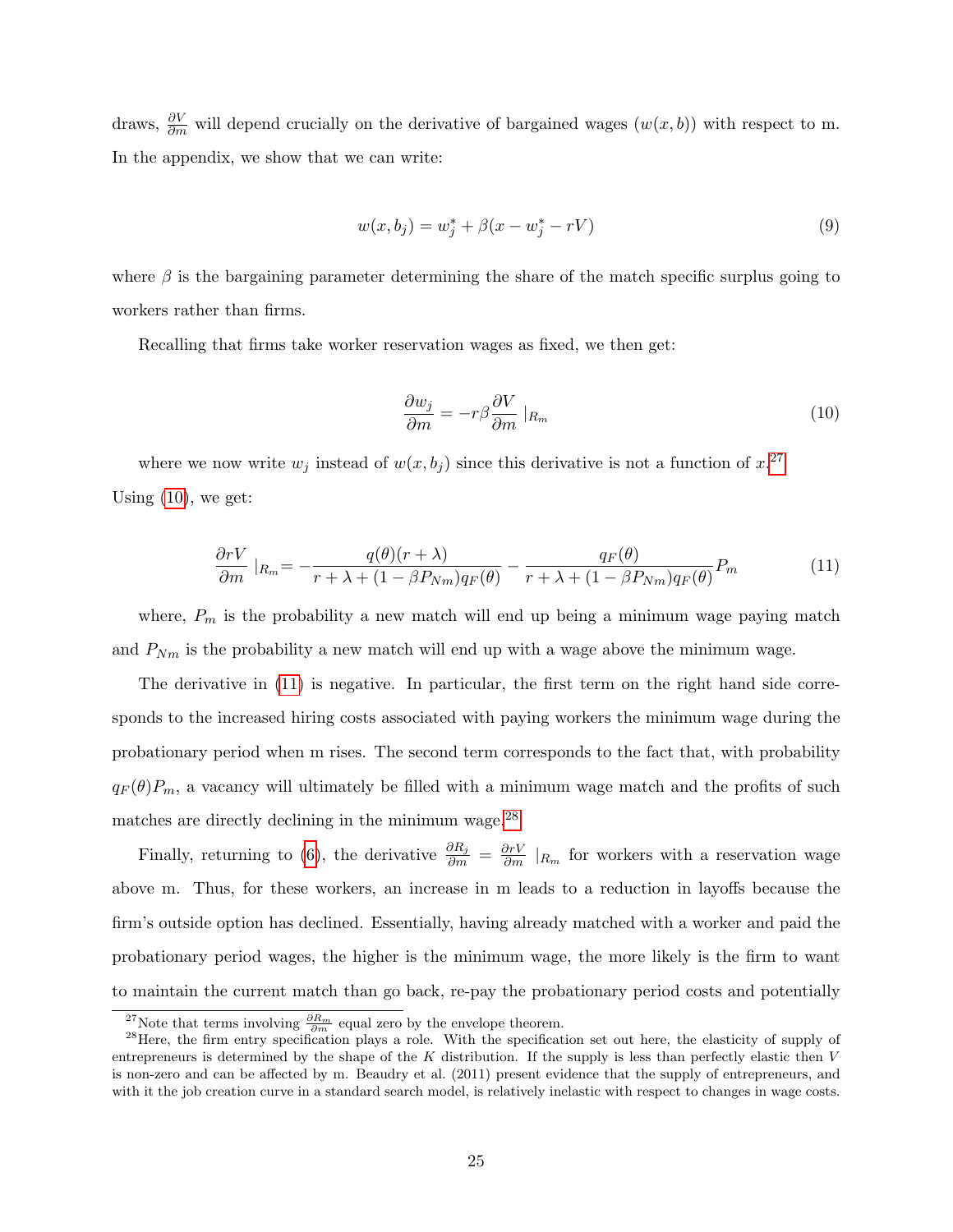end up in a lower profit, minimum wage match. On the other hand, for workers with a reservation wage below m,

$$
\frac{\partial R_m}{\partial m} = \frac{\partial rV}{\partial m} \mid_{R_m} + 1 \tag{12}
$$

Thus, for these workers, the effect of the reduced outside option is offset by the direct increase in cost from paying m in the marginal matches. We would expect that this direct effect would be larger than the indirect effect in [\(11\)](#page-24-1) and thus that  $\frac{\partial R_m}{\partial m} > 0$ . Whether the ultimate impact on layoffs is negative or positive then depends on the relative numbers of matches of each type and is an empirical matter. On the other hand, the decline in the value of vacancies has the straightforward implication that firms open fewer vacancies, resulting in a lower hiring rate. The net implication for the employment rate is, again, an empirical matter.<sup>[29](#page-0-0)</sup>

#### 4.3 Empirical Implications

Having arrived at a model that can rationalize our main empirical results, we now turn to examining further empirical implications of the model. The mapping from the model to empirical implications is based on the fact that in the model, the probability of a layoff is the probability the match specific probability, x, is less than the relevant reservation value (either  $R_j$  or  $R_m$ ). The empirical specification in  $(1)$  can then be seen as a linearization of these probabilities using the expressions  $(6)$ and [\(7\)](#page-23-1) for the reservation values. From these expressions, we would want to control for factors that move either V or  $w_j^*$  and are correlated with m. Our empirical specification controls for such factors that are province-specific and time-invariant (such as provinces which perennially pursue left wing policies of generous social assistance benefits and high minimum wages) and that take the form of common time effects. The primary empirical implication from the model is then that, if workers with reservation wages above m are more numerous than those with reservation wages below m then layoffs should decline with increases in m and that this layoff effect should be concentrated in the first months of a job when match productivity is revealed.

Of course, the model was selected in order to match these patterns so this does not constitute a

 $^{29}$ It is at this point that the need to assume heterogeneity in reservation wages across workers becomes apparent. If all workers had a reservation wage above m then there would be no minimum wage effects. Alternatively, if all workers had a minimum wage below m then the direct effect of the minimum wage change would dominate and we would return to the problem with the standard model. Note that we need both worker and firm heterogeneity since without firm heterogeneity, free entry would push V to zero, eliminating any indirect effects of m on  $R_i$ .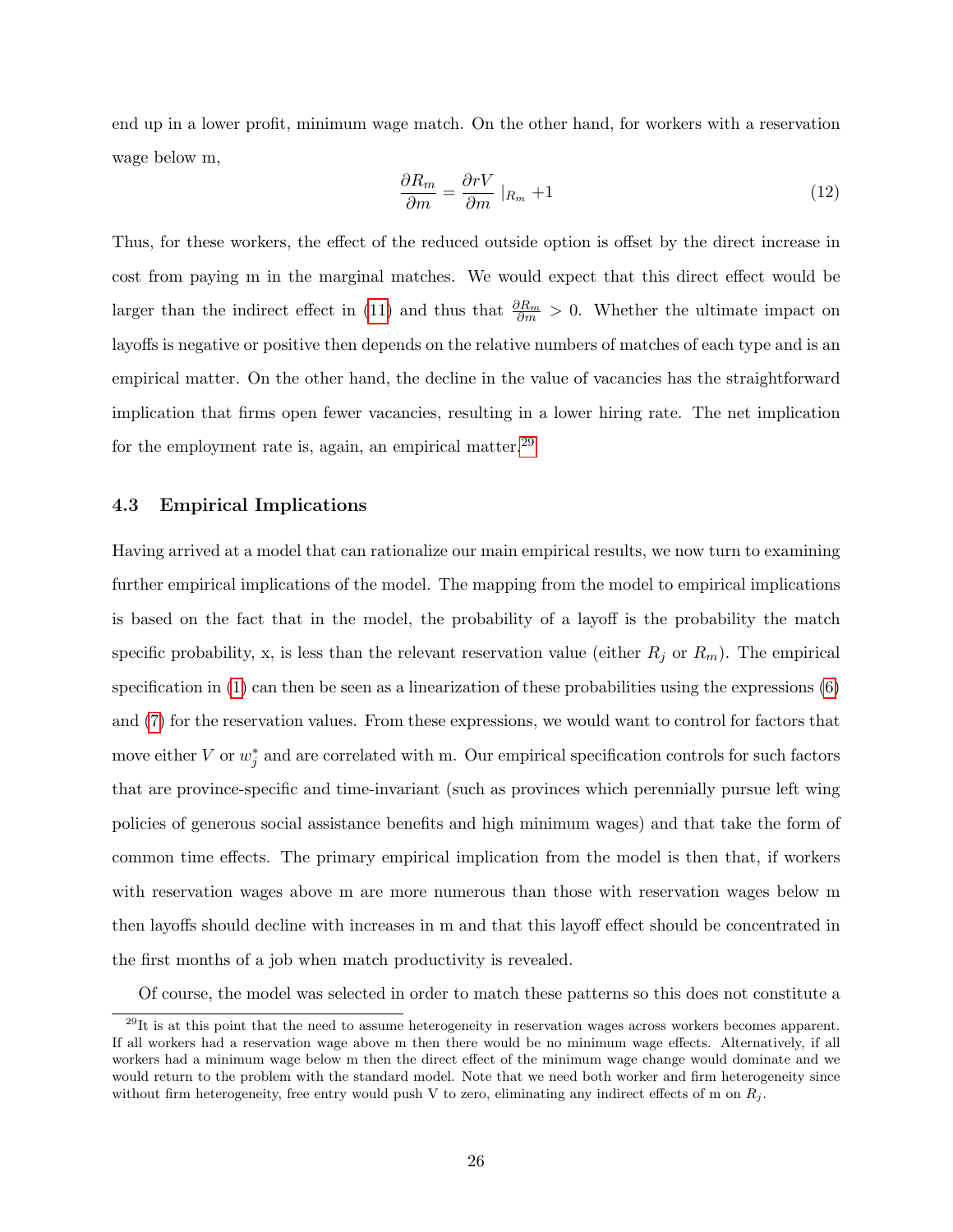test of the theory. However, the model has other, testable implications. A first implication comes from [\(11\)](#page-24-1), which shows the derivative of the firm's outside option with respect to the minimum wage. In situations where a new vacancy is more likely to meet with a minimum wage match, a higher minimum wage will have a larger negative effect on  $\pi_v$ , i.e., higher minimum wages should lead to a larger decline in layoffs. We examine this using an assumption that high school drop-outs are more likely to be minimum wage workers than high school graduates.<sup>[30](#page-0-0)</sup> In particular, we create a variable equalling the proportion of individuals aged 15 to 34 with a high school or less education in a given province and month who are drop-outs. We estimate a specification with this variable entering as a covariate on its own and interacted with the minimum wage variable. In the separation equation for jobs with under 6 months tenure, the coefficient on the log of the real minimum wage in this specification is -.029 (with a standard error of .016) and that coefficient on the interaction term is -.077 (standard error of .079). While the latter effect is not well defined, it does go in the predicted direction.[31](#page-0-0)

The intuition behind the main result of the model suggests a second potential empirical implication. In particular, minimum wage increases can reduce layoffs in the model because of firm expectations about the value of future vacancies. It seems reasonable to predict that this effect would be lessened when there is inflation and nominal minimum wages are not adjusted to offset it. In that case, predicted future real minimum wage effects would be lessened. To determine whether this logic might be true, we need to extend the base model to include inflation. In particular - in order to highlight the role of minimum wages - we construct an extension in which firms and workers are assumed to flexibly adjust their bargained wage to keep it constant in real terms. However, nominal minimum wages are not adjusted and, so, are eroded by inflation. Specifically, we consider m in the model to be generated as,  $m_t = m_0 e^{-\rho t}$ , where  $m_t$  is the real minimum wage in period t,  $m_0$  is the initial nominal minimum wage and  $\rho$  is the inflation rate.

With a changing minimum wage, the values for posted and filled vacancies will now include

<sup>&</sup>lt;sup>30</sup>This does not fit strictly within the model as presented since it does not include observable skill characteristics. But an extension to include such characteristics is straightforward and shows that workers with low observed skills are more likely to be minimum wage workers.

 $31$ At first glance, it may appear that we can identify low reservation wage workers as individuals being paid the minimum wage. However, we cannot use observed wages in the data to separate workers of different types because, within the model, worker type revelation and the layoff decision happen at the same time. When we observe a worker's wage, we already know he or she is not being laid off. In addition, some minimum wage earners will be workers in the probationary period.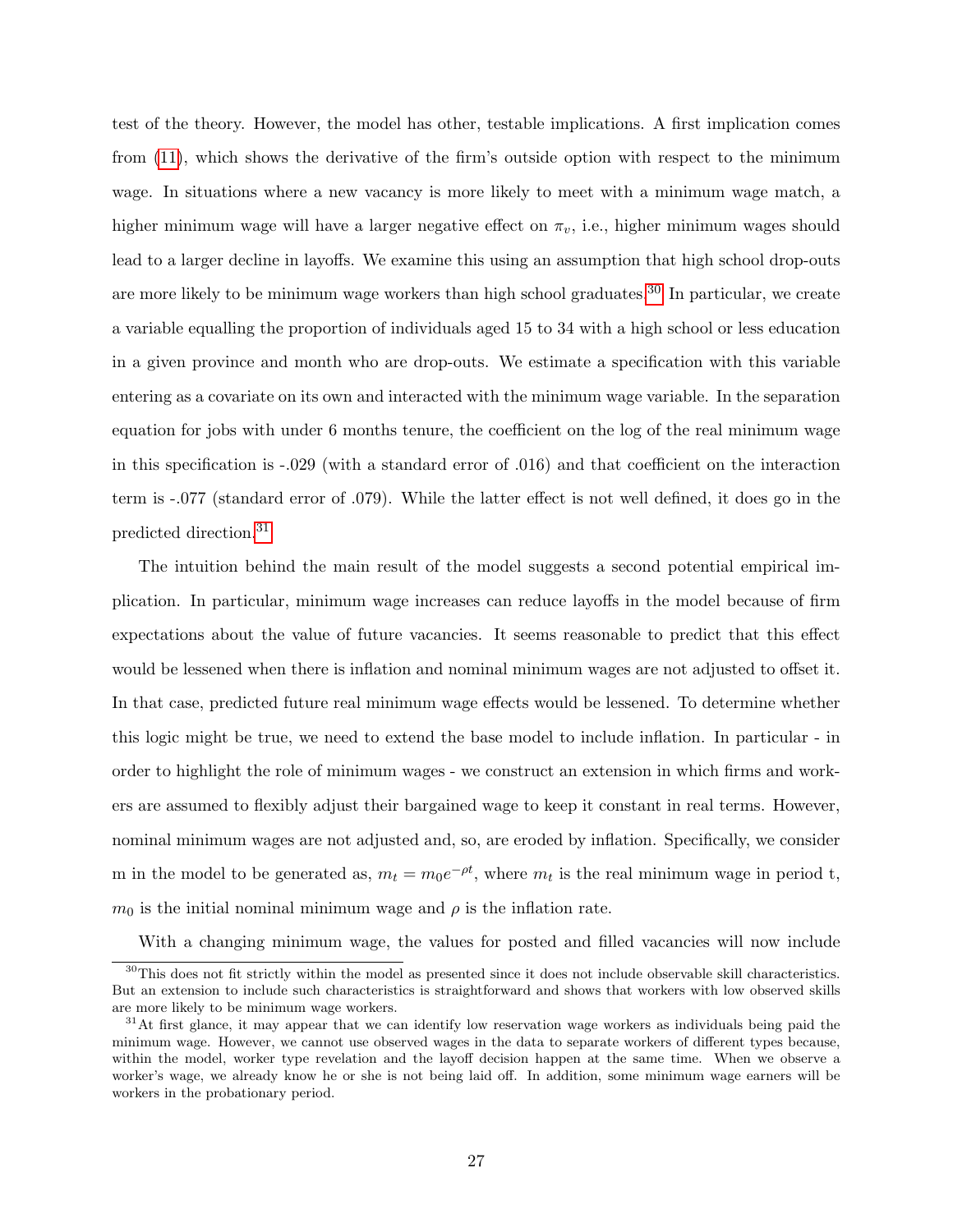terms capturing expected changes in those values (or "capital gains" from those assets). That is,  $(30)$  and  $(2)$  become,

<span id="page-27-0"></span>
$$
rV = -c + q_F(\theta)(J_F^e - V) - q(\theta)m + \dot{V}
$$
\n(13)

<span id="page-27-1"></span>and

$$
rJ_{nm}(x, b_j) = x - w(x, b_j) + \lambda (V - J_{nm}(x, b_j)) + J_{nm}(x, b_j)
$$
\n(14)

where,  $J_{nm}(x, b_j)$  is the value of a filled, non-minimum wage job with productivity draw, x, and filled by worker j. The last terms in [\(13\)](#page-27-0) and [\(14\)](#page-27-1) are the "capital gains" terms. In the third section of Appendix B, we show that inflation does have the effect of making  $\frac{\partial V}{\partial m}$  and, hence,  $\frac{\partial R_j}{\partial m}$ less negative. Thus, this extension serves to emphasize the crucial role played by the impact of the minimum wage on the expected future value of vacancies in the model and to provide a means to test that role. To the extent the data shows that the negative impact of the minimum wage on layoffs is lessened with inflation, this fits with the expectational channel emphasized in the model. This is particularly the case since we use the real minimum wage in our estimates, implying that the direct role of inflation in changing the value of the minimum wage in the current period is already accounted for.

We test this implication by interacting provincial level inflation with the real minimum wage variable. According to our theory, the coefficient on that interaction should be positive: in high inflation periods the layoff reducing effect of minimum wage increases should be lessened. This implication stems from a combination of match productivity not being immediately revealed (so there are layoffs) and free entry not driving expected profits from a vacancy to zero (so that those profits can vary with inflation). Thus, this implication could arise in a variant of a dynamic labour demand model that incorporates these features but not in a standard Burdett-Mortensen type model. In the latter model, separations arise from workers quitting to take a higher wage offer. Even in variants where the current firm can make counter-offers, this will depend on the productivities of the current and offering firms, not on expectations about future values of the real minimum wage.

Table 6 contains the results from specifications involving the inflation interaction. The inflation rates used in the estimation are province specific. Given the inclusion of a full set of time dummies, the effect of this interaction is identified from relative differences in inflation within provinces over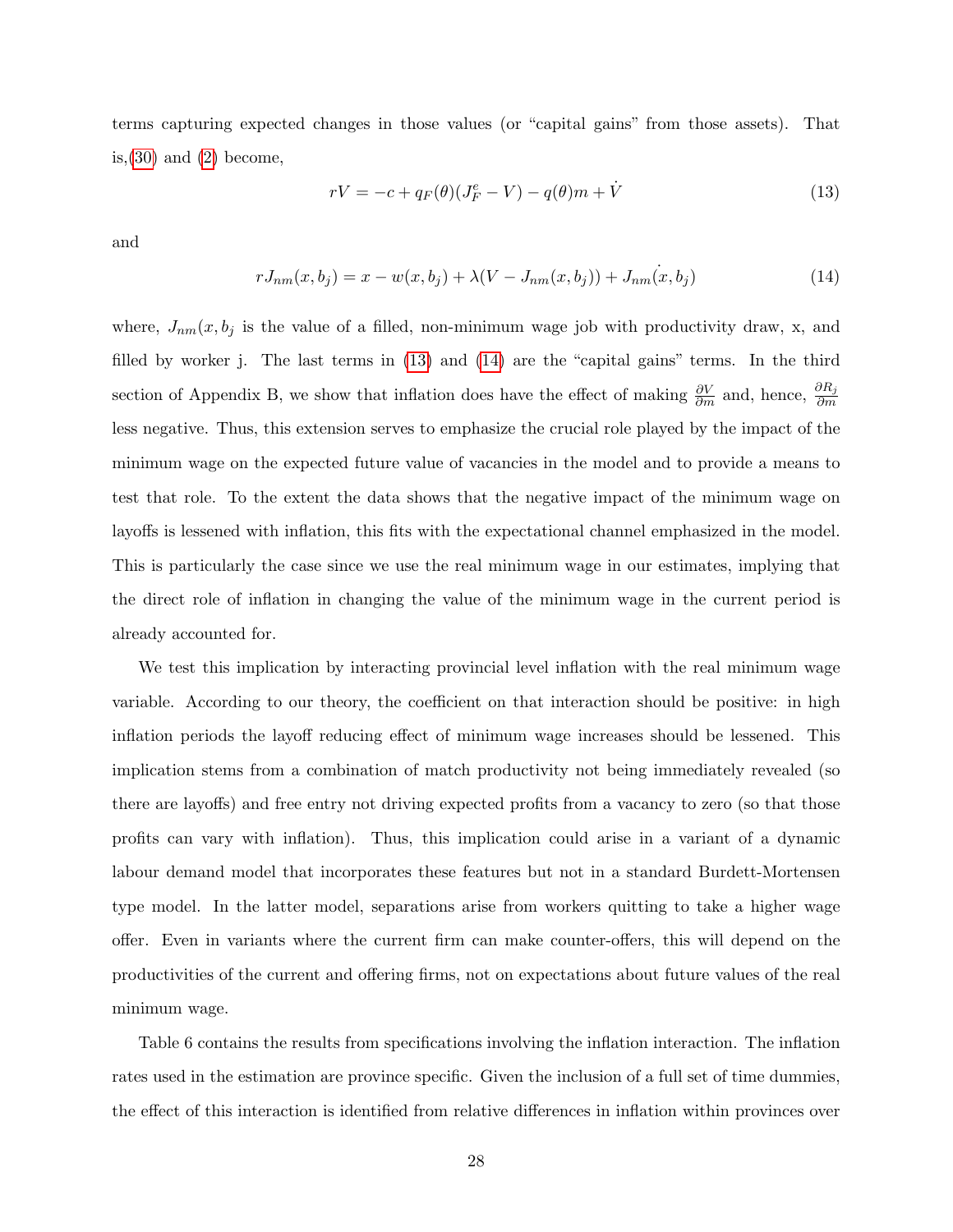time. We include the inflation rate both directly and in interaction with the real minimum wage variable. The inflation rate on its own results in statistically significant declines in the separation and layoff rates. Its impact on the quit rate is smaller than for the layoff rate and generally not statistically significantly different from zero at conventional significance levels. These results fit broadly with a situation where (in contrast to our model) firms and workers bargain nominal rather than real wages and higher inflation allows for declines in real wages that can result in firms not laying off workers. The interaction term implies a strongly statistically significant effect of inflation in the direction of mitigating the negative effect of the real minimum wages on the separation rate. Again, this effect arises mainly through layoffs, with higher inflation periods being associated with a less negative impact of the real minimum wage on the layoff rate. The fact that the inflation impact occurs through layoffs fits with the model. As discussed earlier, there is no apparent reason why quits should respond to the inflation regime in this way in models such as Burdett-Mortensen models which emphasize quits. In that sense, these results lend more support to models that emphasize layoffs rather than quits as the channel through which minimum wages reduce the separation rate.

The results in Table 6 imply very substantial impacts of the real minimum wage on layoff rates in low inflation regimes. Thus, for example, with an inflation rate of 2% (close to Canada's average over the last decade), a 10% increase in the real minimum wage implies a 4.3% decline in the separation rate due to layoffs for jobs with tenure under 1 year. This compares to the overall average of a 2.5% decline shown in Table 1 and to a zero effect if the inflation rate reaches approximately 8%. Thus, the results in this table both provide support for the model and imply that the impact of minimum wages on layoffs are even more substantial in recent times than what is shown in the earlier tables.

### 5 Conclusion

In this paper, we investigate whether and how employment transitions differ in high versus low minimum wage regimes. We do this using data from the Canadian Labour Force Survey which has a consistent question on job tenure throughout our sample period (1979-2008). This allows us to take advantage of the fact that the minimum wage is set at the provincial level in Canada, resulting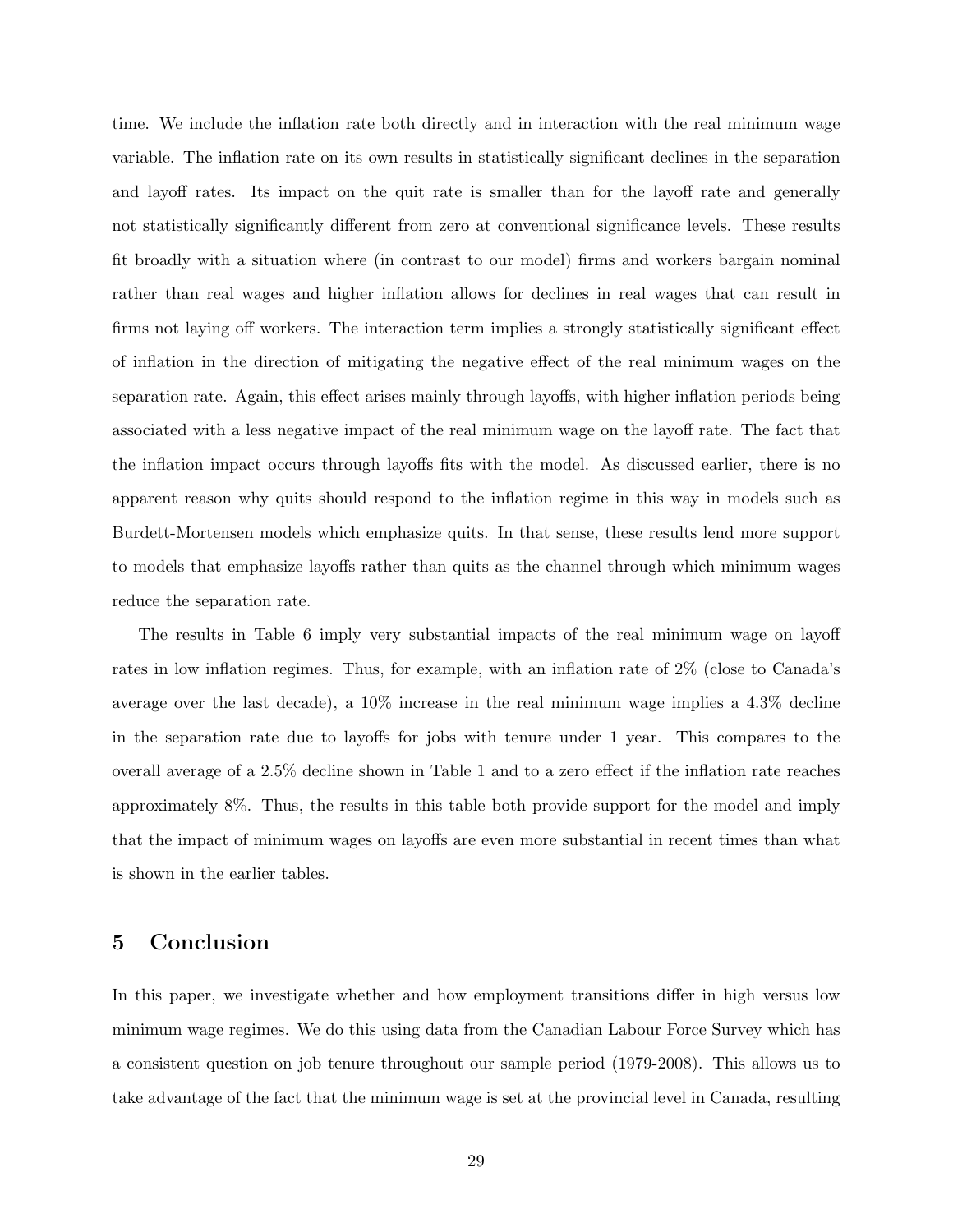in over 140 minimum wage changes in our period. We focus on low educated workers throughout. Working with this data, we find that higher real minimum wage regimes are associated with lower job separation rates and lower hiring rates, with both effects being economically substantial and statistically significant. Our most important result is that the reduction in separation rates is driven mainly by a reduction in layoffs rather than quits. We also find that this reduction occurs mainly in the first six months of a job and that the size of the effect at the outset of a job is similar across age groups (including teenagers) and between genders. Finally, we find that flows from out of the labour force into unemployment are reduced when the minimum wage rises.

In the fourth section of the paper, we discuss standard labour market models in light of these results, arguing that Burdett-Mortensen type search models, efficiency wage models, and the canonical form of the Mortensen-Pissarides model do not imply these patterns. We then present a modified form of a Mortensen-Pissarides model with endogenous job destruction that can explain the patterns. That model implies that firms operating in the low skilled labour market reduce layoffs because their expected profits from terminating the current match and starting a new one are lower when the minimum wage is higher. This model has an implication for differences in the minimum wage effect with the inflation rate which we find is supported in our data. Once those inflation effects are taken into account, we find that a 10% increase in the real minimum wage when the inflation rate is 2% (which is near the rate for Canada for the last decade) implies a decline in separations occurring through layoffs of 4.3%.

Taken as a whole, these results imply that a higher minimum wage regime is associated with significantly lower hiring rates and lower layoff rates, particularly in the first six months of a job. For the workforce as a whole, these effects almost exactly offset one another, resulting in no net impact on the employment rate. This fits with standard estimations of the impact of minimum wage changes on the overall employment rate for all age groups. Policy makers then face a choice between a high minimum wage regime where workers take longer to find a job but have greater job stability once they match with a firm versus a low minimum wage regime where workers move more quickly through both unemployment and employment spells. Based on this, the key question becomes which regime is associated with higher welfare. The answer to that will depend in part on worker preferences about job stability versus being unemployed. It will also depend on whether greater job stability is associated with greater investment in firm specific human capital. The ultimate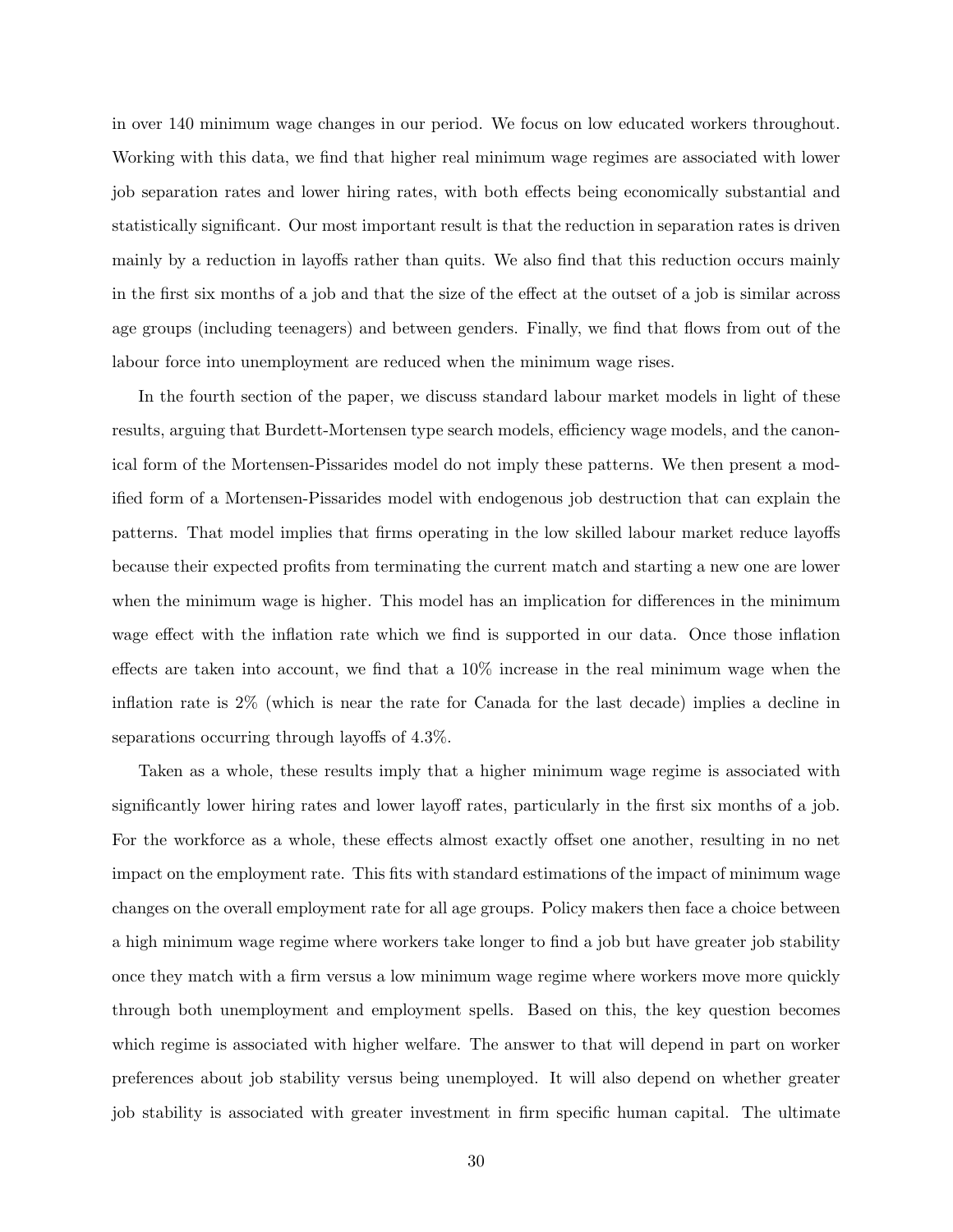welfare impact is beyond the scope of this paper, but the similarity of the estimated impacts across age and gender groups imply that these welfare implications are important for the entire spectrum of low skilled workers. In contrast, estimations focusing just on the net employment rate impact (and ignoring impacts on the underlying gross transition rates) would lead one to conclude that minimum wages have little impact on most workers older than teenagers.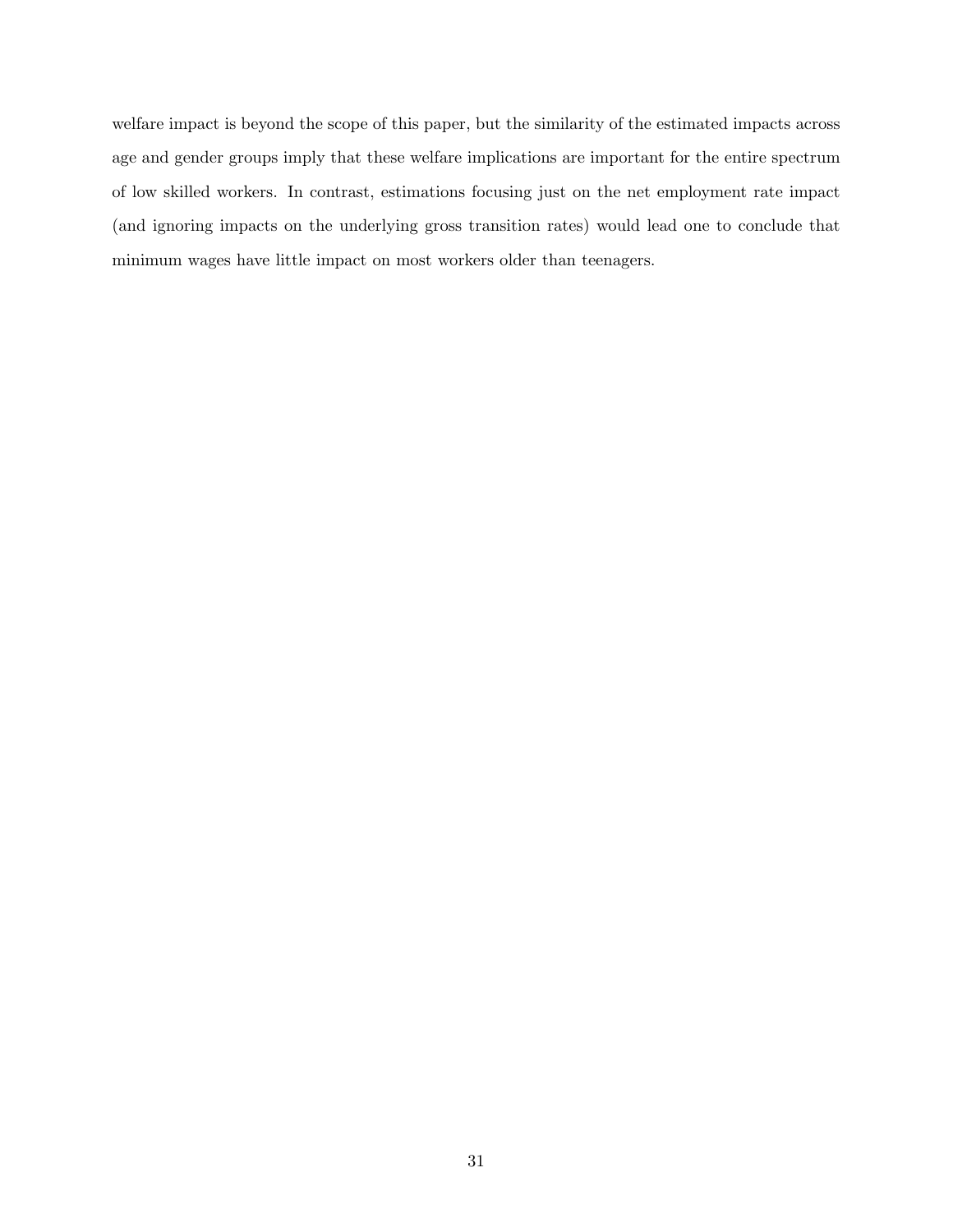# Appendix A

In this appendix we provide more details information on the LFS, and in particular, the construction of our mini panels.

The LFS has a rotating panel design where households remain in the sample for six consecutive months. Every month 1/6 of the sample is replaced by households in a similar area. Although it has panel features, it is not a panel data set per se; the LFS is officially designed to produce cross sectional samples. As such, it follows dwellings, and not individuals. If an individual changes dwelling, he is out of the reach of the survey.

The LFS also does not have a single person identifier variable. Fortunately, we can uniquely identify individual across monthly files using a combination of variables—all of which are provided by the LFS. Changes over time in geographical identifiers (e.g. EI regions) have meant that different identifying variables must be used for different periods. We provide both a short description of the variables and also its name (in capital letters) as identified in the LFS codebook. For the 1976 to 1983 period, one must use the month, the regional office (REGOFF), the unique household identifier within a regional office (DOCKET), and the unique person identifier within a household (LINE) variables. For 1984 to 1986, one must rely on the month, the economic regions (ERTAB), the census metropolitan areas and urban centres (CMATAB), the REGOFF, the DOCKET, and the LINE variables. For 1987 to 1995, it is the month, the ERTAB, the CMATAB, the unemployment insurance region (UIRTAB), the REGOFF, the DOCKET, and the LINE variables. Finally, for 1996 onwards one must use the month, the one-digit province code (PROV1), the pseudo UIC regions (PSEUDOUI), the regional strata (FRAME), the super-stratum (STRAFRAM), the sample design type (TYPE), the first-stage sampling unit (CLUST), the rotation number (ROTATION), the number assigned to dwellings within a cluster (LISTLINE), the multiple dwelling code for structures that have more than one dwelling (MULT), and the LINE variables.

We dropped individuals that had incompatible tenure spells across the two periods of the panel. For an individual that worked in period 1, she must have one more month of tenure in period 2 (i.e. continued with the same employer), one month of tenure in period 2 (i.e. started a new job), or no job tenure in period 2 (i.e. is out of work). Finally we also dropped that transitioned to self-employment.

### Appendix B: Theoretical Models (For Online Publication Only)

#### B1 Model with Two Stage Screening

In this subsection, we derive the implications for transition rates in a model in which firms can screen workers at two different points. As in the text, firms and workers meet according to a matching technology. Once they meet, a match specific productivity, x, is drawn from a distribution with cumulative distribution function,  $F(x)$  defined over the range  $[x, \overline{x}]$ . However, neither the worker nor the firm see the actual value of x until after a probationary period. At the outset, they instead observe the productivity value with error. That is, they observe

<span id="page-31-0"></span>
$$
\hat{x} = x + \epsilon \tag{15}
$$

where  $\epsilon$  is a mean zero error, independent of x, with a known distribution, G, defined over a range  $[\epsilon, \overline{\epsilon}].$ 

Given that the worker does not produce anything but is paid the minimum wage, m, during the probationary period, we can define the Bellman equation corresponding to a new hire as,

$$
rJ_I(\hat{x}) = -m + \delta(E(J_F|\hat{x}) - J_I(\hat{x}))
$$
\n(16)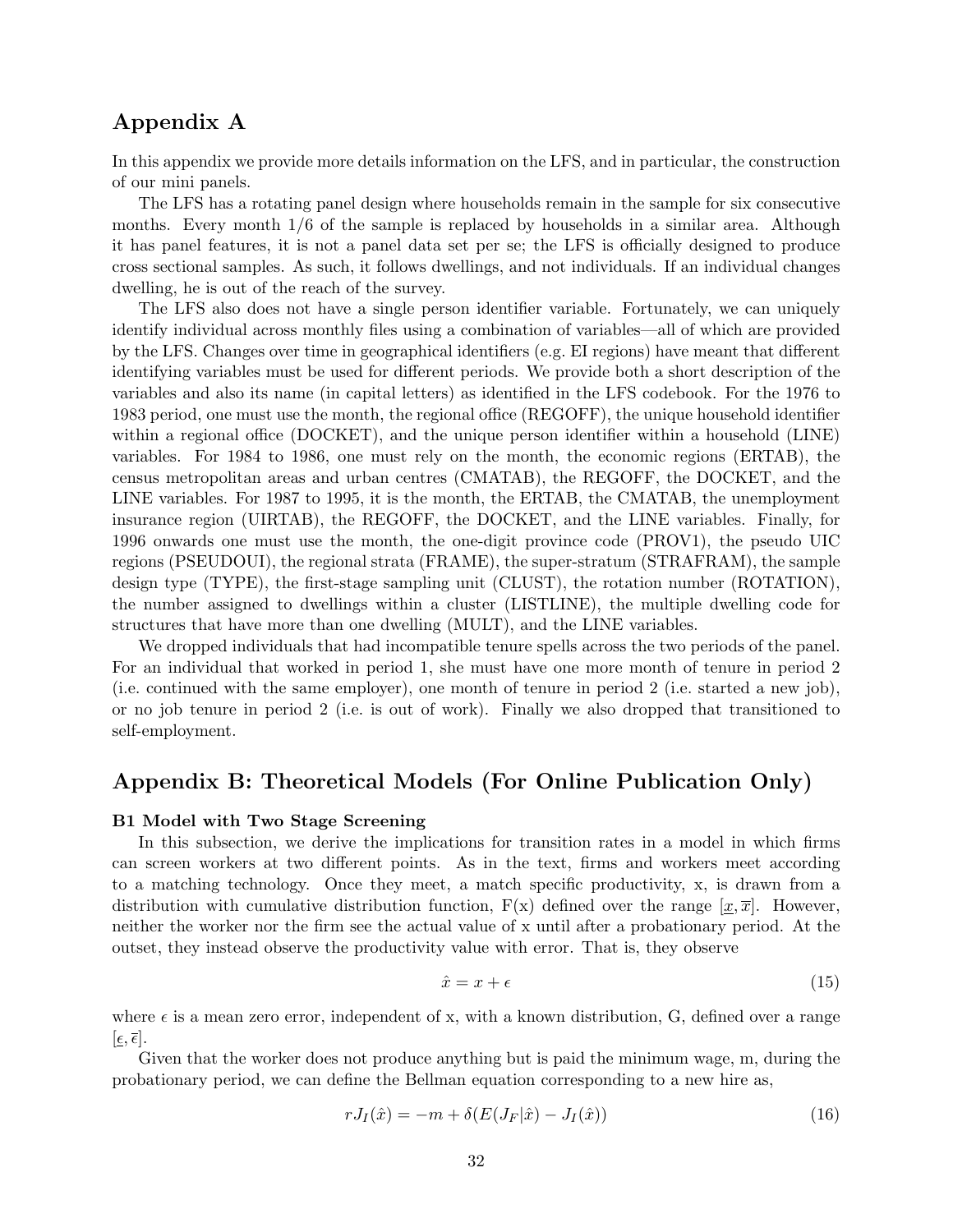where,  $\delta$  is the instantaneous probability that the true productivity is revealed (thus ending the probationary period) and  $E(J_F|\hat{x})$  is the expected value of the job conditional on the initial observed value,  $\hat{x}$ . Note that  $J_F$  will equal either  $J_m(x)$  or  $J_{nm}(x)$  depending on the x value. As before, we assume that free entry implies that the value of an unfilled vacancy, V, equals 0.

Since higher values of  $\hat{x}$  imply higher expected values of x,  $J_I$  is increasing in  $\hat{x}$  and we can define a threshold value,  $\hat{R}$ , such that firms do not hire workers they meet when  $\hat{x} < \hat{R}$ . Thus, firms can do an initial screen of workers they meet based on an imperfect measure of productivity. For sufficiently low values of that measure, they decide it is not worth incurring the cost of hiring them for the probationary period. At the end of the probationary period, the true value of productivity is revealed and, as before, workers are laid off if x<R. Since the second part of the problem (after x is revealed) is unchanged, it is again the case that  $R = m$ . However, in this model, it is possible that an increase in m will lead to a decrease in the layoff rate to the extent that more workers were screened out at the initial meeting point.

Given free entry and  $(16)$ , R is implicitly defined by

<span id="page-32-0"></span>
$$
\delta E(J_F|\hat{x} = \hat{R}) = m \tag{17}
$$

<span id="page-32-4"></span>We are interested in establishing the sign of  $\frac{\partial \hat{R}}{\partial m}$ . We can do this by differentiating [\(17\)](#page-32-0) with respect to m:

$$
\delta \frac{\partial E(J_F|\hat{x} = \hat{R})}{\partial m} - 1 = 0 \tag{18}
$$

We can write,

$$
E(J_F(\hat{R}) = \frac{1}{r+\lambda} \int_{\hat{R}-x_m}^{\hat{R}-R} (\hat{R}-s-m)g(s)ds + \frac{1}{r+\lambda} \int_{\hat{R}-\overline{x}}^{\hat{R}-x_m} (\hat{R}-s-w(\hat{R}-s)g(s)ds \qquad (19)
$$

<span id="page-32-3"></span>To work with this further, we will need an expression for the wage that would be bargained on a job with productivity, x. We get this from the Nash bargaining equation,

<span id="page-32-1"></span>
$$
W_{nm}(x) - U = \beta (J_{nm}(x) + W_{nm}(x) - U)
$$
\n(20)

where,  $W_{nm}$  is the value of a non-minimum wage paid job to a worker, U is the value of unemployment,  $\beta$  is the parameter determining the division of the surplus, and we have used V=0.

We can write,

$$
W_{nm}(x) = \frac{1}{r + \lambda}(w(x) + \lambda U)
$$
\n(21)

<span id="page-32-2"></span>and,

$$
J_{nm}(x) = \frac{1}{r + \lambda}(x - w(x))\tag{22}
$$

Using [\(21\)](#page-32-1) and [\(22\)](#page-32-2) in [\(20\)](#page-32-3) and assuming that firms take the value of worker outside options (rU) as given, the wage is,

<span id="page-32-5"></span>
$$
w(x) = \beta x + (1 - \beta)rU\tag{23}
$$

Given this,  $x_m$ , the value of x such that the bargained wage just equals m, is given by,

$$
x_m = \frac{1}{\beta}m - \frac{1-\beta}{\beta}rU\tag{24}
$$

Using these expressions, the result that R=m, and assuming that  $(\hat{R} - \overline{x}) > \underline{\epsilon}$ , we can obtain,

$$
\frac{\partial E(J_F|\hat{x}=\hat{R})}{\partial m} = \frac{1}{r+\lambda} \{ \left[ \int_{\hat{R}-x_m}^{\hat{R}-R} g(s)ds + (1-\beta) \int_{\hat{R}-\overline{x}}^{\hat{R}-x_m} g(s)ds - (\overline{x}-w(\overline{x}))g(\hat{R}-\overline{x}) \right] \frac{\partial \hat{R}}{\partial m} - \int_{\hat{R}-x_m}^{\hat{R}-R} g(s)ds \} \tag{25}
$$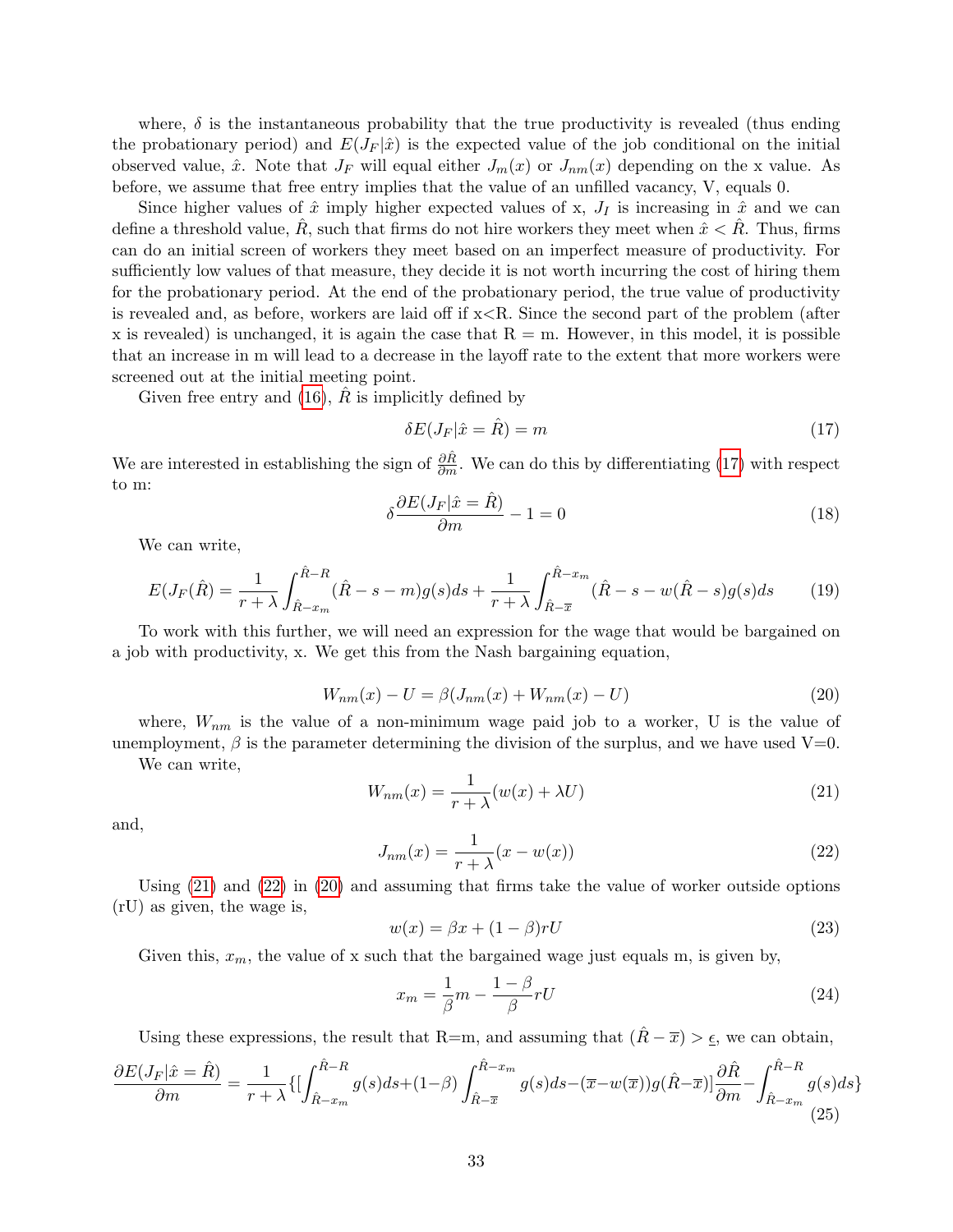<span id="page-33-1"></span>Using this in [\(18\)](#page-32-4), we get

$$
\frac{\delta}{r+\lambda} \left[ \int_{\hat{R}-x_m}^{\hat{R}-R} g(s)ds + (1-\beta) \int_{\hat{R}-\overline{x}}^{\hat{R}-x_m} g(s)ds - (\overline{x}-w(\overline{x}))g(\hat{R}-\overline{x}) \right] \frac{\partial \hat{R}}{\partial m} - \left[1 + \frac{\delta}{r+\lambda} \int_{\hat{R}-x_m}^{\hat{R}-R} g(s)ds\right] = 0
$$
\n(26)

Assuming that  $g(\hat{R} - \overline{x})$  is (reasonably) small, the term in [ ] multiplying  $\frac{\partial \hat{R}}{\partial m}$  is positive. Then, since the term after the negative sign is also positive,  $\frac{\partial \hat{R}}{\partial m}$  must be positive. An increase in m leads to a higher cut-off threshold for  $\hat{x}$ .

The rate at which unemployed workers move into jobs (what we call the hiring rate) in this model is given by

$$
h = \theta q(\theta) \int_{\underline{x}}^{\overline{x}} \int_{\hat{R}-s}^{\overline{\epsilon}} g(y) f(s) dy ds \tag{27}
$$

Thus, working in partial equilibrium, with  $\theta$  taken as fixed,  $\frac{\partial h}{\partial m} < 0$  since  $\frac{\partial \hat{R}}{\partial m} > 0$ : an increase in the minimum wage lowers the hiring rate.

<span id="page-33-0"></span>The impact of an increase in m on the layoff rate is more complicated. The layoff rate is given by,

$$
l = \frac{\int_{\underline{x}}^{R} \int_{\hat{R}-s}^{\overline{\epsilon}} g(y)f(s)dyds}{\int_{\underline{x}}^{\overline{x}} \int_{\hat{R}-s}^{\overline{\epsilon}} g(y)f(s)dyds}
$$
(28)

That is, the probability of a layoff is the conditional probability that  $x \leq R$  given that  $\hat{x} \geq \hat{R}$ .

If we call the numerator in [\(28\)](#page-33-0), N, and the denominator, D, then we can write:

$$
\frac{\partial l}{\partial m} = [D * f(R) \int_{\hat{R}-R}^{\overline{\epsilon}} g(s)ds] \frac{\partial R}{\partial m} + [N * \int_{\underline{x}}^{\overline{x}} g(\hat{R}-y)f(y)dy - D * \int_{\underline{x}}^{R} g(\hat{R}-y)f(y)dy] \frac{\partial \hat{R}}{\partial m}
$$
(29)

The coefficient multiplying  $\frac{\partial R}{\partial m}$  is positive since an increase in the threshold level, R, unambiguously increases layoffs. The coefficient on  $\frac{\partial \hat{R}}{\partial m}$ , however, is ambiguous. Recall that the layoff rate is defined as the number of workers laid off as a proportion of the number initially hired. An increase in R reduces the number of initially hired workers, implying a mechanical increase in the layoff rate. However, it also implies greater selection of workers at the first stage which in turn means fewer layoffs are needed when the true productivity is revealed, lowering the layoff rate. Whether this latter effect is large enough to make  $\frac{\partial l}{\partial m} < 0$  is an empirical issue. Working with a simple example in which both the true productivity and the initial observational error are distributed as uniforms,  $\frac{\partial l}{\partial m}$  is more likely to be negative, the smaller is the spread of the error distribution. Moreover,  $\frac{\partial \hat{R}}{\partial m} > \frac{\partial R}{\partial m}$  is a necessary condition for  $\frac{\partial l}{\partial m} < 0$ . Since  $\frac{\partial R}{\partial m} = 1$  this means we need  $\frac{\partial \hat{R}}{\partial m} > 1$ . An examination of [\(26\)](#page-33-1) reveals that this is possible as long as  $\delta$  (the instantaneous probability that the true productivity is revealed) is not substantially larger than  $r + \lambda$  (the rate at which the flow from a filled job is discounted). Since it is not clear whether the rate of job destruction is larger or smaller than the rate of revelation of true productivity, this again implies that the outcome is an empirical matter.

The model has one clear prediction: an increase in m implies a reduction in the employment rate. As in the simpler model, when m increases, R increases and more workers are laid off. While an increase in  $R$  induced by an increase in m can reduce the proportion of employees who are laid off, this is just because of a reallocation of when the firm severs ties with the worker. An increase in m will actually generate a larger drop in employment in the two stage model than in the simple model since anyone with  $x < R$  will still, ultimately, be laid off but there will also be matches with  $x \geq R$  that will be incorrectly terminated at the initial stage.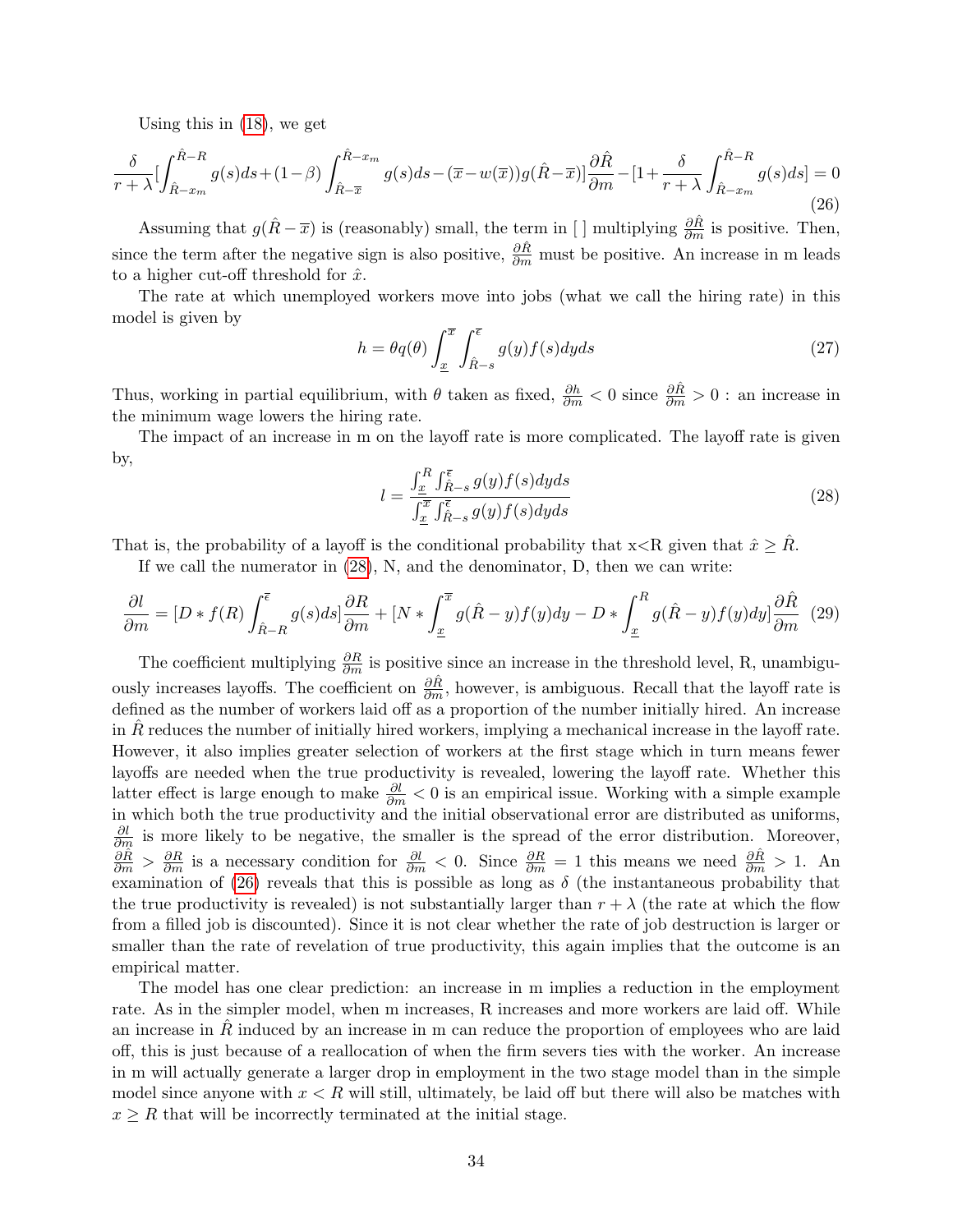#### B2 Main Model B2.1 The Environment

Consider an environment in which there is a fixed set of firms, with each active firm hiring one worker. When a firm matches with a worker, there is a match-specific productivity draw,  $x$ , of a mean zero random variable with associated CDF,  $F$ . Importantly, the value of x is not revealed until after the firm pays a fixed training cost. We will think of that cost as corresponding to a period in which workers add nothing to output but must be paid the minimum wage, m, though we model it simply as a fixed cost, m. Firms also pay a flow cost of posting a vacancy,  $c$ , and firms and workers face a common discount rate, r.

Firms and workers meet according to a matching function which is a function of labour market tightness,  $\theta = \frac{V}{L}$  $\frac{V}{U}$  (V = the number of vacancies and U = the number of unemployed workers). The matching probability implies a probability of a firm meeting a worker,  $q(\theta)$ , and a probability of an unemployed worker meeting a vacancy,  $\theta q(\theta)$ . There is no on-the-job search. Matches end according to an exogenous probability,  $\lambda$ , but will also be terminated endogenously when x is revealed in some cases.

Workers are heterogenous with respect to their flow value of utility while unemployed, b, where  $b \in [\underline{b}, \overline{b}]$  and has an associated CDF, H.

The Bellman equation corresponding to a vacancy for a firm is

<span id="page-34-0"></span>
$$
rV = -c + q_F(\theta)(J_F^e - V) - q(\theta)m
$$
\n(30)

where,  $J<sup>e</sup>$  is the expected value of a filled vacancy and we have assumed that a firm has to pay the probationary wage (equal to m) when it meets a worker. It then observes the true value, x, and determines whether to lay-off the worker. Thus,  $q_F(\theta)$  is the probability a match is made and continues. That is,  $q_F(\theta) = q(\theta) \times Probability$  (the match specific productivity is high enough to warrant continuing), where the latter equals  $q_F(\theta) = 1(\theta) \int_{\theta}^{\bar{\theta}} \int_{x^*}^{\infty} dF dH$ , and  $x_j^*$  is the reservation value of x such that matches with  $x < x^*$  are terminated. We will discuss the notion that this problem is characterized by having a reservation property in the next section.

The value of a vacancy filled by worker  $j$  and with a realized draw,  $x$ , is determined by

<span id="page-34-1"></span>
$$
rJ_j(x) = x - w(x, b_j) + \lambda (V - J_j(x))
$$
\n(31)

where  $w(x, b_i)$  is the wage bargained when a firm meets worker j with flow value of nonemployment,  $b_j$ . We assume the wage is determined by a Nash bargaining solution to the problem of dividing the surplus from a match. Note that the firm's profits are indexed by  $\dot{\jmath}$  because different workers have different outside options, implying different surpluses from the match.

For workers, the Bellman equation corresponding to unemployment is given by,

$$
rU_{uj} = b_j + \theta q(\theta)_F \left[ U_{ej}^e - U_{uj} \right] \tag{32}
$$

where  $U_{uj}$  is the value of being unemployed,  $U_{ej}^e$  is the expected value from employment,  $\psi$  is the probability the worker meets a vacancy, and  $\theta q(\theta)$  is the probability a worker meets a match that is ultimately completed.

The Bellman equation related to employment is

$$
rE_{ej}(x) = w(x, b_j) + \lambda [U_{uj} - U_{ej}]
$$
\n(33)

The total surplus to the match is,

$$
S_j(x) = J_j(x) + U_{ej}(x) - V - U_{uj}
$$
\n(34)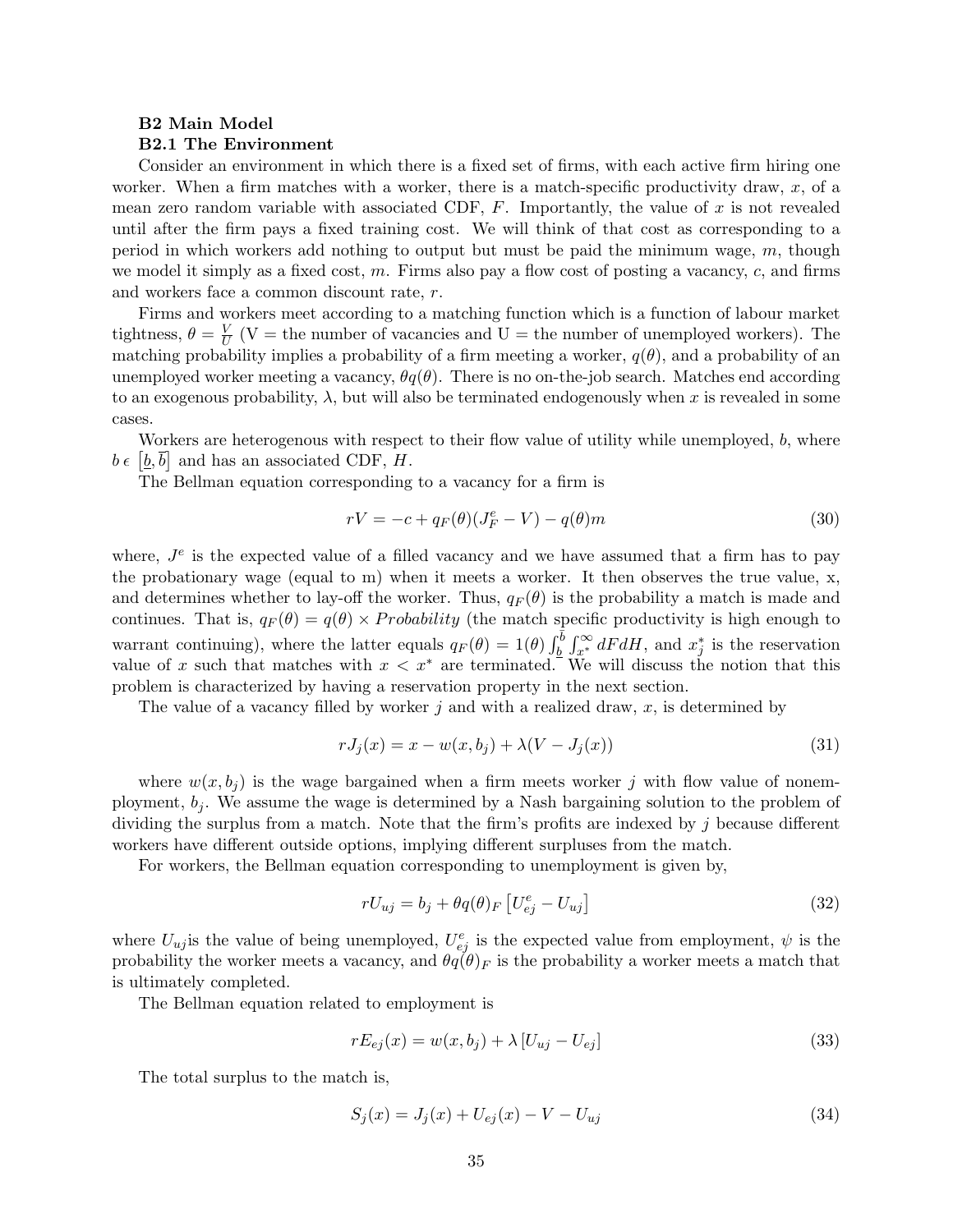Since the worker's and firm's outside options are independent of  $x$  and the benefits to the match are increasing in x, there exists a value R at which the match surplus is zero. Matches with  $x < R$ are terminated.

<span id="page-35-0"></span>Using [\(31\)](#page-34-1) and noting that  $rU_{uj}$  defines a reservation wage,  $w_j^*$ , for worker j, we can write,

$$
rV = R_j - w_j^* \tag{35}
$$

That is, if a firm just pays the worker his or her reservation wage,  $R_j^*$  is the productivity of the match where flow profits just equals the flow value of the firm terminating the match and opening a new vacancy. Note that the left hand side of [\(35\)](#page-35-0) does not have a j subscript so any increase in  $w_j^*$  (i.e.,  $rU_{uj}$ ) is exactly offset by an increase in  $R_j$ 

Within this model, the interesting termination activity relates to the endogenous decision not to continue with matches where x is below  $R_j$ . Our interest, in particular, is in the impact of the minimum wage, m, on terminations, which reduces to understanding its impact on  $R_j$ . Apart from its role in determining the costs of training, the minimum wage is only relevant in bargaining if it is higher than  $rU_{uj}$  for at least one worker, and we assume this is the case.

### B2.2 Partial Equilibrium Impacts of the Minimum Wage on Terminations B2.2a No Inflation

We begin by considering effects in partial equilibrium from the firm's point of view. In particular, we assume that market tightness  $(\theta)$  is constant and that the set of reservation wages for all workers is taken as fixed. We will also assume there is no inflation. In the next subsection we will allow for inflation.

We proceed by substituting an expression for  $rV$  in terms of basic parameters into [\(35\)](#page-35-0). Returning to  $(23)$ , this involves getting an expression for  $J<sup>e</sup>$ . To do this in the presence of a minimum wage, we need to consider two types of workers: those whose reservation wage is above and those whose reservation wage is below m. Thus, define  $b_m$  as the value of  $b_j$  such that  $rU_{uj} = m$ , (given current market conditions). Then, we can write,

<span id="page-35-1"></span>
$$
rJ^{e} = \int_{\underline{b}}^{b_{m}} \left[ \lambda V + E(x \mid x > R_{m}) - m \frac{F(x_{ml}) - F(R_{m})}{1 - F(R_{m})} - E(w \mid x > x_{ml}) \frac{1 - F(x_{ml})}{1 - F(R_{m})} \right] dH \quad (36)
$$

$$
+ \int_{b_{m}}^{\overline{b}} \left[ \lambda V + E(x \mid x > x_{ml}) - E(w \mid x > x_{ml}) \right] dH - \lambda J^{e}
$$

where,  $R_m$  is the reservation productivity draw that allows a firm to just cover the minimum wage plus rV. Notice that this is the same for all pairs where  $rU_{uj} < m$  and implies more layoffs than would arise without a minimum wage.  $x_{ml}$  is the value of x such that a firm and worker l would just bargain a wage equal to m. Thus, for  $R_m \leq x \leq x_{ml}$  the match will continue with the worker receiving the minimum wage.  $x_{ml}$  is indexed by l since it depends on the worker's value of unemployment.

For workers with  $b > b_m$ , the minimum wage does not have a direct effect on decisions because no such worker would ever be paid that minimum wage (since it is below his or her reservation wage).  $R_j$  in this case is defined in equation (6) in the text. Note that m will still have an indirect effect for matches involving these workers since it will affect  $V_{uj}$  and V.

Substituting [\(36\)](#page-35-1) into [\(23\)](#page-32-5) and rearranging, we get:

$$
rV = \frac{r + \lambda}{r + lambda + qF}(-c - qm) +
$$
\n(37)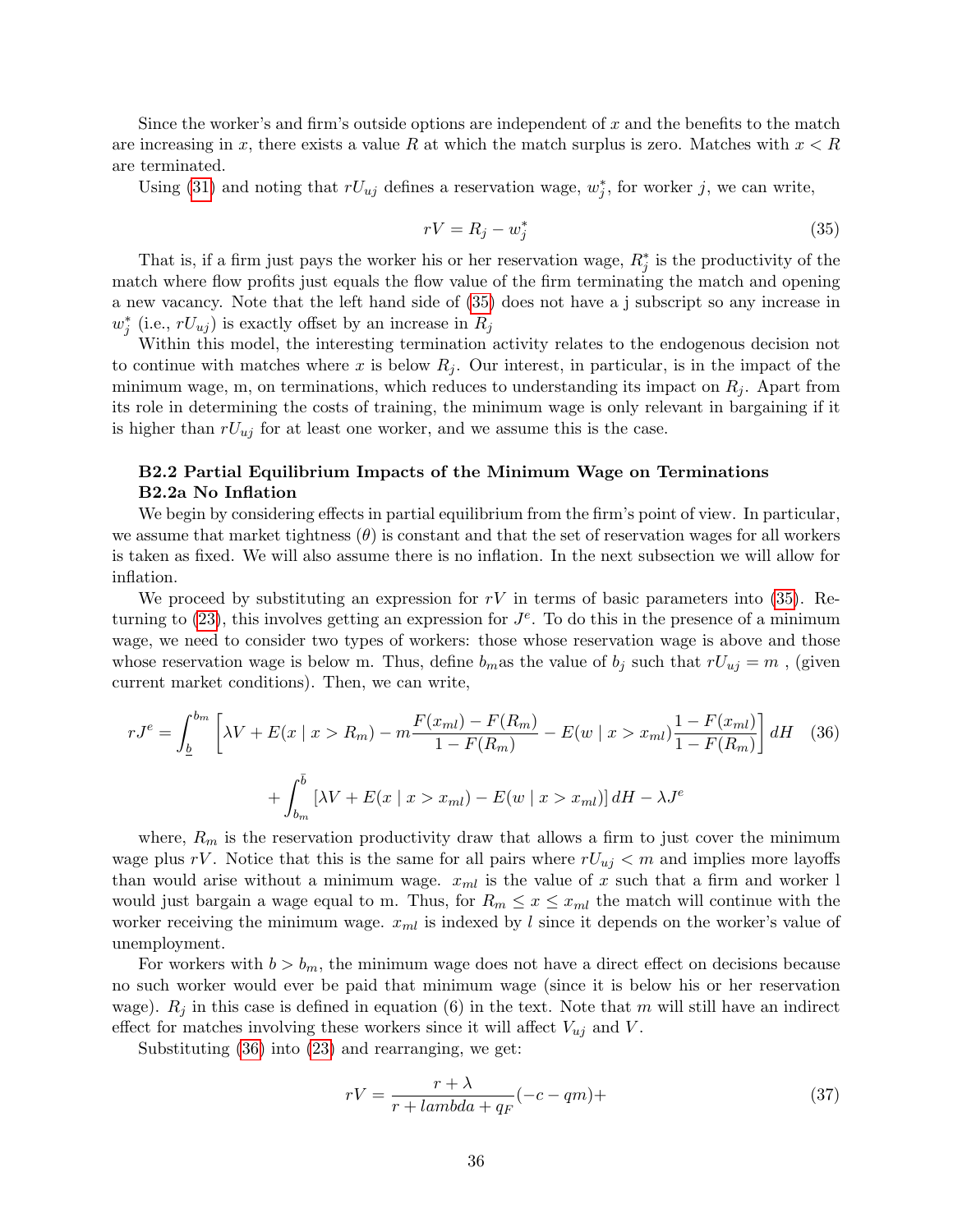$$
\frac{q_F}{r + \lambda + q_F} \left[ \left\{ \int_{\underline{b}}^{b_m} E(x - m \mid R_m < x < x_m) \times \frac{F(x_{ml}) - F(R_m)}{1 - F(R_m)} + E(x - w(x, b_l) \mid x > x_m^*) \frac{1 - F(x_{ml})}{1 - F(R_m)} dH \right\} \right] + \frac{q_F}{r + \lambda + q_F} \int_{b_m}^{\overline{b}} E(x - w(x, b_l) \mid x > R_l) dH
$$

Now, consider matches involving a worker with  $b < b_m$ . In this case, rearranging [\(31\)](#page-34-1) gives

$$
R_m = rV + m \tag{38}
$$

which implicitly defines  $R_m$ . We are interested in

$$
\frac{\partial R_m}{\partial m} = r \frac{\partial V}{\partial R_m} \frac{\partial R}{\partial m} + r \frac{\partial V}{\partial m} |_{R_m} + 1
$$

Therefore

$$
\frac{\partial R_m}{\partial m} = \frac{1 + \frac{\partial rV}{\partial m} \mid_{R_m}}{1 - r \frac{\partial V}{\partial R_m}}
$$
(39)

First, consider  $\frac{\partial V}{\partial \mathbf{p}}$  $\frac{\partial V}{\partial R_m}$ . An increase in  $R_m$  reduces the value of a vacancy because it means more initial matches are rejected (after incurring the search and training costs) but increases that value because the expected value of ongoing matches is now higher. By the envelope theorem, these effects will offset each other, implying  $\frac{\partial V}{\partial \mathbf{p}}$  $\frac{\partial V}{\partial R_m} = 0$  and,

$$
\frac{R_m}{\partial m} = \frac{\partial rV}{\partial m} \mid_{R_m} + 1
$$

Now,

<span id="page-36-1"></span>
$$
\frac{\partial rV}{\partial m}|_{R_m} = -\frac{r+\lambda}{r+\lambda+q_F}q+ \tag{40}
$$
\n
$$
\frac{q_F}{r+\lambda+q_F} \left[ \left\{ \int_{\underline{b}}^{b_m} -1 * \frac{F(x_{ml}) - F(R_m)}{1 - F(R_m)} - \frac{\partial E(w(x, b_l) \mid x > x_{ml})}{\partial m} \frac{1 - F(x_{ml})}{1 - F(R_m)} dH \right\} \right] - \frac{q_F}{r+\lambda+q_F} \int_{b_m}^{\overline{b}} \frac{\partial E(w(x, b_l) \mid x > x_{ml})}{\partial m} dH \tag{41}
$$

To reduce this expression further, we need an expression for the bargained wage. To get this, note that we can express the surplus in a match with worker j and productivity draw  $x$  as,

$$
S_j(x) = \frac{\eta - r(U_{uj} + V)}{r + \lambda} \tag{41}
$$

The wage is set such that,

$$
J_j(x) - V = (1 - \beta) * S_j(x)
$$
\n(42)

where,  $\beta$  is a parameter determining the relative bargaining power of the worker and firm. From this, we can write:

<span id="page-36-0"></span>
$$
J_j(x) = (1 - \beta) \frac{x - rU_{uj}}{r + \lambda} - (1 - \beta) \frac{rV}{r + \lambda} + V
$$
\n(43)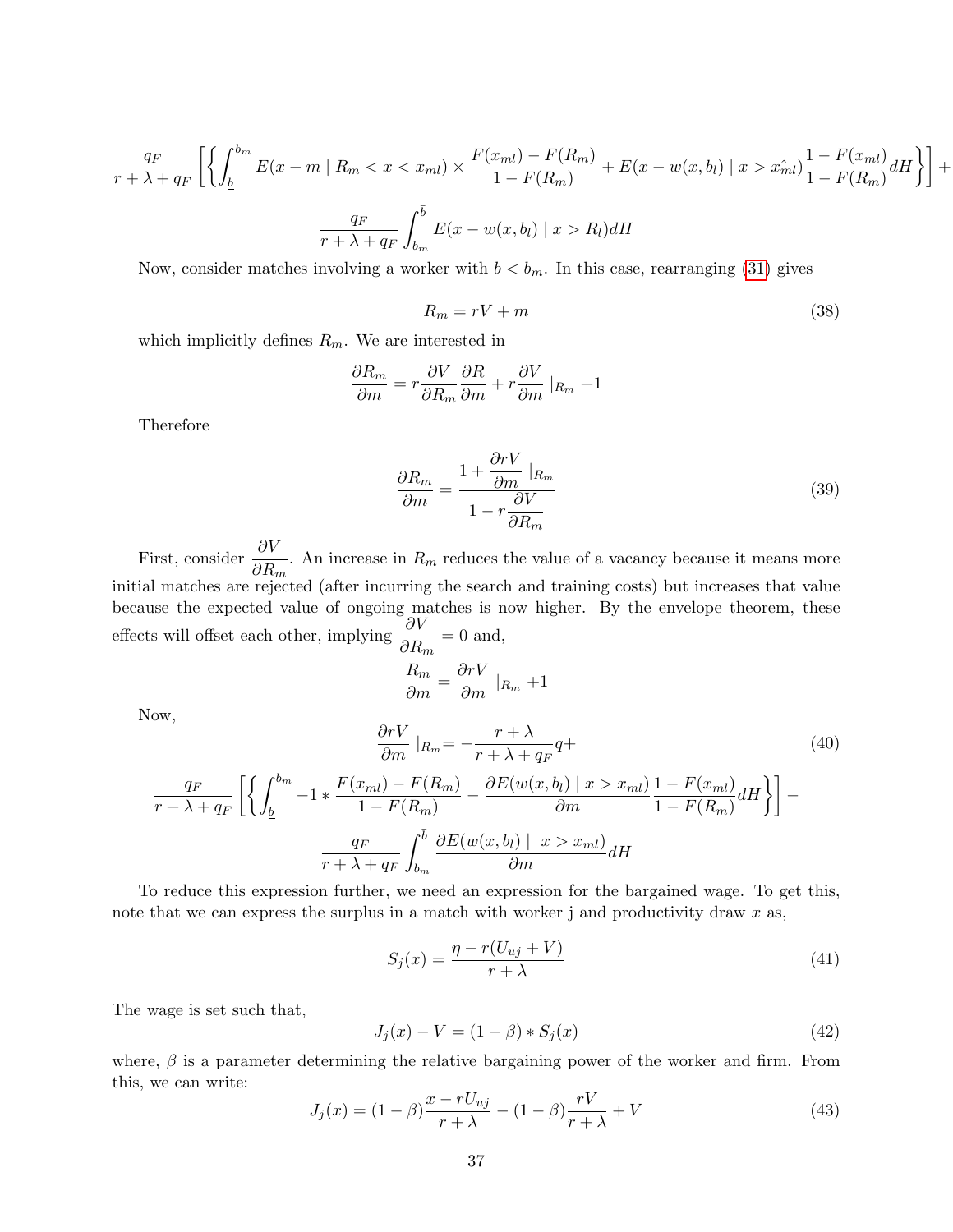But from the basic firm Bellman equation we can also write:

<span id="page-37-0"></span>
$$
J_j(x) = \frac{1}{r + \lambda}(x - w(x, b_j)) + \frac{\lambda}{r + \lambda}V\tag{44}
$$

Setting [\(43\)](#page-36-0) equal to [\(44\)](#page-37-0) and solving, we get:

$$
w(x, b_j) = rU_{uj} + \beta(x - rU_{uj} - rV)
$$
\n(45)

Recalling that firms take worker reservation wages  $(rU_{uj})$  as fixed, we then get:

$$
\frac{\partial w_j}{\partial m} = -r\beta \frac{\partial V}{\partial m} \tag{46}
$$

where we now write  $w_i$  instead of  $w(x, b_i)$  since this derivative is not a function of x. We can now use this derivative in [\(40\)](#page-36-1). To simplify notation, define,

$$
P_m = \int_{\underline{b}}^{b_m} \frac{F(x_{ml}) - F(R_m)}{1 - F(R_m)} dH
$$
  
as the probability a new match will end up being a minimum wage paying match and  

$$
P_{Nm} = \int_{b}^{b_m} \frac{1 - F(x_{ml})}{1 - F(R_m)} dH + \int_{b_m}^{\overline{b}} dH
$$

<span id="page-37-1"></span> $\frac{1}{2} h_m - \frac{1}{2} \frac{1}{1 - F(R_m)} u^{11} + \frac{1}{2} h_m u^{11}$ <br>as the probability a new match will end up with a wage above the minimum wage. Then,

$$
\frac{\partial rV}{\partial m} = -\frac{q(r+\lambda)}{r+\lambda+(1-\beta P_{Nm})q_F} - \frac{q_F}{r+\lambda+(1-\beta P_{Nm})q_F}P_m \tag{47}
$$

which is negative. The first term on the right hand side corresponds to the increased hiring costs associated with paying workers the minimum wage during the probationary period. The second term corresponds to the fact that, with probability  $P_m$  a vacancy will ultimately filled with a minimum wage match and the profits of such matches are directly declining in the minimum wage. Thus, the sign of  $\frac{\partial R_m}{\partial m}$  is uncertain. On one side, the increase in m implies the marginal x that just covers  $m$  plus the outside option of the firm is now higher. On the other side, once a match is formed (and the training cost paid), a rise in  $m$  implies a lower outside option for the firm. This will push the value for  $R_m$  down. In general, we would expect the direct effect to be larger than the second, indirect effect and, therefore,  $\frac{R_m}{\partial m} > 0$ .

Alternatively, for workers with  $b > b_m$ , rearranging (6) yields,

$$
R_j = rV + w_j^* \tag{48}
$$

In a partial equilibrium setting with  $w_j^*$  taken as fixed by firms,  $\frac{\partial R_j}{\partial m}$  will be completely determined by  $\frac{\partial rV}{\partial m}$ . Since we have just seen that the latter derivative is negative, for matches with workers whose outside options are such that the wages paid in the match is above m, an increase in m leads to a decrease in layoffs. Whether the overall effect of an increase in m on layoffs is negative or positive then depends on the relative importance of the minimum wage versus non-minimum wage workers and is an empirical matter.

#### B2.2b Introducing Inflation

We turn next to allowing inflation in a partial equilibrium setting. To simplify the exposition and focus attention on minimum wage issues, we will assume that workers and firms are able to re-bargain at any point to maintain the real wage. Thus, the bargained wage  $w(x, b_i)$  is a real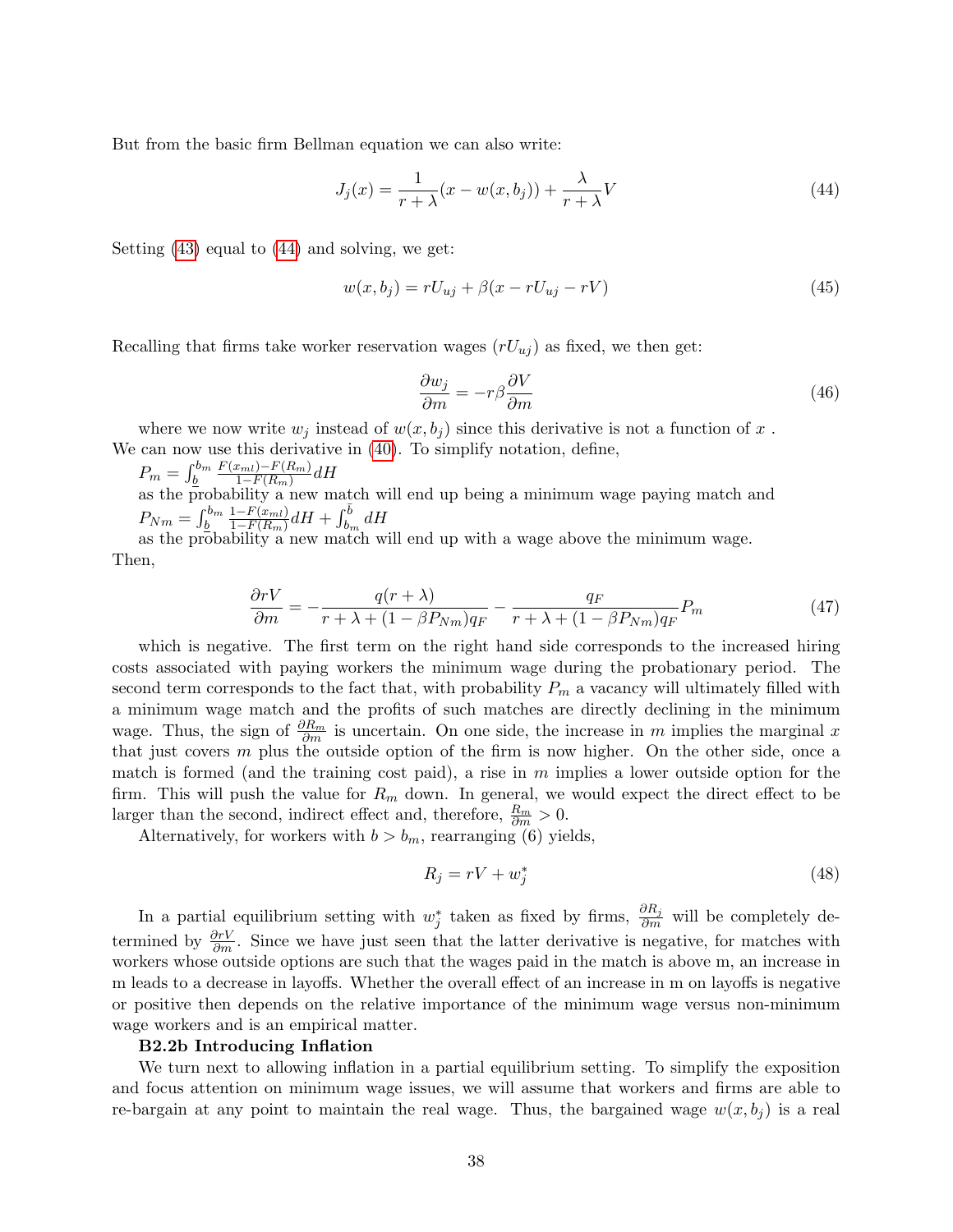wage, implying that inflation does not have a direct effect on the model outcome in the absence of minimum wages. However, minimum wages are re-set only sporadically by governments and so we will assume that the real value of the minimum wage is eroded by inflation over time. In particular, we will specify  $m_t = m_0 e^{-\rho t}$ , where  $m_t$  is the real minimum wage at time t,  $m_0$  is the initial nominal minimum wage, and  $\rho$  is the inflation rate.

Given expected declines in the real minimum wage, the value of a match and the value of a vacancy to a firm both have a "capital gains" element to them reflecting expected changes in profit with future changes in the real minimum wage. Thus, dropping t subscripts for simplicity, we can re-write the firm's Bellman equations as:

$$
rV = -c + q_F(J^e - V) - q * m + \dot{V}
$$
\n(49)

$$
rJ_j(x) = x - w(x, b_j) + \lambda(V - J_j(x)) + \dot{J}_j(x)
$$
\n(50)

where,  $\dot{V}$  and  $\dot{J}_j(x)$  are the expected changes in the value of an unfilled and a filled vacancy, respectively. To re-iterate, these changes have to do only with anticipated changes in the real minimum wage due to inflation.

Consider a match with a worker whose reservation wage is above m. We can write,

$$
R_j = rV + w_j^* - \dot{J}_j \tag{51}
$$

and, therefore,

$$
\frac{\partial R_j}{\partial m} = r \frac{\partial V}{\partial m} - \frac{\partial \dot{J}_j}{\partial m} \tag{52}
$$

As before, to obtain an expression for  $\frac{\partial V}{\partial m}$  we need to get an expression for expected profits from a filled match,  $J^e$ :

$$
J^{e} = \frac{1}{r + \lambda} \int_{\underline{b}}^{b_{m}} \left[ E(x \mid x > R_{m}) - m \frac{F(x_{ml}) - F(R_{m})}{1 - F(R_{m})} - E(w \mid x > x_{ml}) \frac{1 - F(x_{ml})}{1 - F(R_{m})} \right] dH \quad (53)
$$

$$
+ \frac{1}{r + \lambda} \int_{b_{m}}^{\overline{b}} \left[ E(x \mid x > R_{l}) - E(w \mid x > R_{l}) \right] dH + \frac{\delta}{r + \lambda} V + \frac{1}{r + \lambda} j^{e}
$$

Using this, we can write,

$$
\frac{\partial rV}{\partial m} = -\frac{r + \lambda}{r + \lambda + q_F} q +
$$
\n
$$
\frac{q_F}{r + \lambda + q_F} \left[ \left\{ \int_{\underline{b}}^{b_m} -1 * \frac{F(x_{ml}) - F(R_m)}{1 - F(R_m)} - \frac{\partial E(w(x, b_l) \mid x > x_{ml})}{\partial m} \frac{1 - F(x_{ml})}{1 - F(R_m)} dH \right\} \right] -
$$
\n
$$
\frac{q_F}{r + \lambda + q_F} \int_{b_m}^{\overline{b}} \frac{\partial E(w(x, b_l) \mid x > R_l)}{\partial m} dH + \frac{q_F}{r + \lambda + q_F} \frac{\partial j^e}{\partial m} + \frac{r + \lambda}{r + \lambda + q_F} \frac{\partial \dot{V}}{\partial m}
$$
\n
$$
(54)
$$

As before, the derivative  $\frac{\partial w_j}{\partial m}$  is crucial in evaluating this derivative. In this case it equals,

$$
\frac{\partial w_j}{\partial m} = -\beta \frac{\partial rV}{\partial m} + \frac{\partial \dot{J}_j}{\partial m}.
$$
\n(55)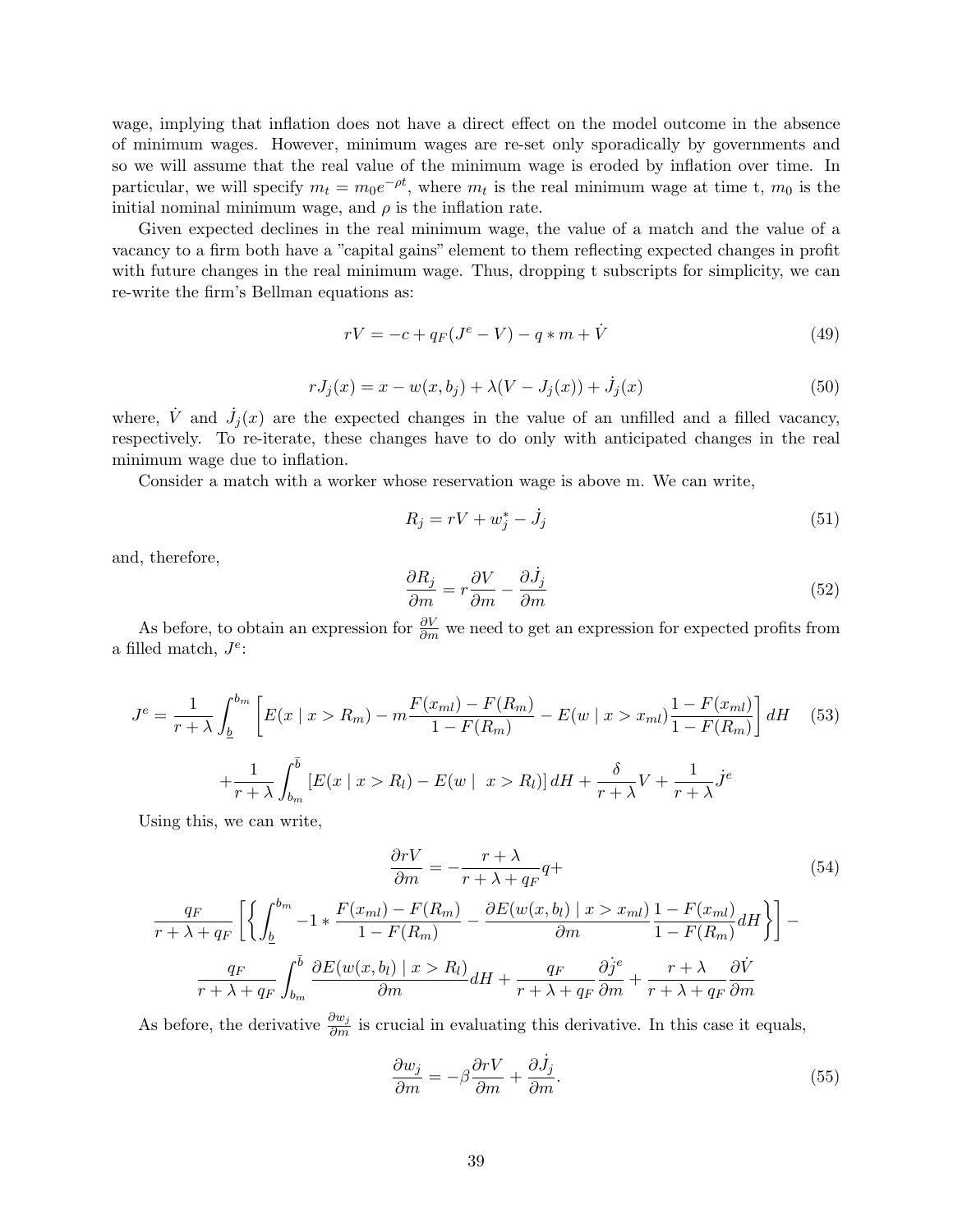Using this, we can write:

<span id="page-39-0"></span>
$$
\frac{\partial rV}{\partial m}|_{R_m} = -\frac{r+\lambda}{r+\lambda+q_F}q\tag{56}
$$

$$
-\frac{q_F}{r + \lambda + q_F} P_m + \frac{q_F}{r + \lambda + q_F} \beta P_{Nm} \frac{\partial rV}{\partial m} - \frac{q_F}{r + \lambda + q_F} \left[ \int_{\underline{b}}^{b_m} \frac{\partial \dot{J}_j}{\partial m} \frac{1 - F(x_{ml})}{1 - F(R_m)} dH + \int_{b_m}^{\bar{b}} \frac{\partial \dot{J}_j}{\partial m} dH \right] + \frac{q_F}{r + \lambda + q_F} \frac{\partial \dot{J}^e}{\partial m} + \frac{r + \lambda}{r + \lambda + q_F} \frac{\partial \dot{V}}{\partial m}
$$

To evaluate this further, we need to get an expression for  $\dot{J}_j$ . Given that future values of a match vary only because of inflation and inflation is assumed to have an impact only through changes in the real minimum wage, we have that,

$$
\dot{J}_j = \frac{\partial J_j}{\partial m} \frac{\partial m}{\partial t} = \frac{\partial J_j}{\partial m} (-\rho m_0 e^{-\rho t})
$$
\n(57)

Using the definition of  $J_j$  from the firm's Bellman equation, this implies that for a match that pays a wage above m:

<span id="page-39-1"></span>
$$
\dot{J}_j = \frac{1}{r + \lambda} (-\rho m_0 e^{-\rho t}) \left[ -\frac{\partial w_j}{\partial m} + \lambda \frac{\partial V}{\partial m} + \frac{\partial \dot{J}^e}{\partial m} \right]
$$
\n
$$
= \frac{1}{r + \lambda} (-\rho m_0 e^{-\rho t}) \left[ (\lambda + \beta r) \frac{\partial V}{\partial m} \right]
$$
\n(58)

Essentially, as inflation drives down the real minimum wage, and as a result drives up  $V$ , the negotiated wage will decline and profits rise.

<span id="page-39-4"></span>The derivative  $\frac{\partial \dot{J}_j}{\partial m}$  in [\(56\)](#page-39-0) involves taking the derivative of [\(58\)](#page-39-1) with respect to  $m_0$ :

$$
\frac{\partial \dot{J}_j}{\partial m_0} = \frac{-\rho e^{-\rho t}}{r + \lambda} (\lambda + \beta r) \frac{\partial V}{\partial m} - \frac{\rho m_0 e^{-\rho t}}{r + \lambda} (\lambda + \beta r) \frac{\partial^2 V}{\partial m^2}
$$
(59)

<span id="page-39-3"></span>We also need an expression for  $\frac{\partial j^e}{\partial m}$ . To get this, note first that:

$$
\dot{J}^e = \frac{-\rho m_0 e^{-\rho t}}{r + \lambda} \left[ \int_{\underline{b}}^{b_m} \left( -1 + \lambda \frac{\partial V}{\partial m} + \frac{\partial \dot{J}_j}{\partial m} \right) \frac{F(x_{ml}) - F(R_m)}{1 - F(R_m)} dH + P_{Nm}(\lambda + \beta r) \frac{\partial V}{\partial m} \right] \tag{60}
$$

To evaluate this, we need an expression for  $\frac{\partial \dot{J}_j}{\partial m}$  for jobs that pay the minimum wage:

<span id="page-39-2"></span>
$$
\frac{\partial \dot{J}_j}{\partial m_0} = \frac{\rho e^{-\rho t}}{r + \lambda + \rho e^{-\rho t}} * \left[ 1 - \lambda \frac{\partial V}{\partial m} - m_0 \lambda \frac{\partial^2 V}{\partial m^2} - \frac{\partial^2 \dot{J}_j}{\partial m_0^2} \right]
$$
(61)

This is a differential equation that yields the solution:

$$
\frac{\partial \dot{J}_j}{\partial m_0} = \frac{\rho e^{-\rho t}}{r + \lambda + \rho e^{-\rho t}} (1 - \lambda \frac{\partial V}{\partial m}) - \frac{\rho e^{-\rho t}}{r + \lambda + 2\rho e^{-\rho t}} \lambda \frac{\partial^2 V}{\partial m^2} m + \kappa_1 m^{-\frac{r + \lambda + \rho e^{-\rho t}}{\rho e^{-\rho t}}} \tag{62}
$$

where,  $\kappa_1$  is an arbitrary constant. Note that if there is no inflation (i.e.,  $\rho = 0$ ) then  $\frac{\partial \dot{J}_j}{\partial m_0}$  should equal zero. To insure this is the true, we need to set  $\kappa_1 = 0$ .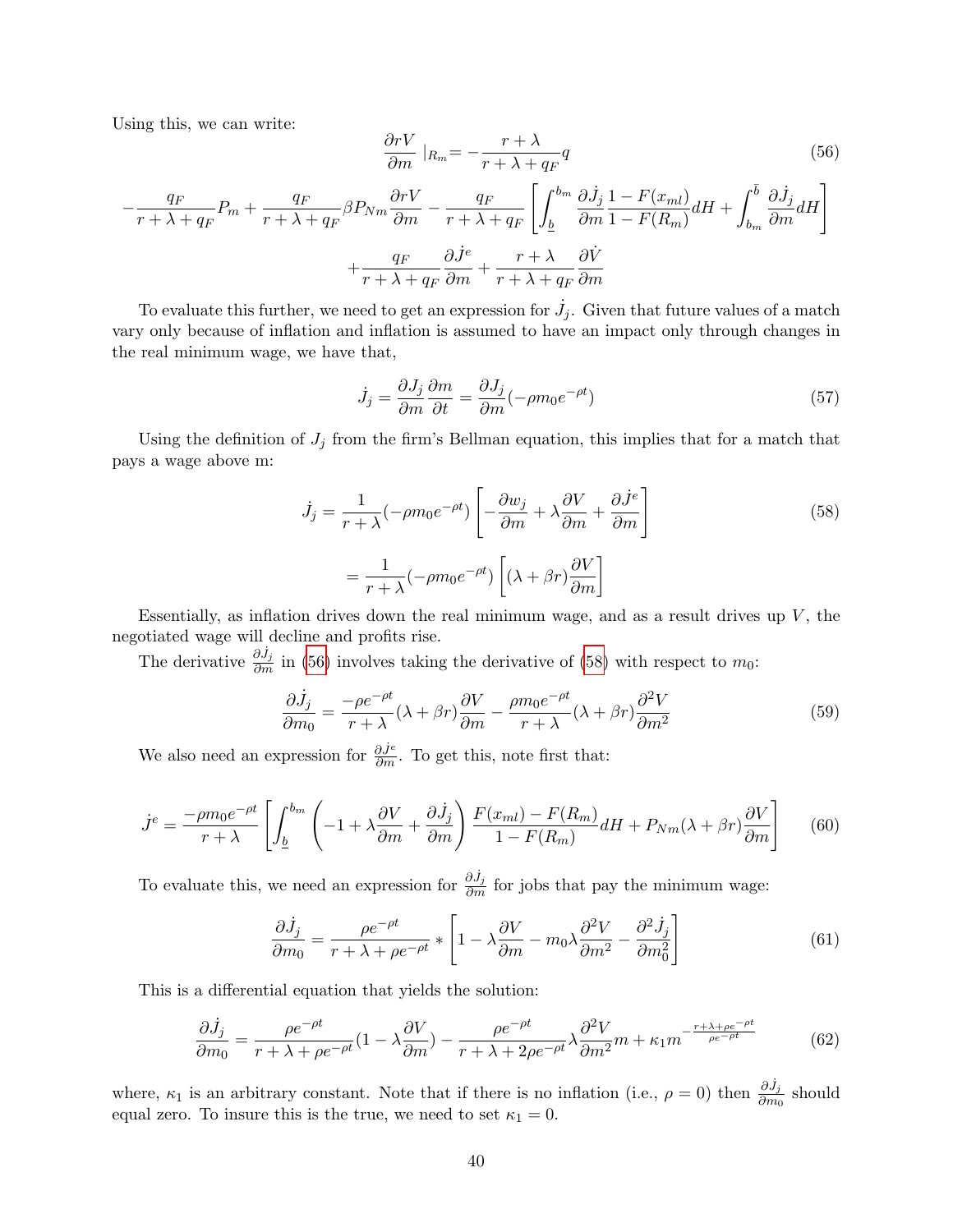Plugging [\(62\)](#page-39-2) into [\(60\)](#page-39-3) yields an expression for  $\frac{\partial \dot{J}_j}{\partial m}$  in terms of  $\frac{\partial V}{\partial m}$ , and  $\frac{\partial^2 V}{\partial m^2}m$ . Taking the derivative of that expression with respect to m will then generate an expression for  $\frac{\partial J^e}{\partial m}$  in terms of  $\frac{\partial V}{\partial m}$ ,  $\frac{\partial^2 V}{\partial m^2}$ ,  $\frac{\partial^2 V}{\partial m^2}$ , and  $\frac{\partial^3 V}{\partial m^3}$  m. Substituting this expression and [\(59\)](#page-39-4) into [\(56\)](#page-39-0) yields an expression:

$$
r\frac{\partial V}{\partial m} = -\frac{(r+\lambda)\phi}{r+\lambda+q_F} - aP_m + abP_m - abP_m c
$$
(63)  
+
$$
\left[aP_{Nm}\beta r - abP_{Nm}(\lambda+\beta r) - ab(\lambda+P_{Nm}\beta r) + abP_m c\lambda - \frac{(r+\lambda)\rho e^{-\rho t}}{r+\lambda+q_F}\right]\frac{\partial V}{\partial m}
$$

 $+\Bigl[(-aP_{Nm}b(\lambda + \beta r) +abP_{m}d\lambda -ab(\lambda + P_{Nm}\beta r) + abc\lambda P_{m} + abd\lambda P_{m} (r + \lambda)\rho e^{-\rho t}$  $r + \lambda + q_F$  $\partial^2 V$  $\partial m^2$ 

<span id="page-40-0"></span>
$$
+abd\delta P_m\frac{\partial^3 V}{\partial m^3}
$$

where,  $a = \frac{q_F}{r + \lambda}$  $\frac{q_F}{r+\lambda+q_F}, b=\frac{\rho e^{-\rho t}}{r+\lambda}$  $\frac{e^{-\rho t}}{r+\lambda}, c = \frac{\rho e^{-\rho t}}{r+\lambda+\rho e^{-\rho t}}, and, d = \frac{\rho e^{-\rho t}}{r+\lambda+2\rho e^{-\rho t}}.$ Summarizing further, we can write [\(63\)](#page-40-0) as:

<span id="page-40-2"></span>
$$
A\frac{\partial V}{\partial m} + B + C\frac{\partial^2 V}{\partial m^2}m + D\frac{\partial^3 V}{\partial m^3}m^2\tag{64}
$$

where A, B, C, and D are all functions of parameters. This is a second order differential equation for  $\frac{\partial V}{\partial m}$  in m, and its solution is:

$$
\frac{\partial V}{\partial m} = \frac{B}{A} + (\kappa_2 + \kappa_3) m^{\frac{-(4AD + C^2 - 2CD + D^2)^{0.5} - C + D}{2D}}
$$
(65)

We can write B in this expression as,

<span id="page-40-1"></span>
$$
B = -\frac{(r+\lambda)q}{r+\lambda+q_F} - aP_m + aP_m \frac{\rho e^{-\rho t}}{r+\lambda+\rho e^{-\rho t}} \tag{66}
$$

and

$$
A = (r - aP_{Nm}\beta r) + abP_{Nm}(2\beta r + \lambda) + ab\lambda(1 - cP_m) + \frac{(r + \lambda)\rho e^{-\rho t}}{r + \lambda + q_F}
$$
(67)

If there is no inflation (i.e., if  $\rho = 0$ ) then B/A reduces to [\(47\)](#page-37-1), the expression for  $\frac{\partial V}{\partial m}$  in the absence of inflation. In particular, the numerators in the first two terms in [\(66\)](#page-40-1) are the same as the numerators in the terms on the right hand side of [\(47\)](#page-37-1). The third term in [\(66\)](#page-40-1) is positive if  $\rho > 0$ . Essentially, the second term in [\(66\)](#page-40-1) corresponds to the negative effect of an increase in m on V because of the reduction in profits from future potential minimum wage matches. This effect is larger the greater the probability of such a match and is discounted according to the discount rate and  $\lambda$  (the probability any such match would be terminated exogenously). The third term corresponds to a reduction in this discounted effect to the extent there is inflation. At the same time, the numerators in the first two terms in A correspond to the denominator in [\(47\)](#page-37-1). If  $\rho > 0$ the denominator becomes larger and more positive. Thus, with  $\rho > 0$  the ratio B/A in [\(65\)](#page-40-2) has a numerator that is closer to zero and a denominator that is more positive than  $(47)$ , implying that with inflation,  $\frac{\partial V}{\partial m}$  is larger (i.e., less negative) than without inflation.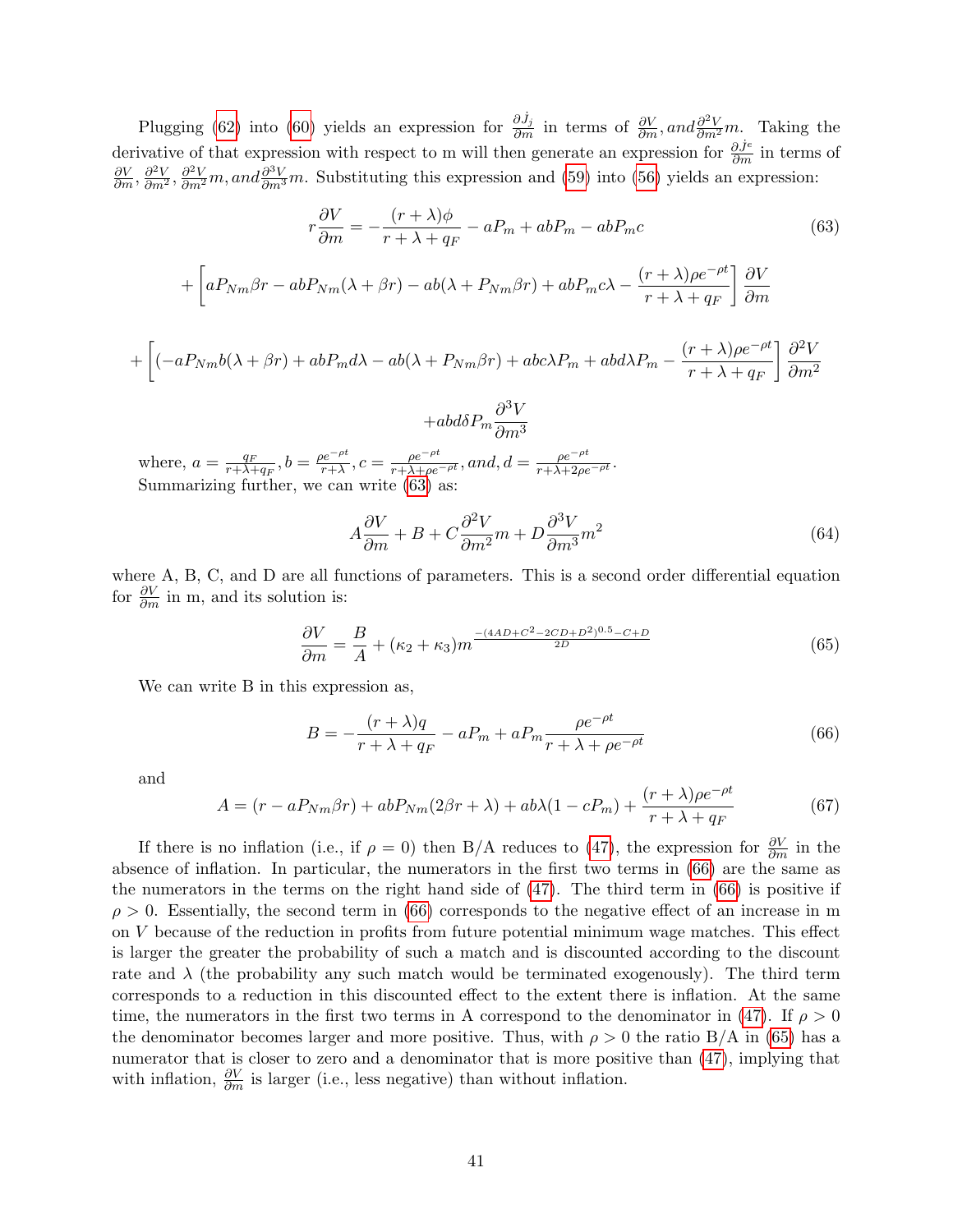# References

- Acemoglu, D., and J.-S. Pischke (1999): "Minimum Wages and On-the-job Training," NBER Working Papers 7184.
- Baker, M., D. Benjamin, and S. Stanger (1999): "The Highs and Lows of the Minimum Wage Effect: A Time-Series Cross-Section Study of the Canadian Law," Journal of Labor Economics, 17(2), 318–50.
- BEAUDRY, P., D. A. GREEN, AND B. SAND (2011): "How Elastic is the Job Creation Curve?," Working Paper, University of British Columbia.
- Bertrand, M., E. Duflo, and S. Mullainathan (2004): "How Much Should We Trust Differences-in-Differences Estimates?," The Quarterly Journal of Economics, 119(1), 249–275.
- BLANCHARD, O., AND P. PORTUGAL (2001): "What Hides Behind an Unemployment Rate: Comparing Portuguese and U.S. Labor Markets," American Economic Review, 91(1), 187–207.
- BROCHU, P. (2006): "An Exploration in Job Stability," PhD Thesis, University of British Columbia.
- Campolieti, M. (2011): "The ins and outs of unemployment in Canada, 1976-2008," Canadian Journal of Economics, 44(4), 1331–1349.
- CAMPOLIETI, M., T. FANG, AND M. GUNDERSON (2005): "Minimum Wage Impacts on Youth Employment Transitions, 1993-1999," Canadian Journal of Economics, 38(1), 81–104.
- CARD, D., AND A. B. KRUEGER (1995): Myth and Measurement: The New Economics of the Minimum Wage. Princeton University Press, Princeton, New Jersey.
- Currie, J., and B. C. Fallick (1996): "The Minimum Wage and the Employment of Youth Evidence from the NLSY," Journal of Human Resources, 31(2), 404–428.
- Dube, A., T. W. Lester, and M. Reich (2012): "Minimum Wage Shocks, Employment Flows and Labor Market Frictions," Institute for Research on Labor and Employment, Working Paper Series qt76p927ks, Institute of Industrial Relations, UC Berkeley.
- Flinn, C. J. (2006): "Minimum Wage Effects on Labor Market Outcomes under Search, Matching, and Endogenous Contact Rates," Econometrica, 74(4), 1013–1062.
- Fonseca, R., P. Lopez-Garcia, and C. A. Pissarides (2001): "Entrepreneurship, Start-up costs and Employment," European Economic Review, 45(4-6), 692–705.
- Gower, D. (1993): "The Impact of the 1990 Changes to the Education Questions on the Labour Force Survey," Staff report, Labour and Household Surveys Analysis Division, Statistics Canada.
- GREEN, D. A., AND K. HARRISON (2010): "Minimum wage setting and standards of fairness," IFS Working Papers W10/09, Institute for Fiscal Studies.
- Hansen, C. B. (2007): "Generalized least squares inference in panel and multilevel models with serial correlation and fixed effects," Journal of Econometrics, 140(2), 670-694.
- Kuhn, P. (1993): "Employment Protection Laws: Policy Issues and Recent Research," Canadian Public Policy, 19(3), 279–297.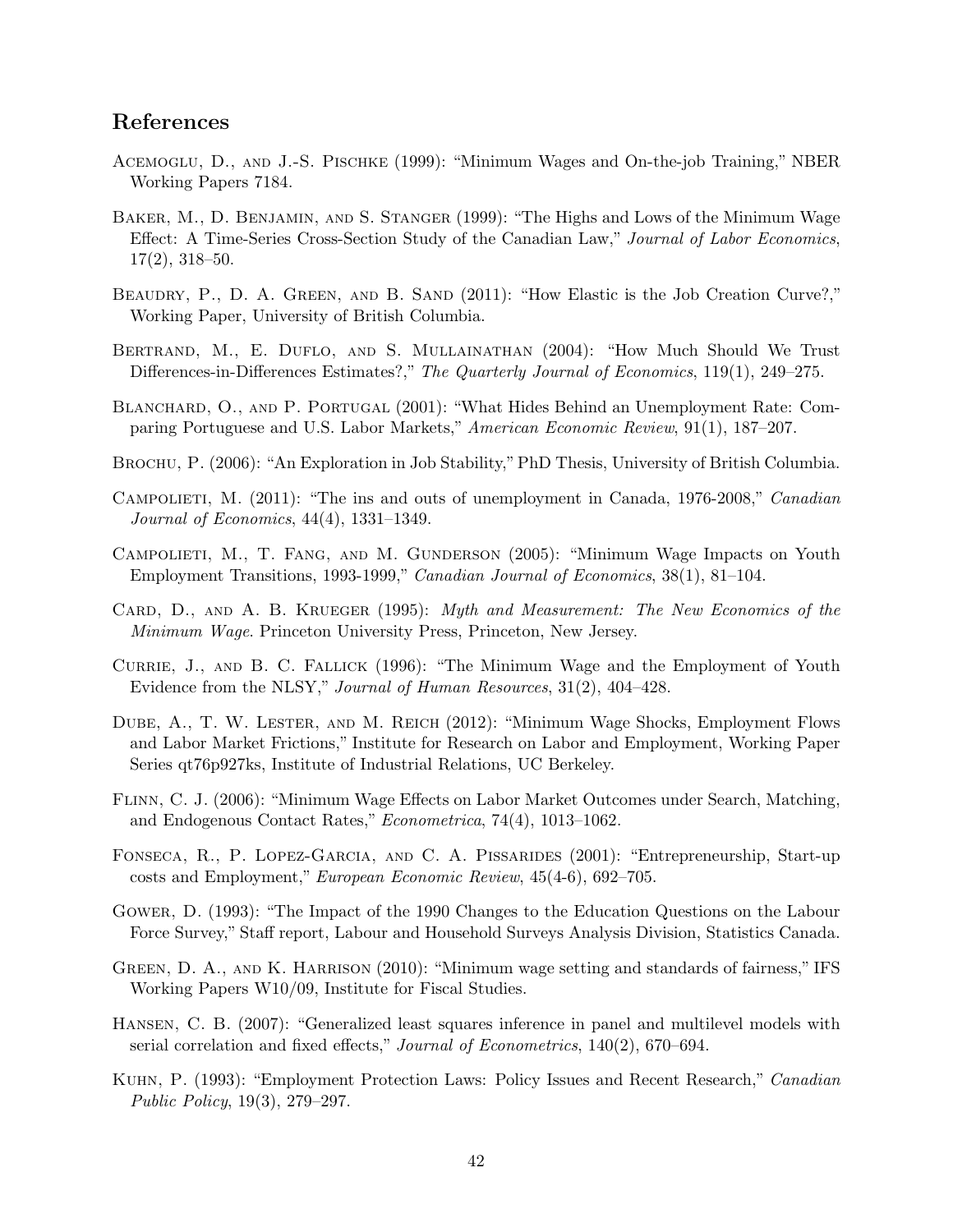- Neumark, D., M. Schweitzer, and W. Wascher (2004): "Minimum Wage Effects throughout the Wage Distribution," Journal of Human Resources, 39(2), 425–450.
- Neumark, D., and W. L. Wascher (2008): Minimum Wages. MIT Press, Boston.
- Newmark, D., and W. L. Wascher (2007): "Minimum Wages and Employment," IZA DP No. 2570.
- PISSARIDES, C. A. (2000): *Equilibrium Unemployment Theory, 2nd Edition, vol.* 1 of *MIT Press* Books. The MIT Press.
- PORTUGAL, P., AND A. R. CARDOSO (2006): "Disentangling the Minimum Wage Effect Puzzle: An Analysis of Worker Accessions and Seperations," Journal of the European Economic Association, 4(5), 988–1013.
- Rebitzer, J. B., and L. J. Taylor (1995): "The Consequences of Minimum Wage Laws: Some New Theoretical Ideas," Journal of Public Economics, 56(2), 245–255.
- Shannon, M. T., and C. M. Beach (1995): "Distributional Employment Effects of Ontario Minimum-Wage Proposals: A Microdata Approach," Canadian Public Policy, 21(3), 284–303.
- Shimer, R. (2007): "Reassessing the Ins and Outs of Unemployment," NBER Working Papers 13421, National Bureau of Economic Research, Inc.
- Van den Berg, G. J. (2003): "Multiple Equilibria and Minimum Wages in Labor Markets with Informational Frictions and Heterogeneous Production Technologies," International Economic Review, 44(4), 1337–1357.
- Yuen, T. (2003): "The Effect of Minimum Wages on Youth Employment in Canada: A Panel Study," Journal of Human Resources, 38(3), 647–672.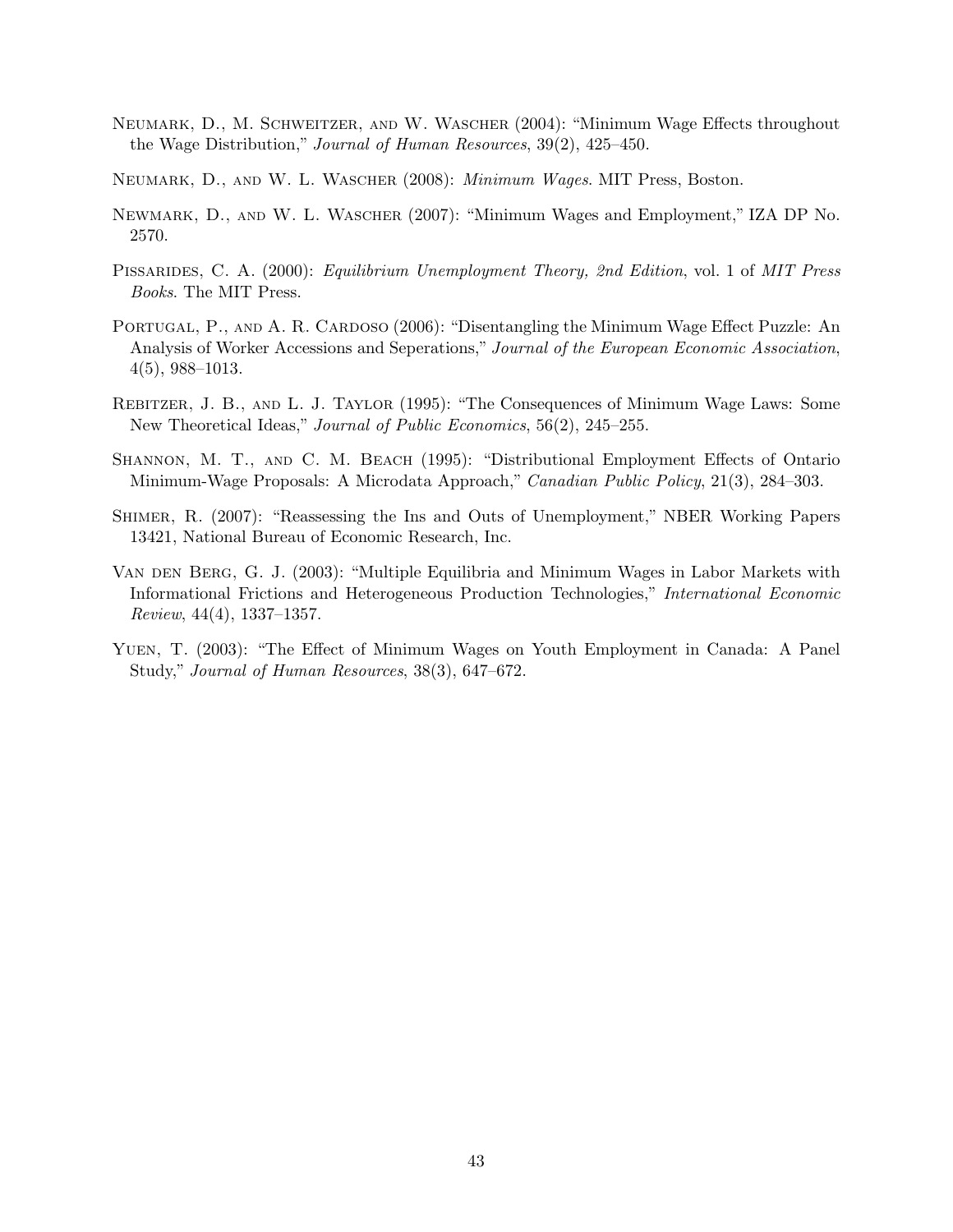

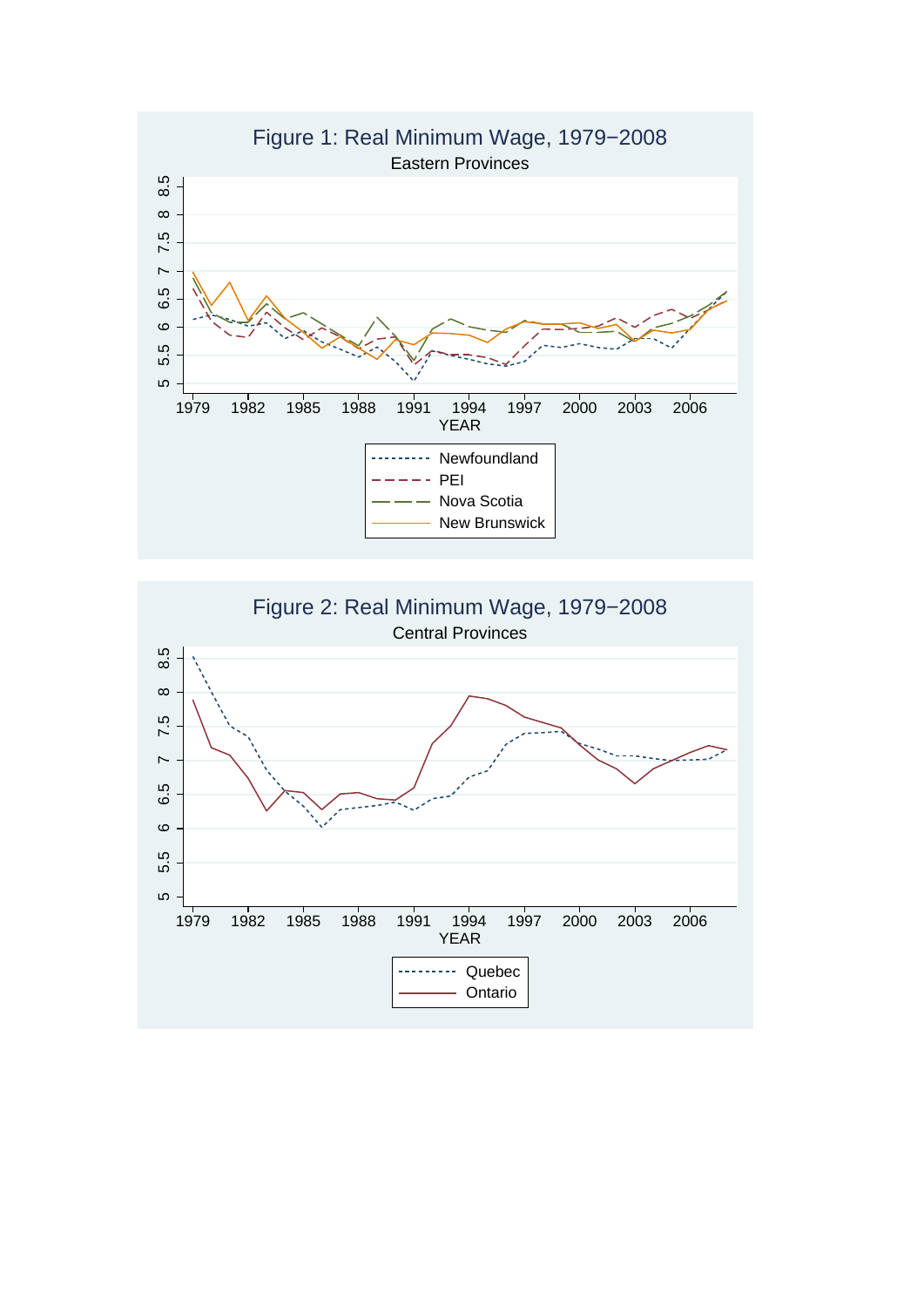

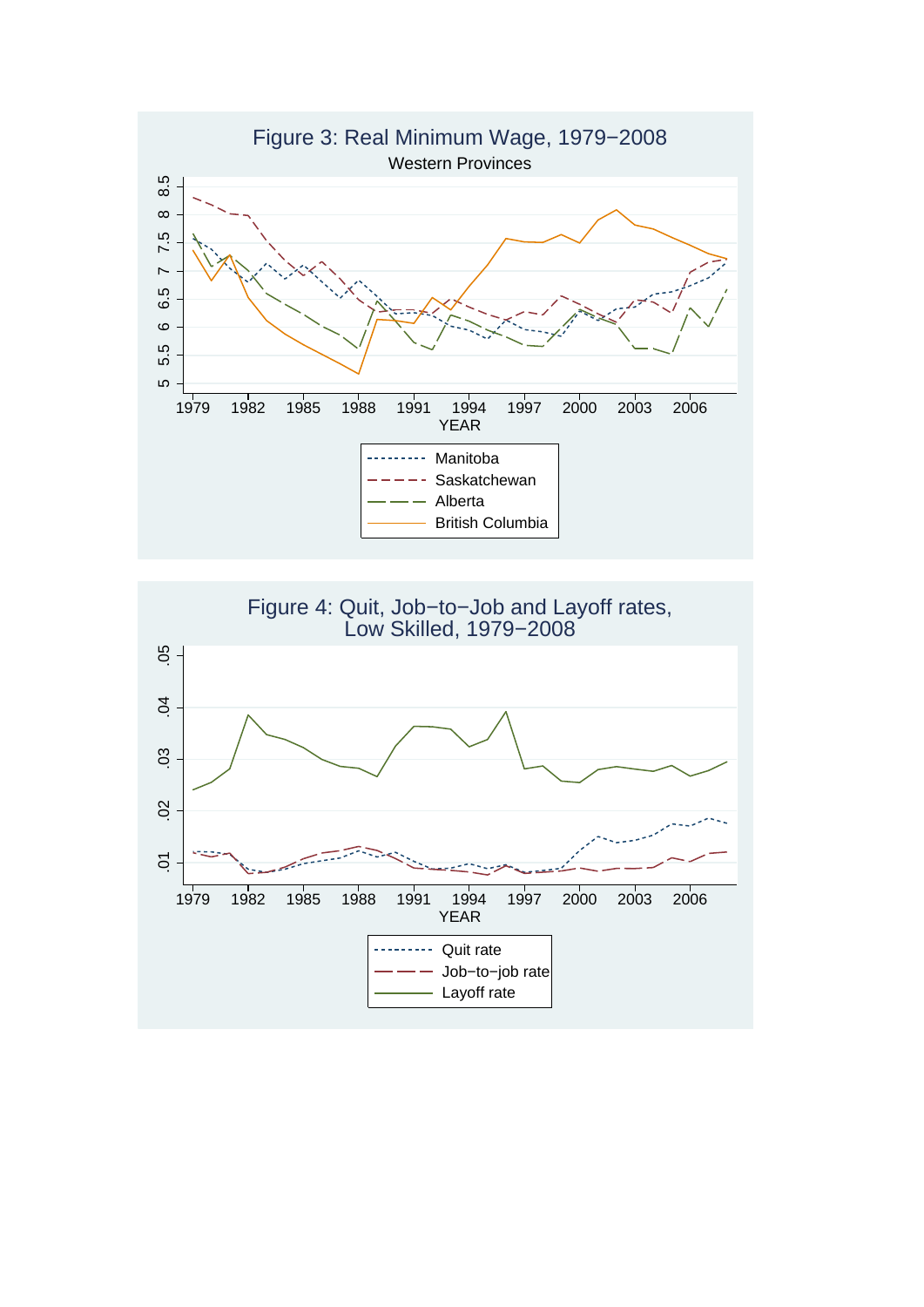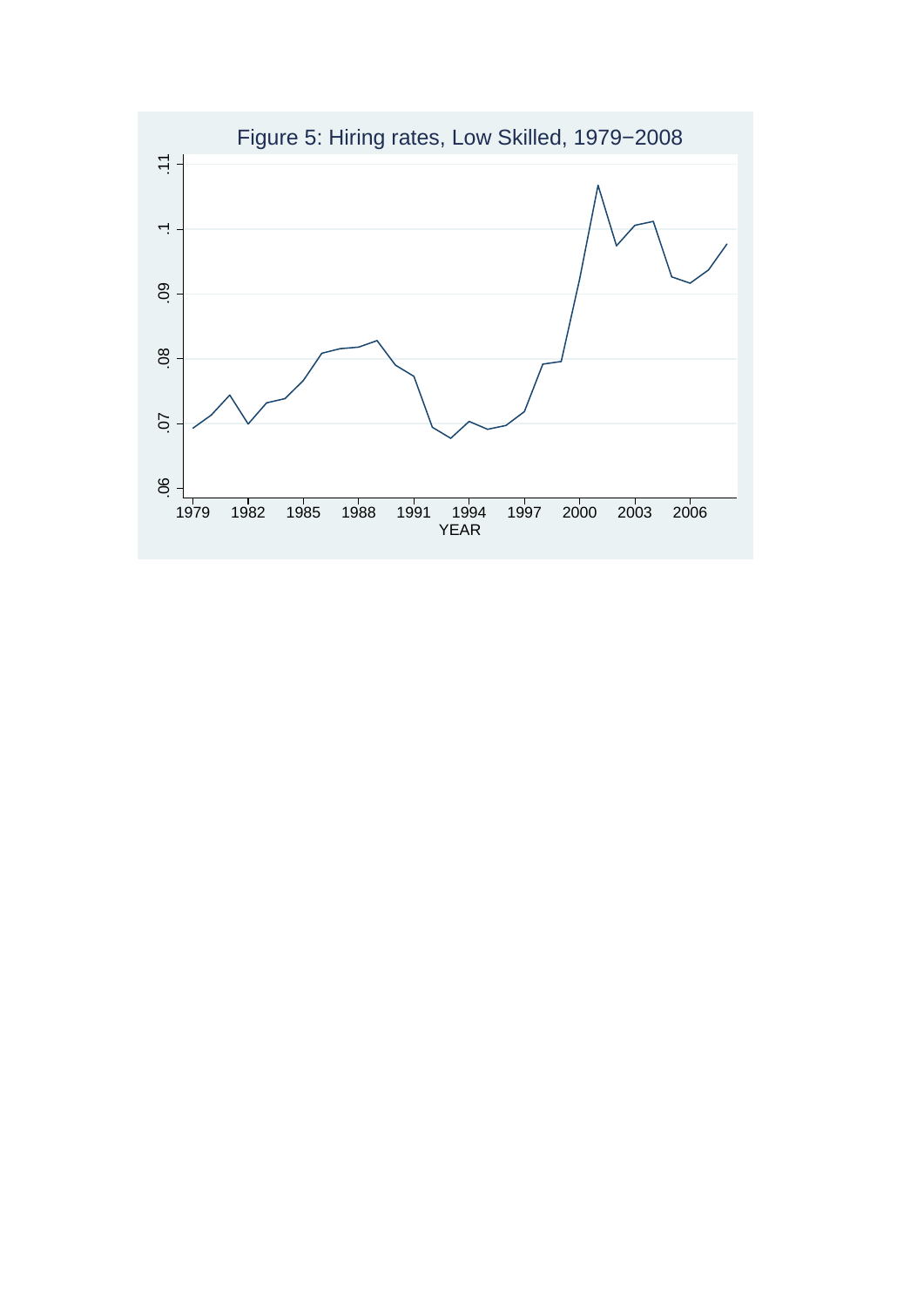| <b>Males and Females</b> |            |               |               |                    |
|--------------------------|------------|---------------|---------------|--------------------|
| No Lags                  |            |               |               |                    |
|                          | All Tenure | $<$ 1 Year    | $< 6$ Months  | 6 to 11 Months     |
| $l$ rmin                 | $-.0009$   | $-.0351$      | $-.0434$      | $-.0075$           |
|                          | (.0053)    | $(.0114)$ *** | $(.0134)$ *** | (.0107)            |
| R-squared                | .65        | .65           | .62           | .51                |
|                          |            |               |               |                    |
| With 1 Year Lag          |            |               |               |                    |
| lrmin                    | $-.0028$   | $-.0318$      | $-.0419$      | .0010              |
|                          | (.0081)    | $(.0173)*$    | $(.0202)$ **  | (.0180)            |
| $l$ rmin $lag12m$        | .0024      | $-.0031$      | .0002         | $-.0107$           |
|                          | (.0081)    | (.0172)       | (.0202)       | (.0180)            |
| R-squared                | .66        | .66           | .63           | $.52\,$            |
| <b>Males</b>             |            |               |               |                    |
| No Lags                  |            |               |               |                    |
|                          | All Tenure | $< 1$ Year    | $< 6$ Months  | $6$ to $11$ Months |
| lrmin                    | $-.0011$   | $-.0380$      | $-.0436$      | $-.0107$           |
|                          | (.0057)    | $(.0133)$ *** | $(.0156)$ *** | (.0138)            |
| R-squared                | .65        | .62           | .57           | .51                |
|                          |            |               |               |                    |
| With 1 Year Lag          |            |               |               |                    |
| lrmin                    | $-.0066$   | $-.0396$      | $-.0444$      | $-.0151$           |
|                          | (.0089)    | $(.0209)*$    | $(.0245)^*$   | (.0235)            |
| $l$ rmin $lag12m$        | .0063      | .0013         | .0022         | .0028              |
|                          | (.0089)    | (.0208)       | (.0244)       | (.0234)            |
| R-squared                | .66        | .63           | .57           | .52                |
| Females                  |            |               |               |                    |
| No Lags                  |            |               |               |                    |
|                          | All Tenure | $<$ 1 Year    | $< 6$ Months  | $6$ to $11$ Months |
| lrmin                    | $-.0009$   | $-.0318$      | $-.0420$      | $-.0061$           |
|                          | (.0060)    | $(.0127)$ *** | $(.0153)$ *** | (.0119)            |
| R-squared                | .57        | .56           | .54           | .34                |
|                          |            |               |               |                    |
| With 1 Year Lag          |            |               |               |                    |
| lrmin                    | .0009      | $-.0282$      | $-.0471$      | .0117              |
|                          | (.0093)    | (.0198)       | $(.0240)$ **  | (.0201)            |
| $l$ rmin $lag12m$        | $-.0018$   | $-.0018$      | .0081         | $-.0200$           |
|                          | (.0093)    | (.0198)       | (.0241)       | (.0202)            |
| R-squared                | .57        | .57           | .54           | .35                |

Table 1: Separation Rate, Low Skilled

Notes. Dependent variable: proportion of workers on a job in month t who separate from that job in month t+1. Irmin is the log of the real minimum wage. All regressions are estimated using FGLS (AR(3) model), and are weighted by the inverse of the number in the at-risk group. The number of observations is 3,472 in specifications without a lag and 3,392 in specifications with a lag. All regressions include a full set of time and province dummies and a dummy equal to one if there was a minimum wage change in the month. Standard errors in parentheses. \* p<0.1, \*\* p<0.05, \*\*\* p<0.01.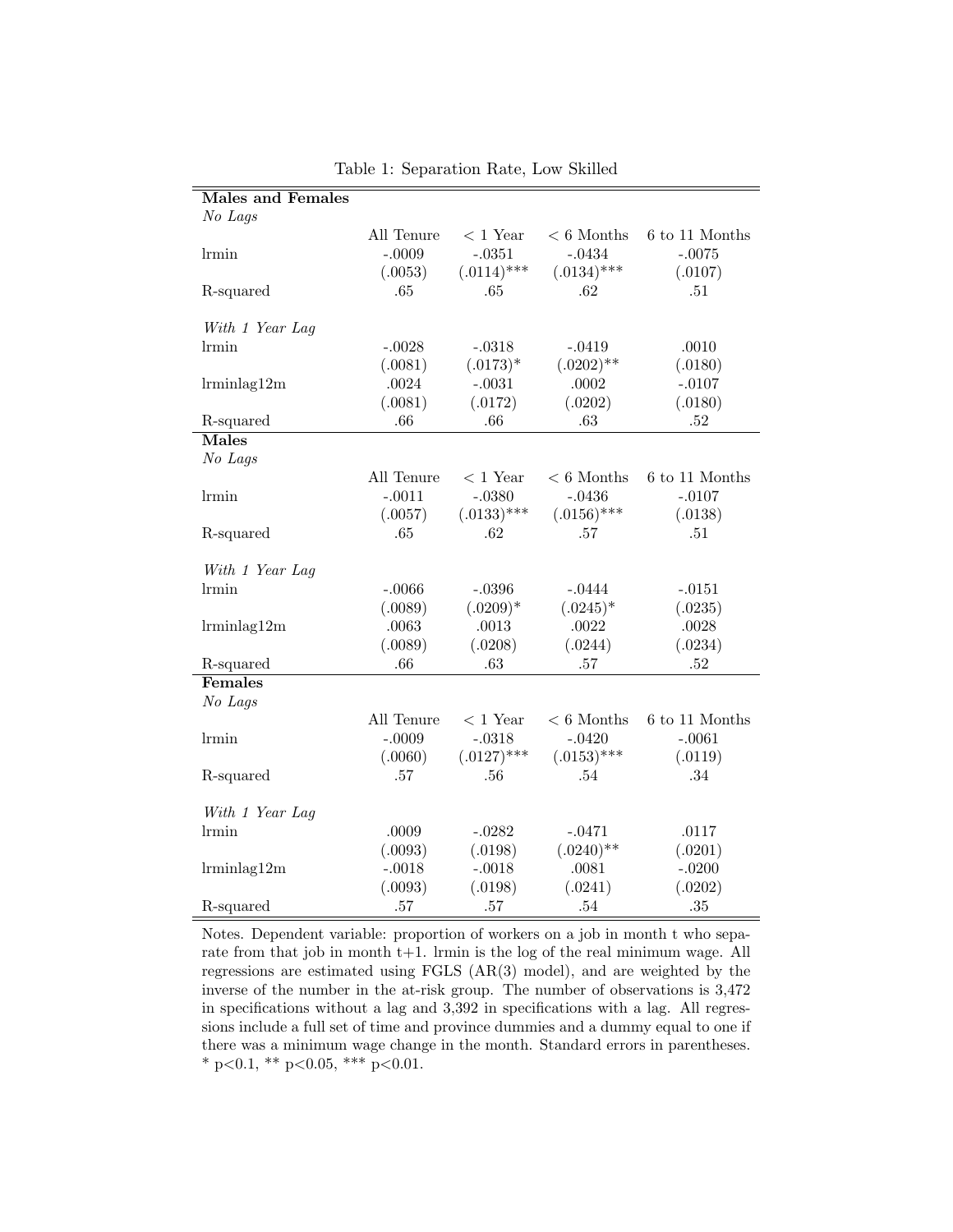| 15 to 19 Years of Age |               |               |               |                    |
|-----------------------|---------------|---------------|---------------|--------------------|
| No Lags               |               |               |               |                    |
|                       | All Tenure    | $<$ 1 Year    | $< 6$ Months  | $6$ to $11$ Months |
| lrmin                 | $-.0379$      | $-.0404$      | $-.0513$      | .0028              |
|                       | $(.0133)$ *** | $(.0166)$ *** | $(.0201)$ *** | (.0210)            |
| R-squared             | .50           | .46           | .41           | .21                |
|                       |               |               |               |                    |
| With 1 Year Lag       |               |               |               |                    |
| lrmin                 | $-.0032$      | $-.0158$      | $-.0307$      | .0225              |
|                       | (.0218)       | (.0274)       | (.0333)       | (.0362)            |
| $l$ rmin $lag12m$     | $-.0357$      | $-.0227$      | $-.0149$      | $-.0250$           |
|                       | (.0220)       | (.0275)       | (.0334)       | (.0364)            |
| R-squared             | .49           | .46           | .40           | .21                |
| 20 to 24 Years of Age |               |               |               |                    |
| No Lags               |               |               |               |                    |
|                       | All Tenure    | $<$ 1 Year    | $< 6$ Months  | 6 to 11 Months     |
| lrmin                 | .0010         | $-.0175$      | $-.0273$      | .0058              |
|                       | (.0078)       | (.0128)       | $(.0161)^*$   | (.0150)            |
| R-squared             | .53           | .49           | .44           | .27                |
|                       |               |               |               |                    |
| With 1 Year Lag       |               |               |               |                    |
| lrmin                 | $-.0058$      | $-.0312$      | $-.0325$      | $-.0194$           |
|                       | (.0127)       | (.0213)       | (.0269)       | (.0259)            |
| $l$ rmin $lag12m$     | .0075         | $.0170\,$     | .0053         | .0318              |
|                       | (.0128)       | (.0213)       | (.0269)       | (.0259)            |
| R-squared             | .54           | .49           | .44           | .27                |
| 25 to 59 Years of Age |               |               |               |                    |
| No Lags               |               |               |               |                    |
|                       | All Tenure    | $<$ 1 Year    | $< 6$ Months  | $6$ to $11$ Months |
| lrmin                 | .0008         | $-.0347$      | $-.0404$      | $-.0123$           |
|                       | (.0055)       | $(.0139)$ *** | $(.0161)$ **  | .0129              |
| R-squared             | .61           | .62           | .58           | .52                |
|                       |               |               |               |                    |
| With 1 Year Lag       |               |               |               |                    |
| lrmin                 | $-.0025$      | $-.0329$      | $-.0491$      | .0051              |
|                       | (.0082)       | (.0208)       | $(.0243)$ **  | (.0215)            |
| $l$ rmin $lag12m$     | .0040         | $-.0029$      | .0111         | $-.0224$           |
|                       | (.0082)       | (.0207)       | (.0243)       | (.0215)            |
| R-squared             | .62           | .63           | .59           | $.52\,$            |

Table 2: Separation Rate by Age Group, Low Skilled

Notes. Dependent variable: proportion of workers on a job in month t who separate from that job in month t+1. lrmin is the log of the real minimum wage. All regressions are estimated using FGLS (AR(3) model), and are weighted by the inverse of the number in the at-risk group. The number of observations is 3,472 in specifications without a lag and 3,392 in specifications with a lag. All regressions include a full set of time and province dummies and a dummy equal to one if there was a minimum wage change in the month. Standard errors in parentheses. \*  $p<0.1$ , \*\*  $p<0.05$ , \*\*\* p<0.01.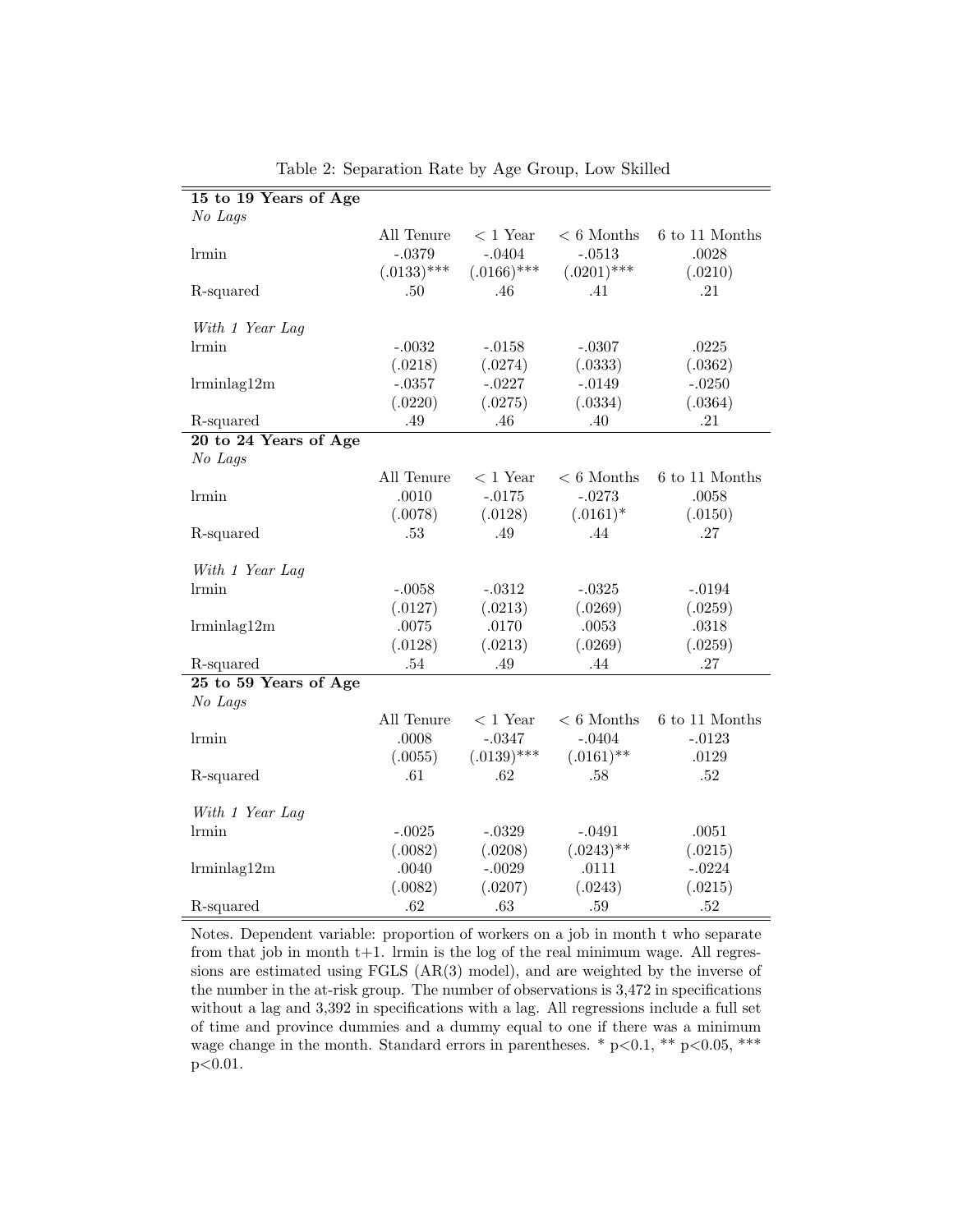| Quits                         |              |               |               |                |
|-------------------------------|--------------|---------------|---------------|----------------|
| No Lags                       |              |               |               |                |
|                               | All Tenure   | $<$ 1 Year    | $< 6$ Months  | 6 to 11 Months |
| lrmin                         | .0015        | $-.0039$      | $-.0031$      | $-.0019$       |
|                               | (.0011)      | (.0026)       | (.0035)       | (.0033)        |
| R-squared                     | .64          | .56           | .53           | .30            |
|                               |              |               |               |                |
| With 1 Year Lag               |              |               |               |                |
| <i>lrmin</i>                  | .0042        | .0042         | .0024         | .0088          |
|                               | $(.0018)$ ** | (.0043)       | (.0058)       | (.0057)        |
| $l$ rmin $lag12m$             | $-.0035$     | $-.0094$      | $-.0059$      | $-.0131$       |
|                               | $(.0018)*$   | $(.0043)$ **  | (.0058)       | $(.0057)$ **   |
| R-squared                     | .65          | .56           | .53           | .30            |
| Layoffs                       |              |               |               |                |
| No Lags                       |              |               |               |                |
|                               | All Tenure   | $<$ 1 Year    | $< 6$ Months  | 6 to 11 Months |
| lrmin                         | $-.0054$     | $-.0253$      | $-.0326$      | $-.0055$       |
|                               | (.0050)      | $(.0017)$ **  | $(.0133)$ *** | (.0101)        |
| R-squared                     | .64          | .67           | .64           | .58            |
|                               |              |               |               |                |
| With 1 Year Lag               |              |               |               |                |
| lrmin                         | $-.0085$     | $-.0268$      | $-.0303$      | $-.0100$       |
|                               | (.0075)      | (.0172)       | (.0196)       | (.0169)        |
| $l$ rminlag12m                | $.0036\,$    | .0013         | $-.0032$      | .0043          |
|                               | (.0075)      | (.0171)       | (.0195)       | (.0169)        |
| R-squared                     | .65          | .67           | .65           | .58            |
| <b>Job to Job Transitions</b> |              |               |               |                |
| No Lags                       |              |               |               |                |
|                               | All Tenure   | $<$ 1 Year    | $< 6$ Months  | 6 to 11 Months |
| lrmin                         | $-.0024$     | $-.0142$      | $-.0172$      | $-.0062$       |
|                               | $(.0013)*$   | $(.0030)$ *** | $(.0040)$ *** | $(.0031)$ **   |
| R-squared                     | .56          | .48           | .45           | .22            |
|                               |              |               |               |                |
| With 1 Year Lag               |              |               |               |                |
| <i>Irmin</i>                  | .0003        | $-.0072$      | $-.0106$      | .0021          |
|                               | (.0020)      | (.0049)       | (.0066)       | (.0054)        |
| $l$ rmin $lag12m$             | $-.0036$     | $-.0085$      | $-.0084$      | $-.0098$       |
|                               | $(.0020)*$   | $(.0049)*$    | (.0066)       | $(.0054)*$     |
| R-squared                     | .56          | .47           | .44           | .22            |

Table 3: Quit, Job-to-Job, and Layoff rates, Low Skilled

Notes. Dependent variable: proportion of workers on a job in month t who leave the job by each route. lrmin is the log of the real minimum wage. All regressions are estimated using FGLS (AR(3) model), and are weighted by the inverse of the number in the at-risk group. The number of observations is 3,472 in specifications without a lag and 3,392 in specifications with a lag. All regressions include a full set of time and province dummies and a dummy equal to one if there was a minimum wage change in the month. Standard errors in parentheses. \*  $p<0.1$ , \*\*  $p<0.05$ , \*\*\*  $p<0.01$ .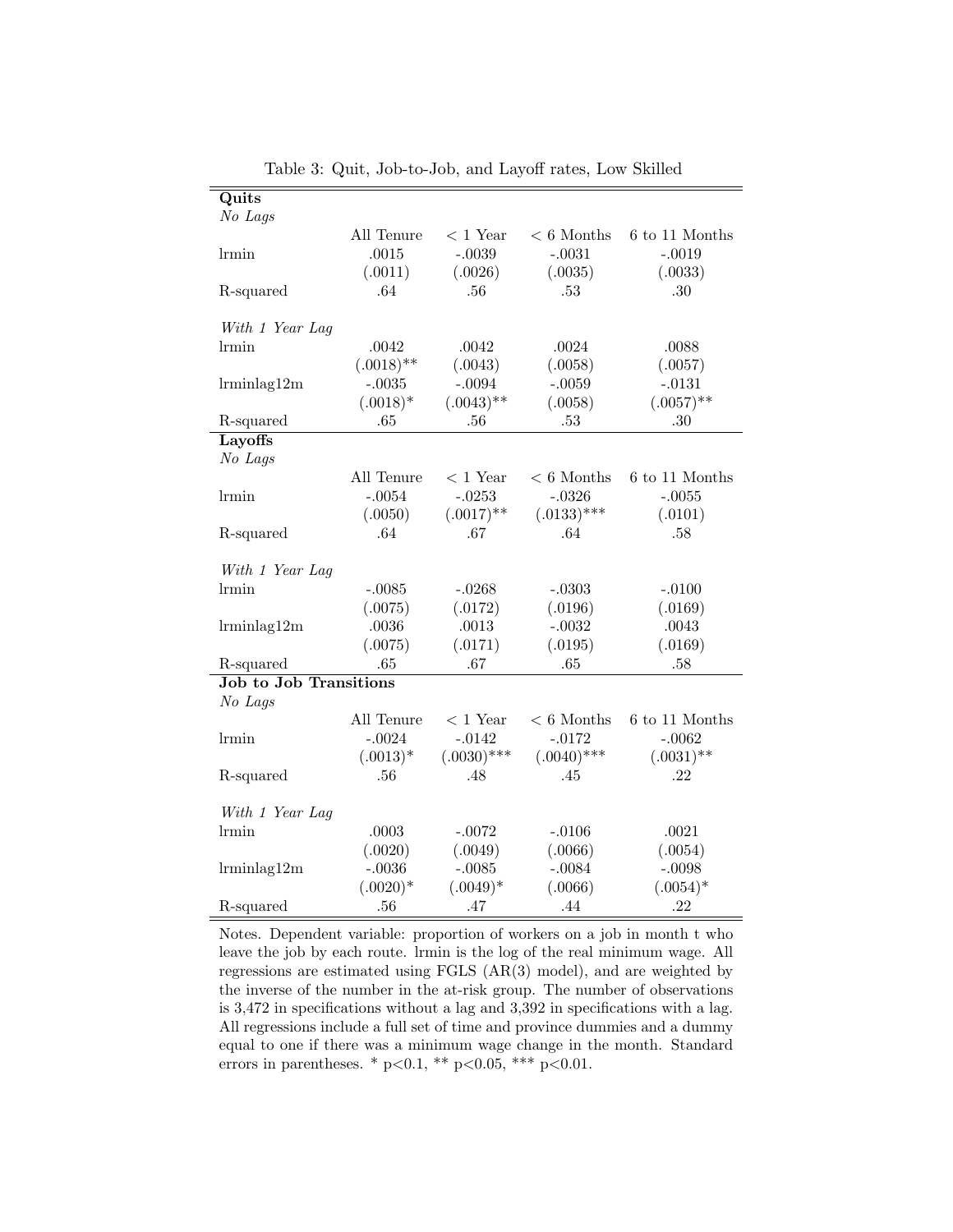| Hiring                    |                     |               |                   |                           |
|---------------------------|---------------------|---------------|-------------------|---------------------------|
| No Lags                   |                     |               |                   |                           |
|                           | <b>Both Genders</b> | Males         | Females           | Teenagers Both Genders    |
| <i>Irmin</i>              | $-.0270$            | $-.0349$      | $-.0145$          | $-.0846$                  |
|                           | $(.0077)$ ***       | $(.0144)$ *** | $(.0063)$ **      | $(.0217)$ ***             |
| R-squared                 | .57                 | .58           | .53               | .40                       |
| With 1 Year Lag           |                     |               |                   |                           |
| lrmin                     | $-.0140$            | $-.0101$      | $-.0078$          | $-.0371$                  |
|                           | (.0126)             | (.0227)       | (.0102)           | (.0334)                   |
| $l$ rmin $lag12m$         | $-.0163$            | $-.0333$      | $-.0091$          | $-.0672$                  |
|                           | (.0127)             | (.0227)       | (.0103)           | $(.0336)$ **              |
| R-squared                 | .56                 | .57           | .53               | .40                       |
| Out of LF to Unemployment |                     |               |                   | Unemployment to out of LF |
| transition                |                     |               | transition        |                           |
| No Lags                   |                     |               | No Lags           |                           |
|                           | <b>Both Genders</b> |               |                   | <b>Both Genders</b>       |
| lrmin                     | $-.0194$            |               | lrmin             | .0250                     |
|                           | $(.0064)$ ***       |               |                   | (.0149)                   |
| R-squared                 | .48                 |               | R-squared         | .39                       |
| With 1 Year Lag           |                     |               |                   |                           |
| lrmin                     | $-.0163$            |               | lrmin             | $-.0120$                  |
|                           | $(.0096)*$          |               |                   | (.0225)                   |
| $l$ rmin $lag12m$         | $-.0023$            |               | $l$ rmin $lag12m$ | .0492                     |
|                           | (.0096)             |               |                   | $(.0225)$ **              |
| R-squared                 | .47                 |               | R-squared         | .38                       |
| <b>Hours of Work</b>      |                     |               |                   |                           |
| No Lags                   |                     |               |                   |                           |
|                           | All Tenure          | $< 1$ Year    | $< 6$ Months      | 6 to 11 Months            |
| <i>lrmin</i>              | .0003               | .0019         | .0015             | .0039                     |
|                           | (.0026)             | (.0043)       | (.0058)           | (.0055)                   |
| R-squared                 | .83                 | .74           | .70               | .66                       |

Table 4: Hiring Rate, Out of LF to unemployment transition, Unemployment to out out of LF transition, and Hours of Work, Low Skilled

Notes. Dependent variables: proportion of non-employed in month t who find a job in  $t+1$ . Proportion out of the labour force in month t who are unemployed in  $t+1$ , proportion of unemployed in month t that are out of the labour force in  $t+1$ , and the change in average weekly hours. lrmin is the log of the real minimum wage. All regressions are estimated using FGLS (AR(3) model), and are weighted by the inverse of the number in the at-risk group. The number of observations is 3,472 in specifications without a lag and 3,392 in specifications with a lag. All regressions include a full set of time and province dummies and a dummy equal to one if there was a minimum wage change in the month. Standard errors in parentheses. \*  $p<0.1$ , \*\*  $p<0.05$ , \*\*\*  $p<0.01$ .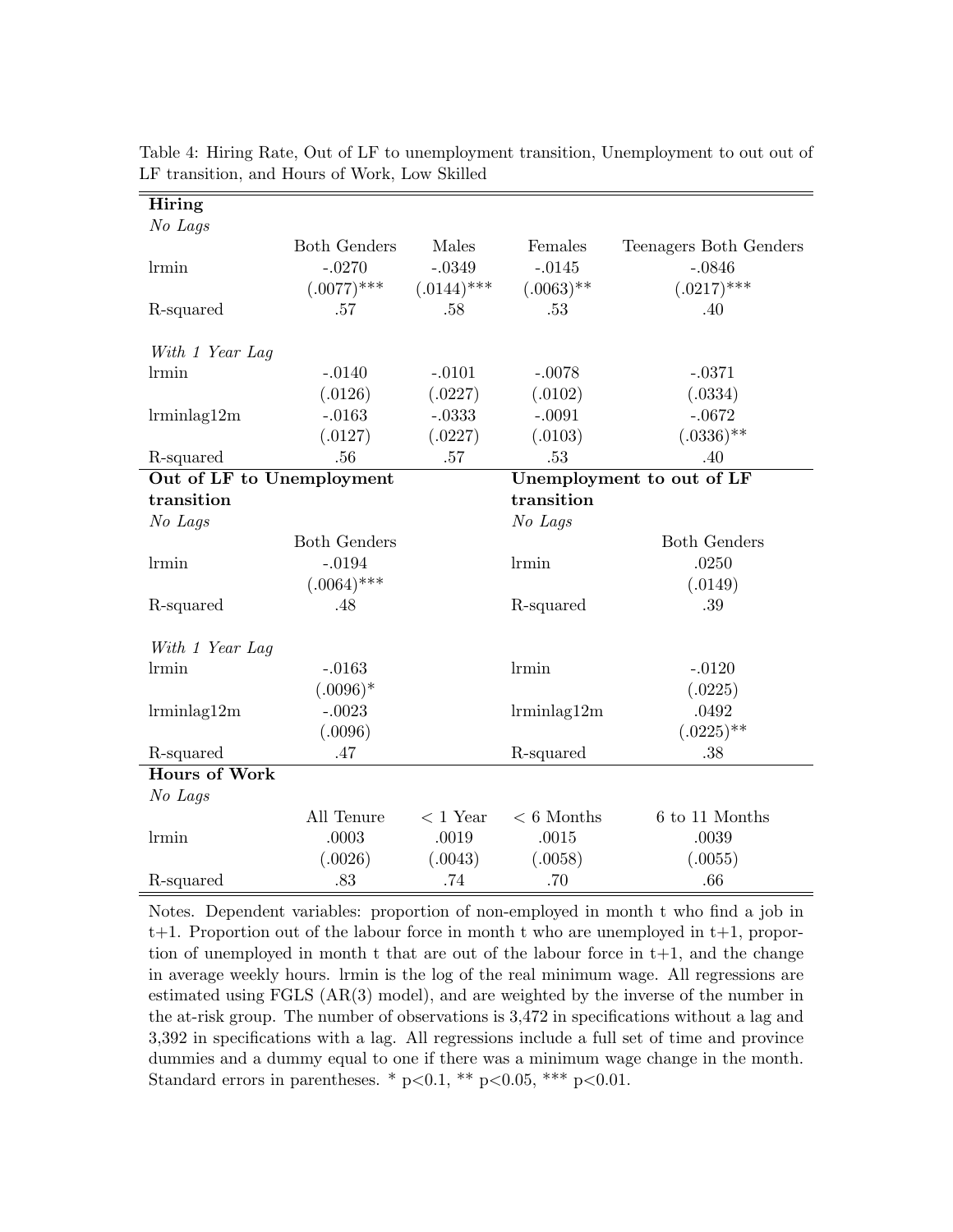| dummy if the governing party is Left wing, a dummy for whether the governing party is Right wing, and the averages of each of these variables for all other provinces in the region. All regressions are estimated using FGLS<br>full set of time and province dummies and a dummy equal to one if there was a minimum wage change in the<br>$(.045)$ ***<br>Notes. Dependent variables: proportion of workers on a job in month t who separate from that job in month<br>$t+1$ and proportion who are laid off by month $t+1$ . Irmin represents the log of the real minimum wage in all<br>columns except column 2 where it corresponds to the ratio of (the minimum wage times $40$ ) to the median<br>to 1981m12, 1986m9 to 1990m11, and 1997m1 to 2007m12). The instruments in the last column consist of a<br>weekly wage for males with a high school or less education. The median wage variable varies only at the annual level. Column 4 results are based on a sample dropping all months between an announcement of a min-<br>are reported, and are weighted by the inverse of the number in the at-risk group. All regressions include a<br>imum wage increase and the actual increase. Column 6 is run using only non-recessionary months (1979m1<br>$(.036)$ **<br>Political<br>Political<br>$-0.85$<br>$-13$<br>$\geq$<br>$\geq$<br>Recessions<br>Recessions<br>$(.015)$ **<br>$-.036$<br>Drop<br>Drop<br>Males Age 25-54<br>Males Age 25-54<br>$(.015)$ ***<br>$(.020)$ ***<br>with BA<br>with BA<br>$-0.019$<br>$-.0001$<br>month. Standard errors in parentheses. * $p<0.1$ , ** $p<0.05$ , *** $p<0.01$<br>Drop Post-<br>Drop Post-<br>Announce<br>Announce<br>$(.015)^***$<br>$(.016)$ ***<br><b>170-</b><br>$-0.38$<br>IV Nominal<br>IV Nominal<br>Minimum<br>Minimum<br>$(.019)$ **<br>$(.024)$ **<br>$-.052$<br>$-041$<br>Min. Wage<br>$(.0006)$ ***<br>$(.0000)****$<br>Min. Wage<br>Ratio<br>Ratio<br>$-046$<br>$-.041$<br>$(013)$ ***<br>$.013)***$<br>Base<br>$-.043$<br>Base<br>$-.033$<br>Separation<br>$_{\rm Layoff}$<br>Rate<br>Rate<br><b>Irmin</b><br>lrmin |  | Table 5: Robustness Checks, $< 6$ months tenure |  |  |
|------------------------------------------------------------------------------------------------------------------------------------------------------------------------------------------------------------------------------------------------------------------------------------------------------------------------------------------------------------------------------------------------------------------------------------------------------------------------------------------------------------------------------------------------------------------------------------------------------------------------------------------------------------------------------------------------------------------------------------------------------------------------------------------------------------------------------------------------------------------------------------------------------------------------------------------------------------------------------------------------------------------------------------------------------------------------------------------------------------------------------------------------------------------------------------------------------------------------------------------------------------------------------------------------------------------------------------------------------------------------------------------------------------------------------------------------------------------------------------------------------------------------------------------------------------------------------------------------------------------------------------------------------------------------------------------------------------------------------------------------------------------------------------------------------------------------------------------------------------------------------------------------------------------------------------------------------------------------------------------------------------------------------------------------------------------------------------------------|--|-------------------------------------------------|--|--|
|                                                                                                                                                                                                                                                                                                                                                                                                                                                                                                                                                                                                                                                                                                                                                                                                                                                                                                                                                                                                                                                                                                                                                                                                                                                                                                                                                                                                                                                                                                                                                                                                                                                                                                                                                                                                                                                                                                                                                                                                                                                                                                |  |                                                 |  |  |
|                                                                                                                                                                                                                                                                                                                                                                                                                                                                                                                                                                                                                                                                                                                                                                                                                                                                                                                                                                                                                                                                                                                                                                                                                                                                                                                                                                                                                                                                                                                                                                                                                                                                                                                                                                                                                                                                                                                                                                                                                                                                                                |  |                                                 |  |  |
|                                                                                                                                                                                                                                                                                                                                                                                                                                                                                                                                                                                                                                                                                                                                                                                                                                                                                                                                                                                                                                                                                                                                                                                                                                                                                                                                                                                                                                                                                                                                                                                                                                                                                                                                                                                                                                                                                                                                                                                                                                                                                                |  |                                                 |  |  |
|                                                                                                                                                                                                                                                                                                                                                                                                                                                                                                                                                                                                                                                                                                                                                                                                                                                                                                                                                                                                                                                                                                                                                                                                                                                                                                                                                                                                                                                                                                                                                                                                                                                                                                                                                                                                                                                                                                                                                                                                                                                                                                |  |                                                 |  |  |
|                                                                                                                                                                                                                                                                                                                                                                                                                                                                                                                                                                                                                                                                                                                                                                                                                                                                                                                                                                                                                                                                                                                                                                                                                                                                                                                                                                                                                                                                                                                                                                                                                                                                                                                                                                                                                                                                                                                                                                                                                                                                                                |  |                                                 |  |  |
|                                                                                                                                                                                                                                                                                                                                                                                                                                                                                                                                                                                                                                                                                                                                                                                                                                                                                                                                                                                                                                                                                                                                                                                                                                                                                                                                                                                                                                                                                                                                                                                                                                                                                                                                                                                                                                                                                                                                                                                                                                                                                                |  |                                                 |  |  |
|                                                                                                                                                                                                                                                                                                                                                                                                                                                                                                                                                                                                                                                                                                                                                                                                                                                                                                                                                                                                                                                                                                                                                                                                                                                                                                                                                                                                                                                                                                                                                                                                                                                                                                                                                                                                                                                                                                                                                                                                                                                                                                |  |                                                 |  |  |
|                                                                                                                                                                                                                                                                                                                                                                                                                                                                                                                                                                                                                                                                                                                                                                                                                                                                                                                                                                                                                                                                                                                                                                                                                                                                                                                                                                                                                                                                                                                                                                                                                                                                                                                                                                                                                                                                                                                                                                                                                                                                                                |  |                                                 |  |  |
|                                                                                                                                                                                                                                                                                                                                                                                                                                                                                                                                                                                                                                                                                                                                                                                                                                                                                                                                                                                                                                                                                                                                                                                                                                                                                                                                                                                                                                                                                                                                                                                                                                                                                                                                                                                                                                                                                                                                                                                                                                                                                                |  |                                                 |  |  |
|                                                                                                                                                                                                                                                                                                                                                                                                                                                                                                                                                                                                                                                                                                                                                                                                                                                                                                                                                                                                                                                                                                                                                                                                                                                                                                                                                                                                                                                                                                                                                                                                                                                                                                                                                                                                                                                                                                                                                                                                                                                                                                |  |                                                 |  |  |
|                                                                                                                                                                                                                                                                                                                                                                                                                                                                                                                                                                                                                                                                                                                                                                                                                                                                                                                                                                                                                                                                                                                                                                                                                                                                                                                                                                                                                                                                                                                                                                                                                                                                                                                                                                                                                                                                                                                                                                                                                                                                                                |  |                                                 |  |  |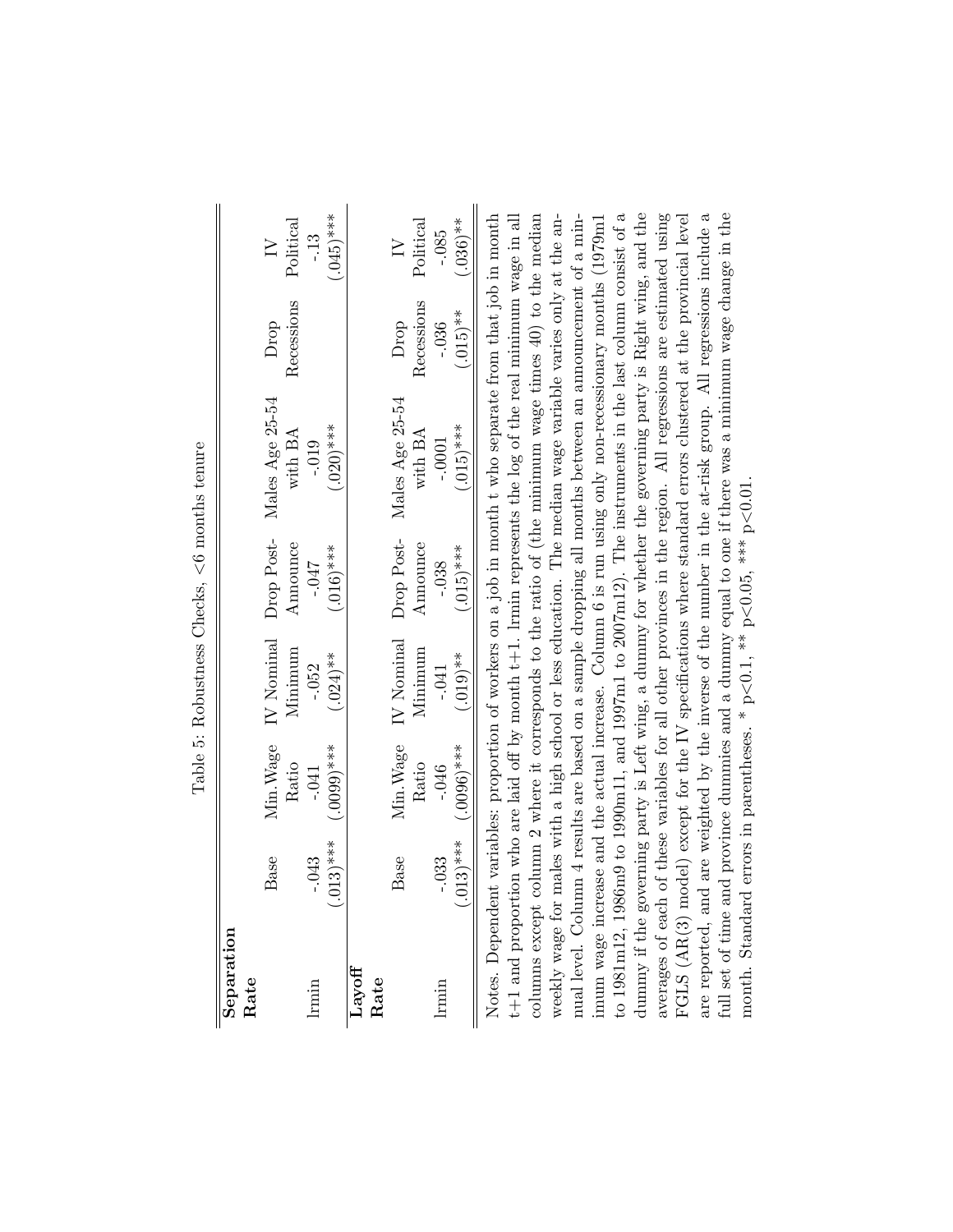| Separation                    |               |               |               |                |
|-------------------------------|---------------|---------------|---------------|----------------|
|                               | All Tenure    | $<$ 1 Year    | $< 6$ Months  | 6 to 11 Months |
| lrmin                         | $-.0158$      | $-.0652$      | $-.0755$      | $-.0240$       |
|                               | $(.0067)$ *** | $(.0144)$ *** | $(.0169)$ *** | $(.0141)^*$    |
| inf                           | $-.0073$      | $-.0150$      | $-.0164$      | $-.0079$       |
|                               | $(.0021)$ *** | $(.0045)$ *** | $(.0052)$ *** | $(.0045)^*$    |
| $l$ rmin*inf                  | .0037         | .0070         | .0074         | .0043          |
|                               | $(.0011)$ *** | $(.0024)$ *** | $(.0027)$ *** | $(.0024)*$     |
| R-squared                     | .67           | .67           | .63           | .52            |
| Quits                         |               |               |               |                |
|                               | All Tenure    | $<$ 1 Year    | $< 6$ Months  | 6 to 11 Months |
| lrmin                         | .0009         | $-.0013$      | $.0025\,$     | $-.0046$       |
|                               | (.0014)       | (.0034)       | (.0046)       | (.0045)        |
| inf                           | $-.0002$      | .0010         | .0024         | $-.0013$       |
|                               | (.0005)       | (.0011)       | $(.0014)*$    | (.0014)        |
| $l$ rmin*inf                  | .0002         | $-.0003$      | $-.0010$      | .0009          |
|                               | (.0002)       | (.0006)       | (.0007)       | (.0008)        |
| R-squared                     | .65           | .56           | .53           | .0008          |
| <b>Job-to-Job Transitions</b> |               |               |               |                |
|                               | All Tenure    | $<$ 1 Year    | $< 6$ Months  | 6 to 11 Months |
| lrmin                         | $-.0061$      | $-.0205$      | $-.0244$      | $-.0108$       |
|                               | $(.0016)$ *** | $(.0039)$ *** | $(.0053)$ *** | $(.0042)$ ***  |
| inf                           | $-.0017$      | $-.0031$      | $-.0035$      | $-.0024$       |
|                               | $(.0005)$ *** | $(.0012)$ *** | $(.0016)$ *** | $(.0014)*$     |
| $l$ rmin*inf                  | .0010         | .0017         | .0019         | .0014          |
|                               | $(.0003)$ *** | $(.0006)$ *** | $(.0009)$ **  | $(.0007)$ **   |
| R-squared                     | .57           | .47           | .45           | .22            |
| Layoffs                       |               |               |               |                |
|                               | All Tenure    | $<$ 1 Year    | $< 6$ Months  | 6 to 11 Months |
| lrmin                         | $-0.0195$     | $-.0573$      | $-.0711$      | $-.0188$       |
|                               | $(.0062)$ *** | $(.0147)$ *** | $(.0167)$ *** | (.0134)        |
| inf                           | $-.0067$      | $-.0150$      | $-.0185$      | $-.0060$       |
|                               | $(.0020)$ *** | $(.0045)$ *** | $(.0051)$ *** | (.0043)        |
| $l$ rmin*inf                  | .0032         | .0070         | .0084         | .0030          |
|                               | $(.0011)$ *** | $(.0024)$ *** | $(.0027)$ *** | (.0023)        |
| R-squared                     | .66           | .68           | .66           | .58            |

Table 6: Separation, Quit, Job-to-Job, and Layoff Rates with Inflation Interaction, Low Skilled

Notes. Dependent variable: proportion of workers on a job in month t who leave the job by each route. lrmin is the log of the real minimum wage. All regressions are estimated using FGLS  $(AR(3) \text{ model})$ , and are weighted by the inverse of the number in the at-risk group. The number of observations is 3,472 in specifications without a lag and 3,392 in specifications with a lag. All regressions include a full set of time and province dummies and a dummy equal to one if there was a minimum wage change in the month. Standard errors in parentheses. \* p<0.1, \*\* p<0.05, \*\*\* p<0.01.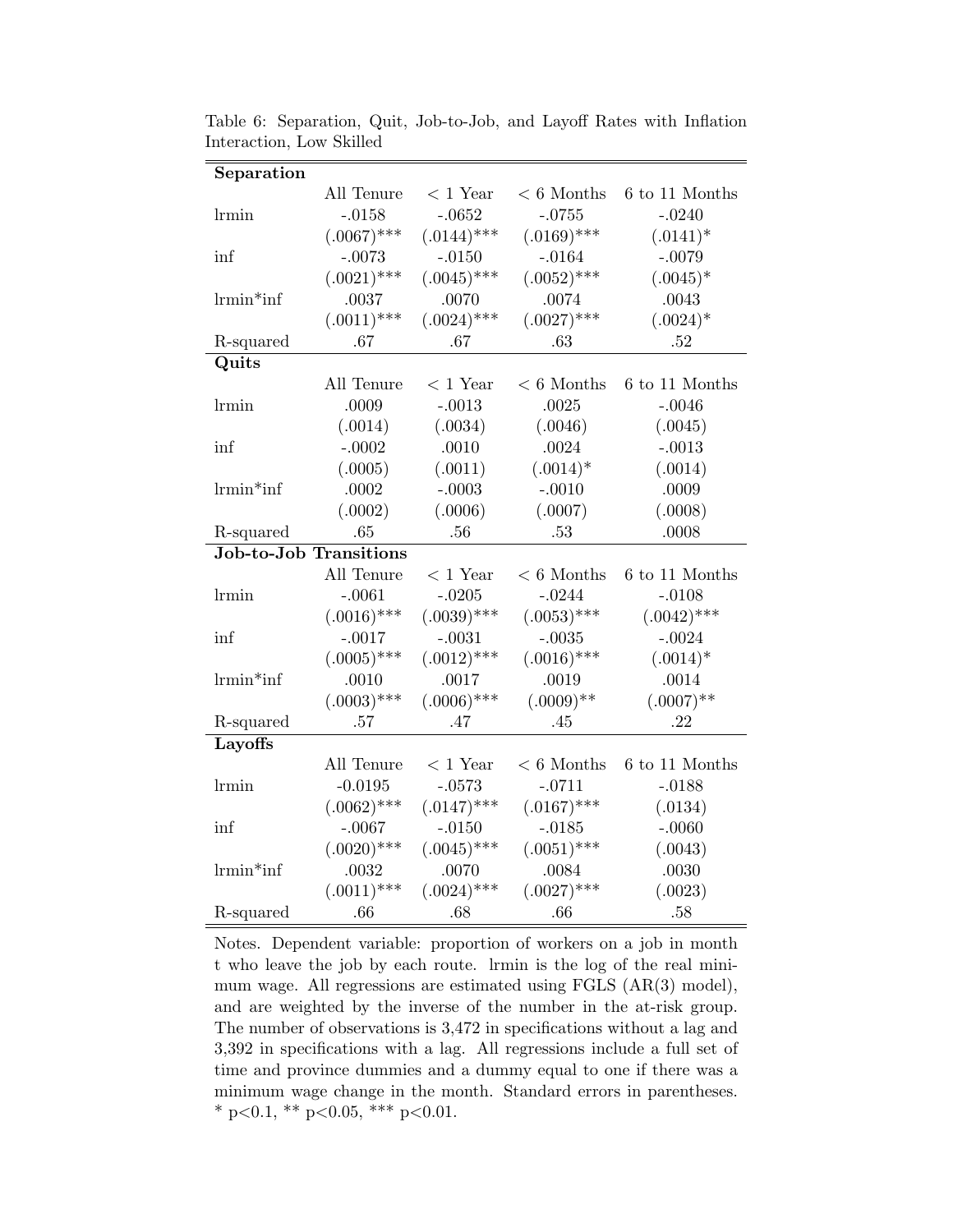| Separation                    |            |            |              |                |
|-------------------------------|------------|------------|--------------|----------------|
|                               | All Tenure | $<$ 1 Year | $< 6$ Months | 6 to 11 Months |
| Overall                       | .0562      | .1321      | .1601        | .0894          |
| Males                         | .0581      | .1415      | .1690        | .0964          |
| Females                       | .0541      | .1210      | .1486        | .0819          |
| Teenagers                     | .1423      | .1707      | .2015        | .1108          |
| Young Adults                  | .0858      | .1325      | .1598        | .0908          |
| Older Adults                  | .0460      | .1229      | .1487        | .0849          |
| Quit                          |            |            |              |                |
|                               | All Tenure | $<$ 1 Year | $< 6$ Months | 6 to 11 Months |
| Overall                       | .0117      | .0257      | .0304        | .0185          |
| Males                         | .0096      | .0226      | .0275        | .0150          |
| Females                       | .0143      | .0293      | .0342        | .0225          |
| Teenagers                     | .0406      | .0474      | .0545        | .0337          |
| Young Adults                  | .0221      | .0315      | .0366        | .0236          |
| Older Adults                  | .0083      | .0184      | .0216        | .0138          |
| Direct Job to Job Transitions |            |            |              |                |
|                               | All Tenure | $< 1$ Year | $< 6$ Months | 6 to 11 Months |
| Overall                       | .0099      | .0264      | .0332        | .0160          |
| Males                         | .0111      | .0302      | .0377        | .0180          |
| Females                       | .0084      | .0219      | .0276        | .0138          |
| Teenagers                     | .0344      | .0401      | .0477        | .0253          |
| Young Adults                  | .0194      | .0308      | .0380        | .0199          |
| Older Adults                  | .0068      | .0216      | .0275        | .0128          |
| Layoff                        |            |            |              |                |
|                               | All Tenure | $< 1$ Year | $< 6$ Months | 6 to 11 Months |
| Overall                       | .0303      | .0742      | .0894        | .0506          |
| Males                         | .0337      | .0834      | .0975        | .0598          |
| Females                       | .0264      | .0632      | .0789        | .0407          |
| Teenagers                     | .0594      | .0747      | .0894        | .0460          |
| Young Adults                  | .0396      | .0648      | .0788        | .0432          |
| Older Adults                  | .0270      | .0775      | .0931        | .0542          |
| <b>Hours Growth</b>           |            |            |              |                |
|                               | All Tenure | $< 1$ Year | $< 6$ Months | 6 to 11 Months |
| Overall                       | $-.0030$   | $-.0030$   | $-.0017$     | $-.0050$       |
| Males                         | $-.0045$   | $-.0051$   | $-.0038$     | $-.0073$       |
| Females                       | $-.0008$   | .0010      | .0017        | $-.0020$       |
| Teenagers                     | $-.0064$   | $-.0056$   | $-.0054$     | $-.0063$       |
| Young Adults                  | $-.0036$   | $-.0032$   | $-.0013$     | $-.0060$       |
| Older Adults                  | $-.0028$   | $-.0025$   | $-.0011$     | $-.0046$       |
|                               |            |            |              |                |

Table A.1: Mean Separation, Quit, Job-to-Job, Layoff Rates and Hours Growth, Low Skilled  $\overline{a}$